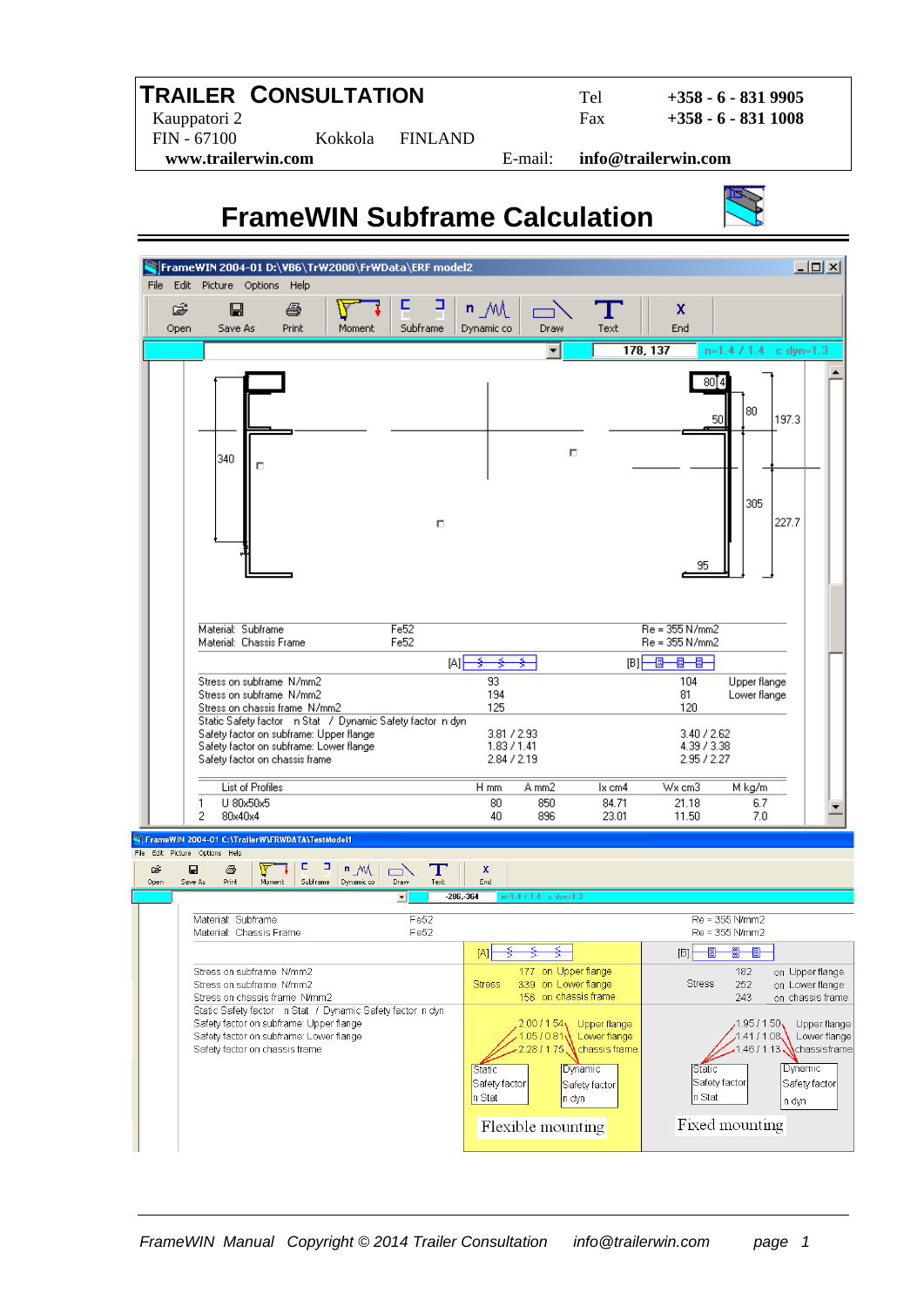### **Table of Contents**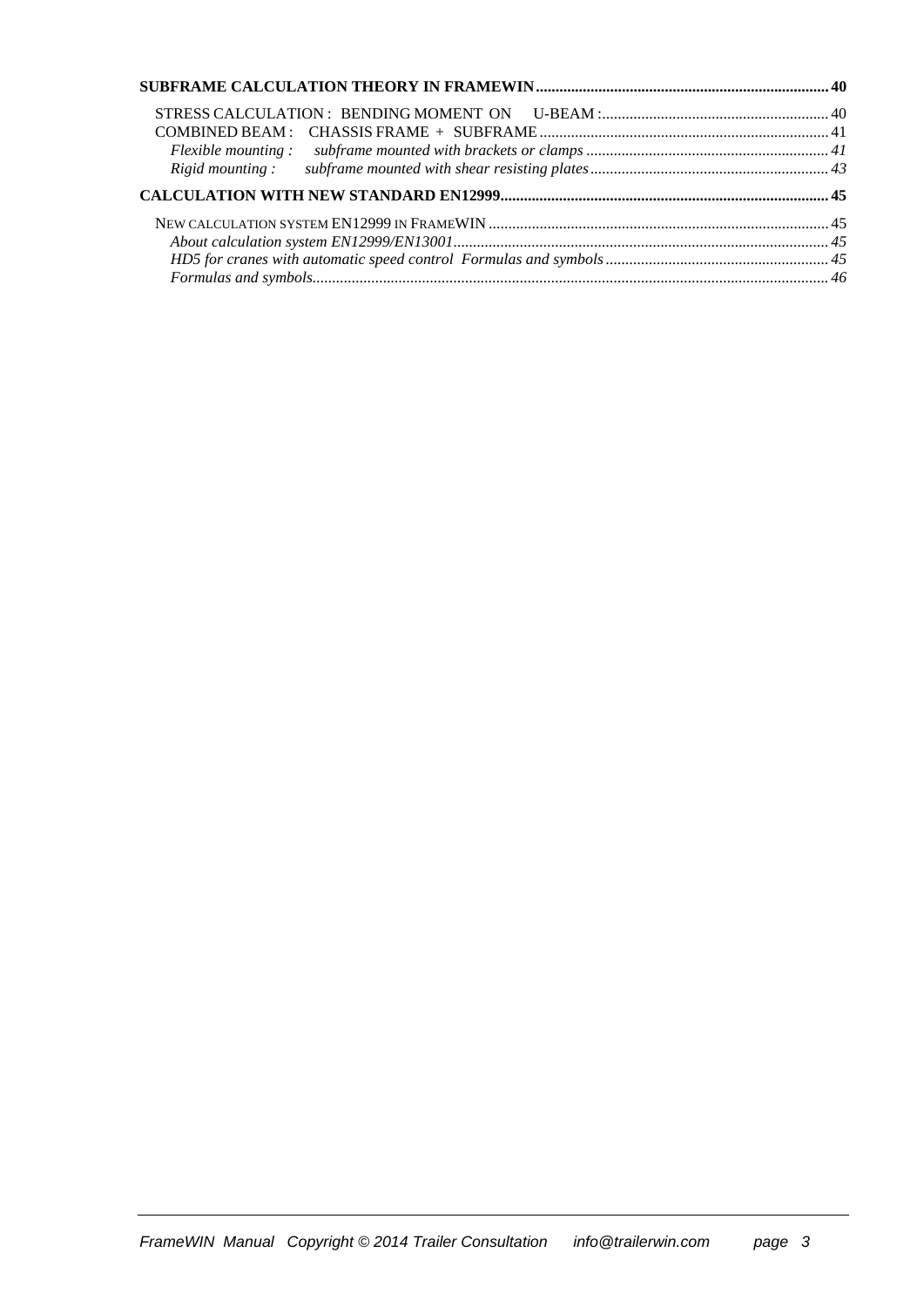## **FrameWIN : Starting the computer software**

#### *Using with TrailerWIN computer software*

Subframe calculating computer software **FrameWIN** is designed for to be in use with the **TrailerWIN-**software.





Vehicle measuring, the weight calculation, the crane choosing and the crane mounting in the vehicle are made first by using **TrailerWIN**. By choosing Menu: **Special - FrameWIN** from the TrailerWIN menu you can go to subframe calculating software FrameWIN.

When you start FrameWIN it will automatically read the crane data from the last made TrailerWIN calculation and it will do the first calculations by using this data as loading moment.

Frame Beam Profile and Subframe Beam Profile you have to choose manually. The software does not know, which is the correct profile for various chassis.

### *Start the FrameWIN from Windows icon*





You can also start the **FrameWIN** from the **Windows Program Manager** by choosing the **FrameWIN**icon.

Also in this case the software first reads and shows the data from the previous TrailerWIN-calculation. If you want to use some other calculation, you can change the data of that previous calculation.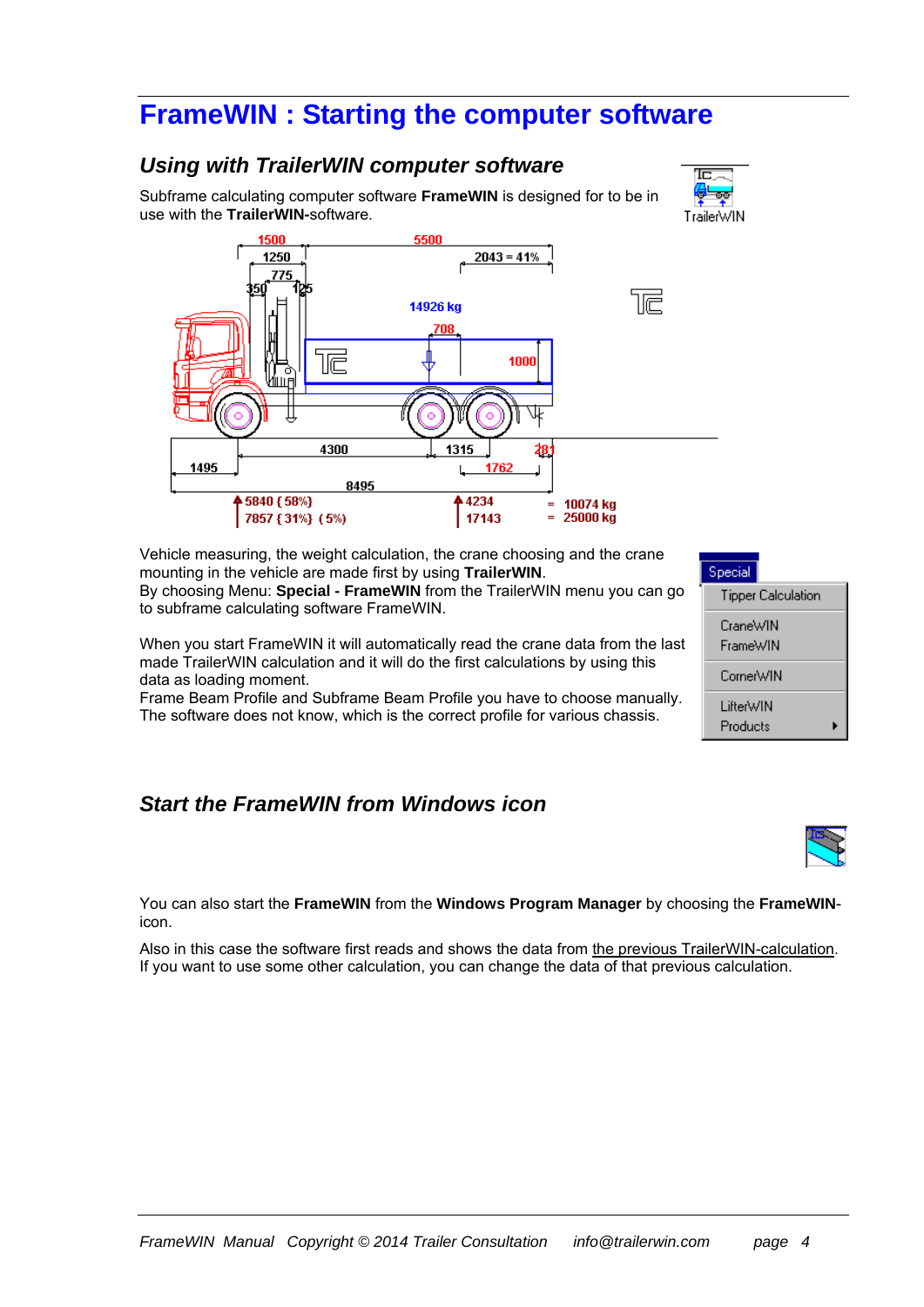## **The FrameWIN Screen**

On the screen you will find the Basic Data, Data of Loading (Moment), Data of Material, Calculating results: Stress and Safety Factor, Details of Profiles (Dimensions and Cross Area Values) and Calculated Cross Area Values for Combined Beam (Chassis Frame + Subframe Profiles). Picture when using Basic FrameWIN System calculation method. For more information about calculation systems see Dynamic Loading Factor and Calculation system on page 32.

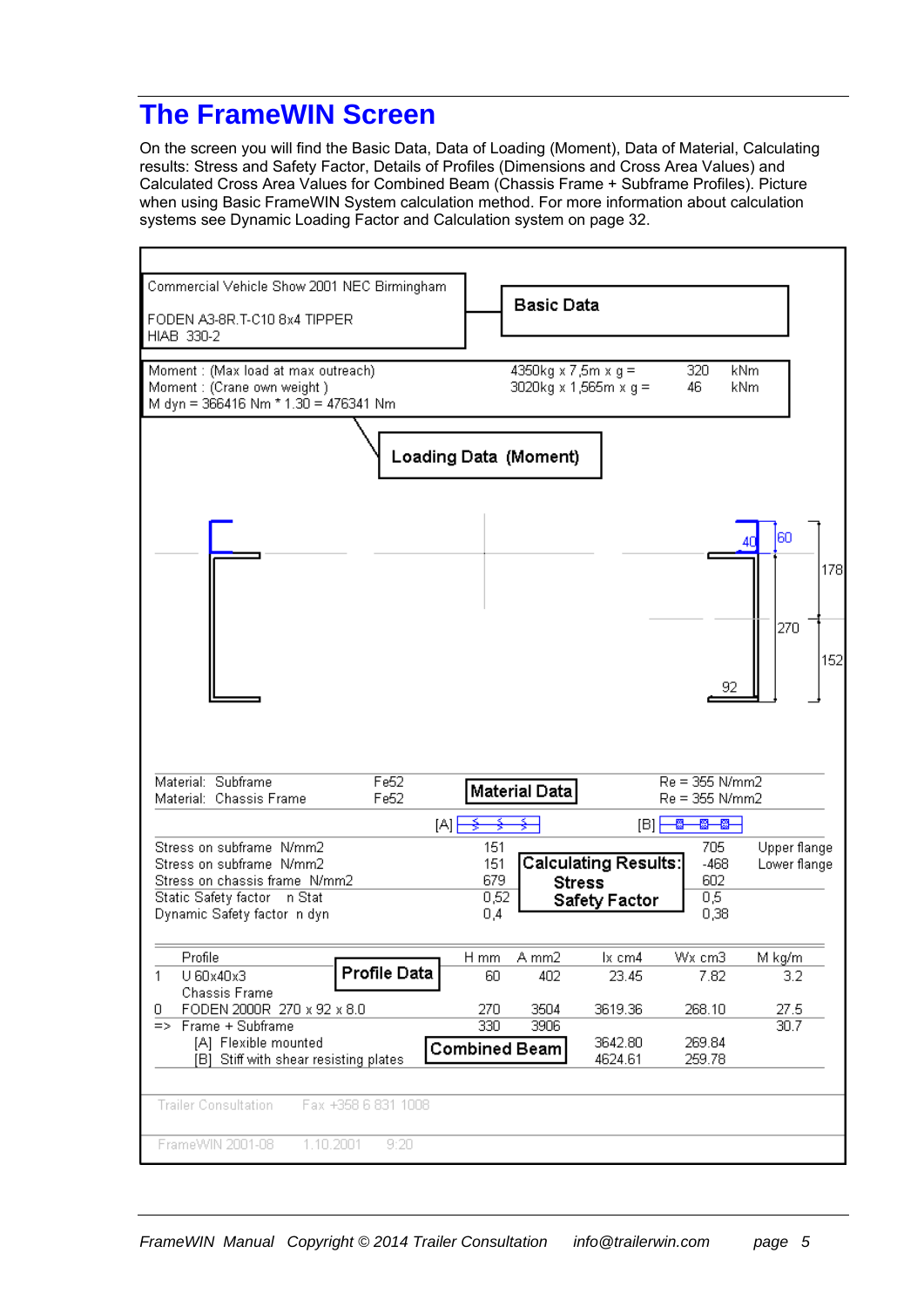#### **Loading Data**

Loading Data is taken from the last TrailerWIN Calculation (Calculation with Crane) or you have edited the data.

| Moment : (Max load at max outreach)    | 4350kg x 7,5m x g =      | -320 - | kNm. |
|----------------------------------------|--------------------------|--------|------|
| Moment : (Crane own weight)            | $3020$ kg x 1,565m x g = | 46     | kNm  |
| M dyn = 366416 Nm $*$ 1.30 = 476341 Nm |                          |        |      |

You can edit loading data selecting Menu: **Edit - Moment**, or selecting Toolbar Button: **Moment**.

#### **Material Data**

| Material: Subframe      | Fe52 | $Re = 355$ N/mm2 |
|-------------------------|------|------------------|
| Material: Chassis Frame | Fe52 | $Re = 355$ N/mm2 |

Re = Yield strength in N/mm2

You can edit Material data selecting **Menu: Edit - Material**.

You can choose different steel qualities for Subframe and for Chassis frame.

Notice that both Subframe Profiles and Chassis Frame Profiles must be same material. For example if Subframe Profile is steel should Chassis Frame Profile be steel as well (or if Subframe Profile is aluminium should Chassis Frame Profile be aluminium also etc). The Program cannot calculate combination with Materials with different E-values (E=modulus of elasticity).

#### **Stress Data**

|                               | Flexible<br>mounting | <b>Shear resisting</b><br>mounting |
|-------------------------------|----------------------|------------------------------------|
|                               | ΙAΙ                  | [B]<br>-89—89-                     |
| Stress on subframe N/mm2      | 151                  | 705<br>Upper flange                |
| Stress on subframe N/mm2      | 151                  | Lower flange<br>-468               |
| Stress on chassis frame N/mm2 | 679                  | 602                                |
| Static Safety factor = n Stat | 0,52                 | 0,5                                |
| Dynamic Safety factor in dyn  | 0,4                  | 0,38                               |

FrameWIN calculates stress using two different methods: Combined beam data with Flexible mounting [A] and Combined beam data with mounting with shear resisting plates [B]. The Method of calculating is explained in the Appendix SUBFRAME CALCULATION.

#### **Profile Data**

The table shows Cross Area Data of all the chosen profiles:

|                                                        | Profile                               | H mm | A mm2 | lx cm4  | Wx cm3 | M kg/m |
|--------------------------------------------------------|---------------------------------------|------|-------|---------|--------|--------|
|                                                        | $U$ 60x40x3                           | 60   | 402   | 23.45   | 7.82   | 3.2    |
|                                                        | <b>Chassis Frame</b>                  |      |       |         |        |        |
| 0                                                      | FODEN 2000R 270 x 92 x 8.0            | 270  | 3504  | 3619.36 | 268.10 | 27.5   |
|                                                        | $\Rightarrow$ Frame + Subframe        | 330  | 3906  |         |        | 30.7   |
|                                                        | [A] Flexible mounted                  |      |       | 3642.80 | 269.84 |        |
|                                                        | [B] Stiff with shear resisting plates |      |       | 4624.61 | 259.78 |        |
| These Cross section dimensions are given for one beam: |                                       |      |       |         |        |        |
|                                                        | Height                                |      | н     | (mm     |        |        |

|                | (THITI)            |
|----------------|--------------------|
|                | (mm <sup>2</sup> ) |
|                | (m <sup>4</sup> )  |
| W <sub>x</sub> | (m <sup>3</sup> )  |
| G              | (kq/m)             |
|                |                    |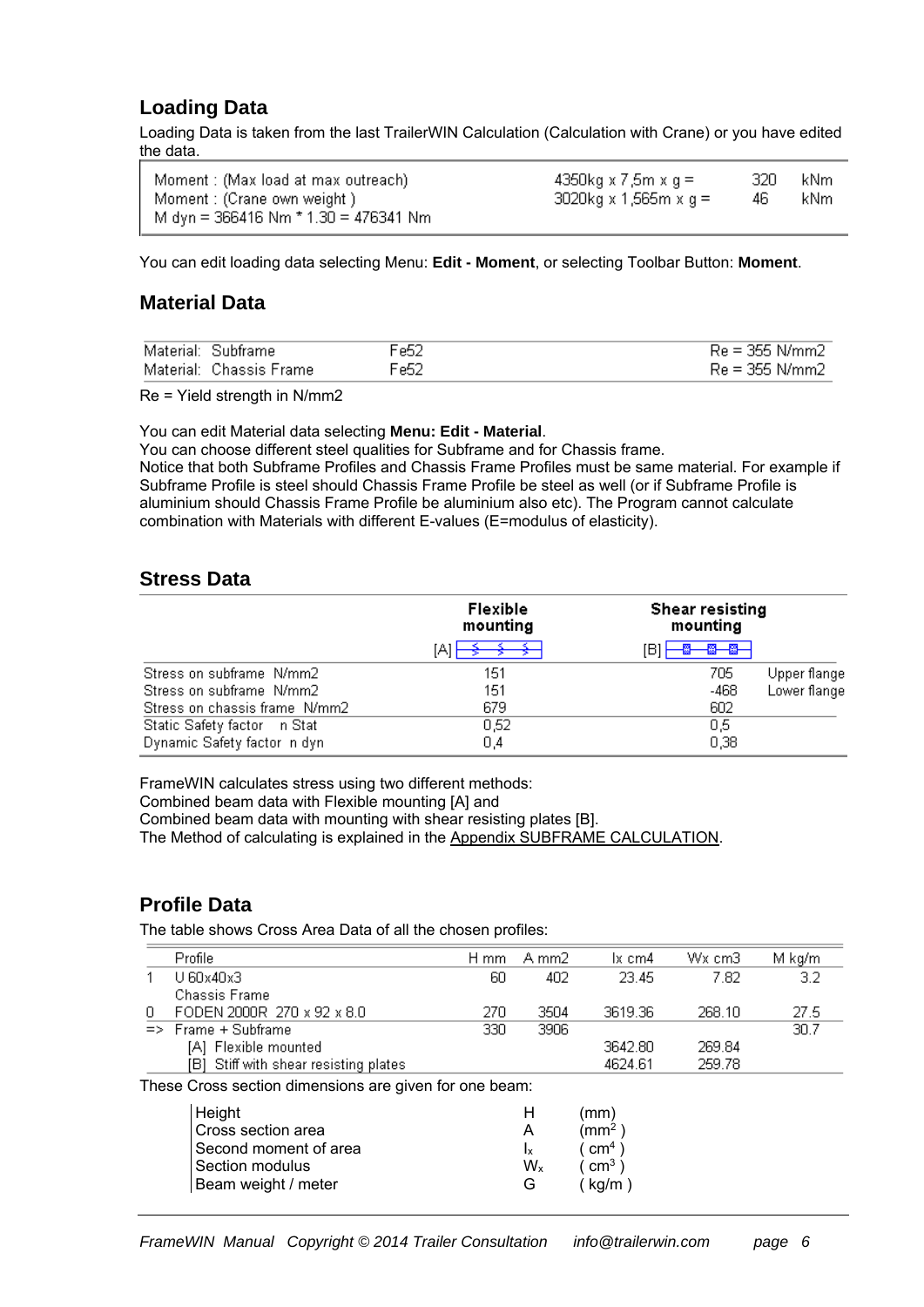Two last rows show the  $I_x$  and  $W_x$  for combined beam, [A] Flexible mounting and [B] Shear resisting mounting.

| <b>Toolbar</b>                                       |                                                                                                     |
|------------------------------------------------------|-----------------------------------------------------------------------------------------------------|
|                                                      | $\Box$<br>  FrameWIN 2004-01 D:\VB6\TrW2000\FrWData\ERF model2                                      |
| Edit Picture Options Help<br>File                    |                                                                                                     |
| Ê<br>$\blacksquare$<br>ê<br>Print<br>Open<br>Save As | F<br>⊒<br>$n_M$<br>x<br>Text<br>Subframe<br>Dynamic co<br>Draw<br>End<br>Moment                     |
| <b>Combined Subframe 01</b>                          | 385, 247<br>$n=1.471.4$<br>▼<br>$c$ dyn=1.3                                                         |
| <u>Task name</u>                                     | <b>Coordinate Window</b>                                                                            |
|                                                      | Safety factor warning limit Subframe/Chassis                                                        |
|                                                      | <b>Dynamic factor</b>                                                                               |
| Toolbar buttons:                                     |                                                                                                     |
|                                                      |                                                                                                     |
| Ê<br>⊟                                               | ê                                                                                                   |
| Save As<br>Open                                      | Print<br>Open, Save or Print Calculation                                                            |
|                                                      |                                                                                                     |
|                                                      |                                                                                                     |
| Moment                                               | The Data of Loading Moments: Crane Load and Outreach                                                |
|                                                      |                                                                                                     |
|                                                      |                                                                                                     |
| Subframe                                             | Choosing the Subframe Profiles                                                                      |
|                                                      |                                                                                                     |
| $n \mathcal{M}$                                      |                                                                                                     |
| Dynamic co                                           | Set values for Dynamic Coefficient and Safety Factor warning limit and choose<br>calculation method |
|                                                      |                                                                                                     |
|                                                      |                                                                                                     |
| Draw                                                 | Draw objects: line, rectangle, etc.                                                                 |
|                                                      |                                                                                                     |
|                                                      |                                                                                                     |
| Text                                                 | <b>Draw Text</b>                                                                                    |
|                                                      |                                                                                                     |
| X                                                    |                                                                                                     |
| End                                                  | <b>Exit FrameWIN</b>                                                                                |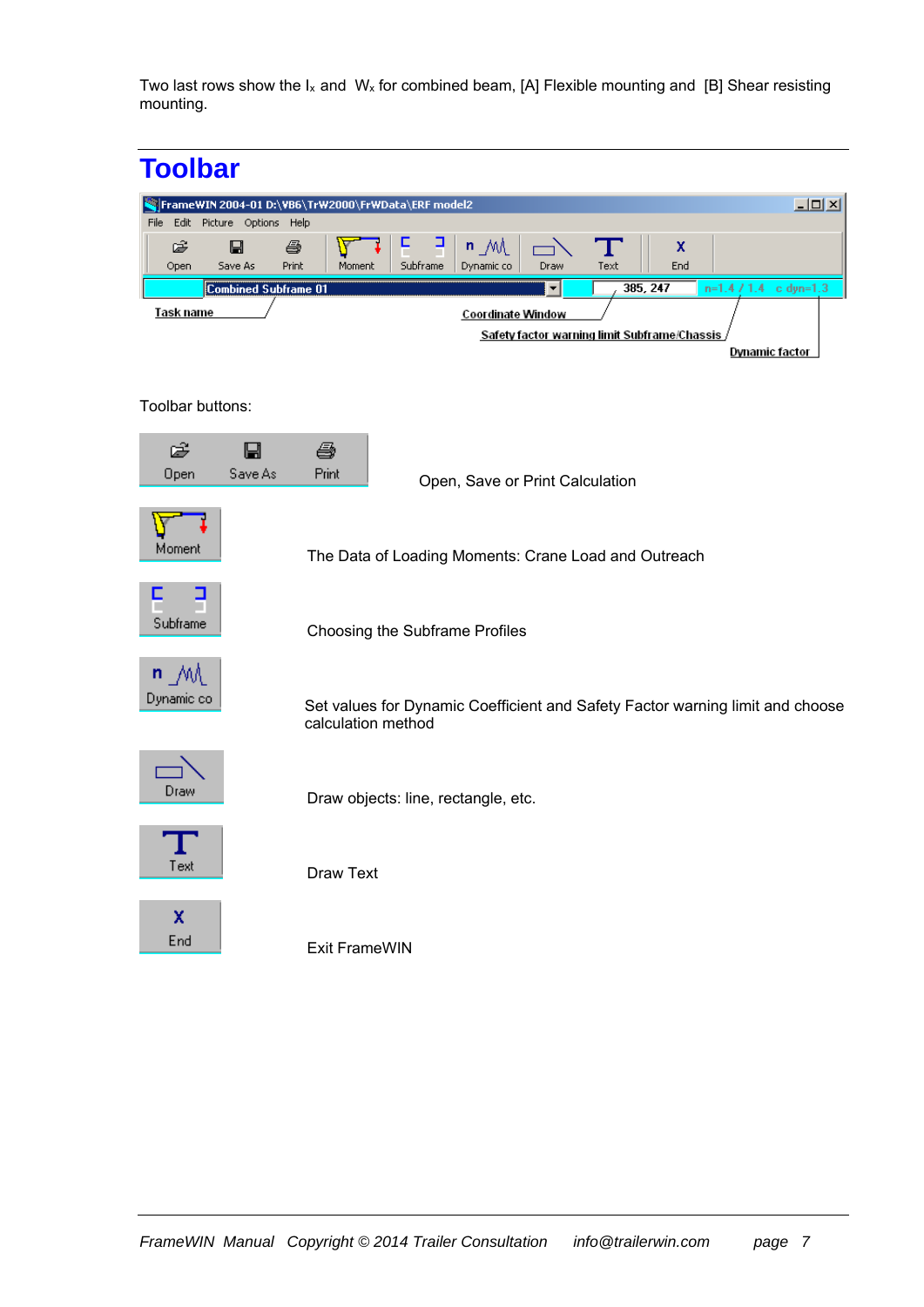#### *Buttons on FrameWIN program userinterface*

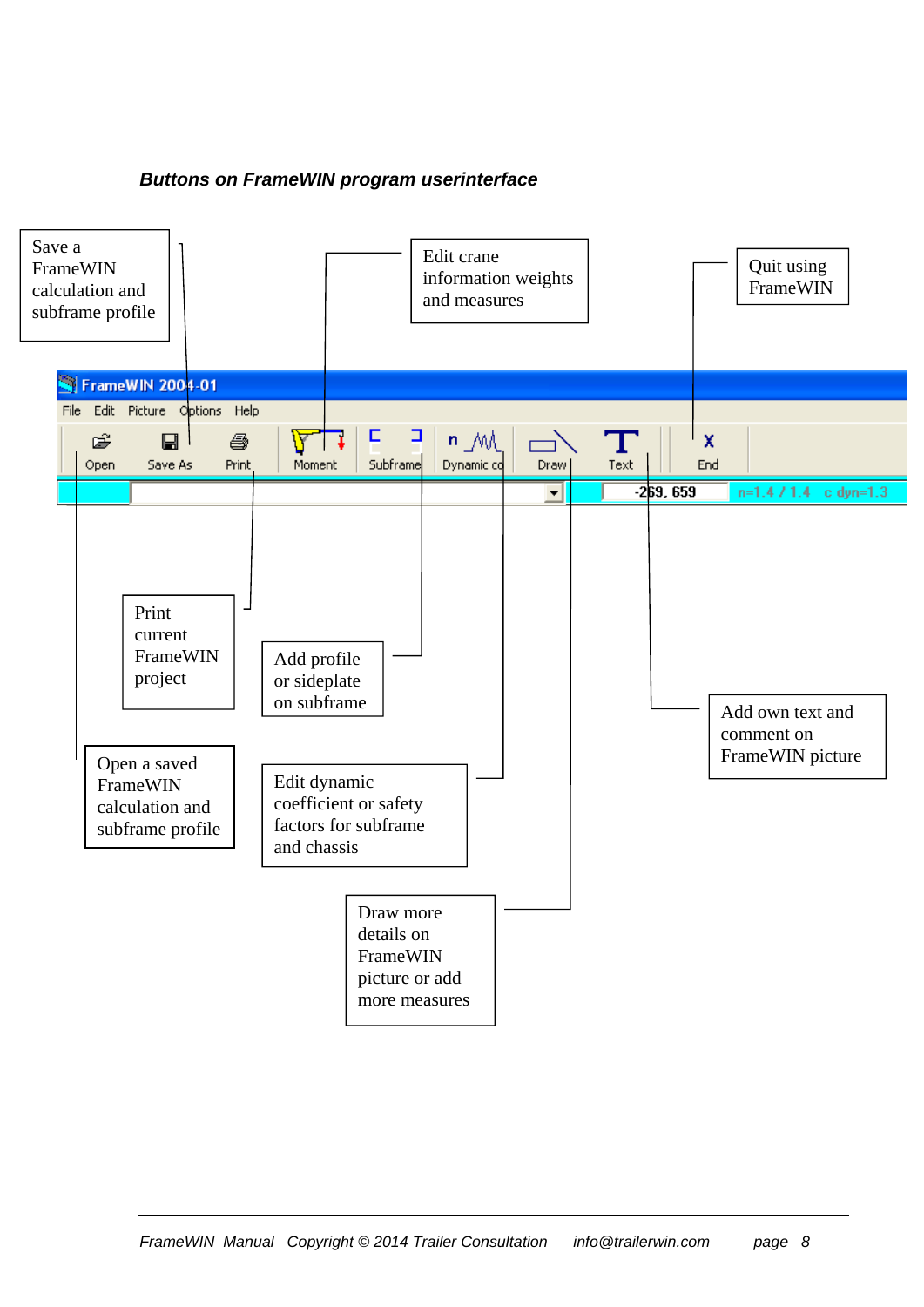# **Choosing and Editing the Subframe Profiles**

Click the Subframe-button

or select the menu EDIT - SUBFRAME or CHASSIS FRAME.



| Edit Picture<br><b>File</b><br>$-594, 257$<br>Cancel<br>Side plate<br>Add Profile<br>0K<br>1:U 60x40x3<br><b>List of profiles</b><br>$\star$ $\curlyvee$<br>1:U 60x40x3<br>U - beam<br><b>Profile Shape</b><br><b>Profile Size</b><br>Œ<br>U 60x40x3<br>æ<br>ш<br>۰×<br>$\cdot \times$<br>ŤЗ<br>178<br>$Wx = 8cm3$ G = 3.2kg/m<br>U 60x40x3<br>ᆇ<br>Z70<br>$x =  0$<br><b>Coordinates for</b><br><b>Refresh Picture</b><br>the Profile<br>OK ><br>$y =  0$<br>152<br>Fe52: ReL = 355 N/mm2<br><b>Subframe Material</b><br>→ 1<br>92<br><b>Chassis Frame</b><br>FODEN<br><b>Chassis Frame Data</b> | Subframe                                                                 | $ F$ $x$ |
|---------------------------------------------------------------------------------------------------------------------------------------------------------------------------------------------------------------------------------------------------------------------------------------------------------------------------------------------------------------------------------------------------------------------------------------------------------------------------------------------------------------------------------------------------------------------------------------------------|--------------------------------------------------------------------------|----------|
|                                                                                                                                                                                                                                                                                                                                                                                                                                                                                                                                                                                                   |                                                                          |          |
|                                                                                                                                                                                                                                                                                                                                                                                                                                                                                                                                                                                                   |                                                                          |          |
| <b>Material</b><br>Fe52 : ReL = 355 N/mm2<br>᠈<br>Frame WIN 2001-08<br>02/10/01<br>8:06                                                                                                                                                                                                                                                                                                                                                                                                                                                                                                           | <b>Fabricate / Size</b><br>FODEN 2000R 270 x 92 x 8.0<br>τ,<br>$\cdot$ Y |          |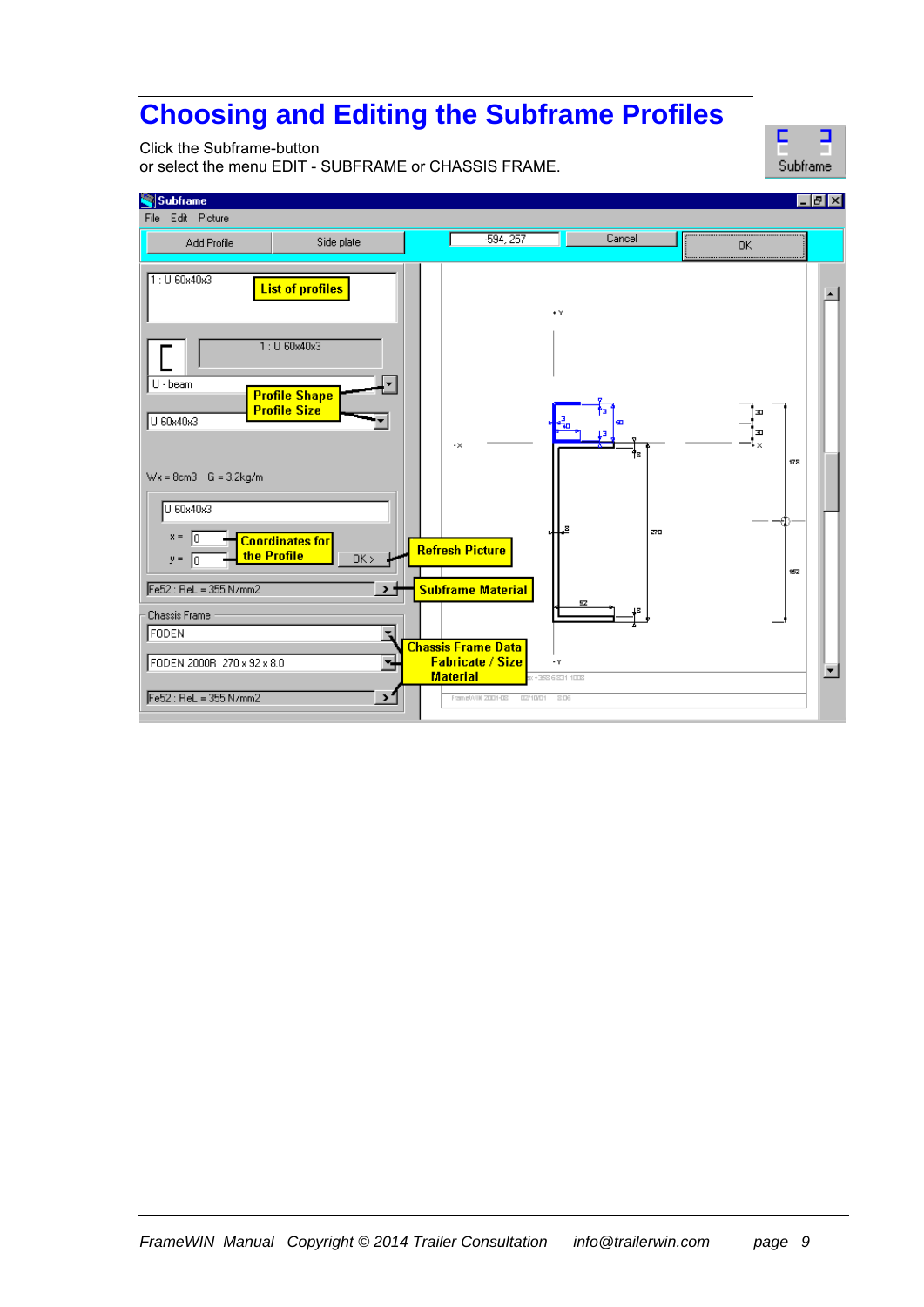#### *Choosing the Subframe Profile*

You can change the profile shape by choosing shape from the Profile Shape List. Choosing the shape changes profile list in Profile Size List.



When the shape is correct, you can choose Profile Size from the Profile Size List.

### *Add Profile*

For adding a profile, click the **Add Profile** button or use **Menu:Edit - Add Profile**.

You will get a new profile number (2) on the List of Profiles on the top of the screen.

Choose profile Shape from the Profile Shape List. Take for example a Rectangular Hollow Section (horizontal)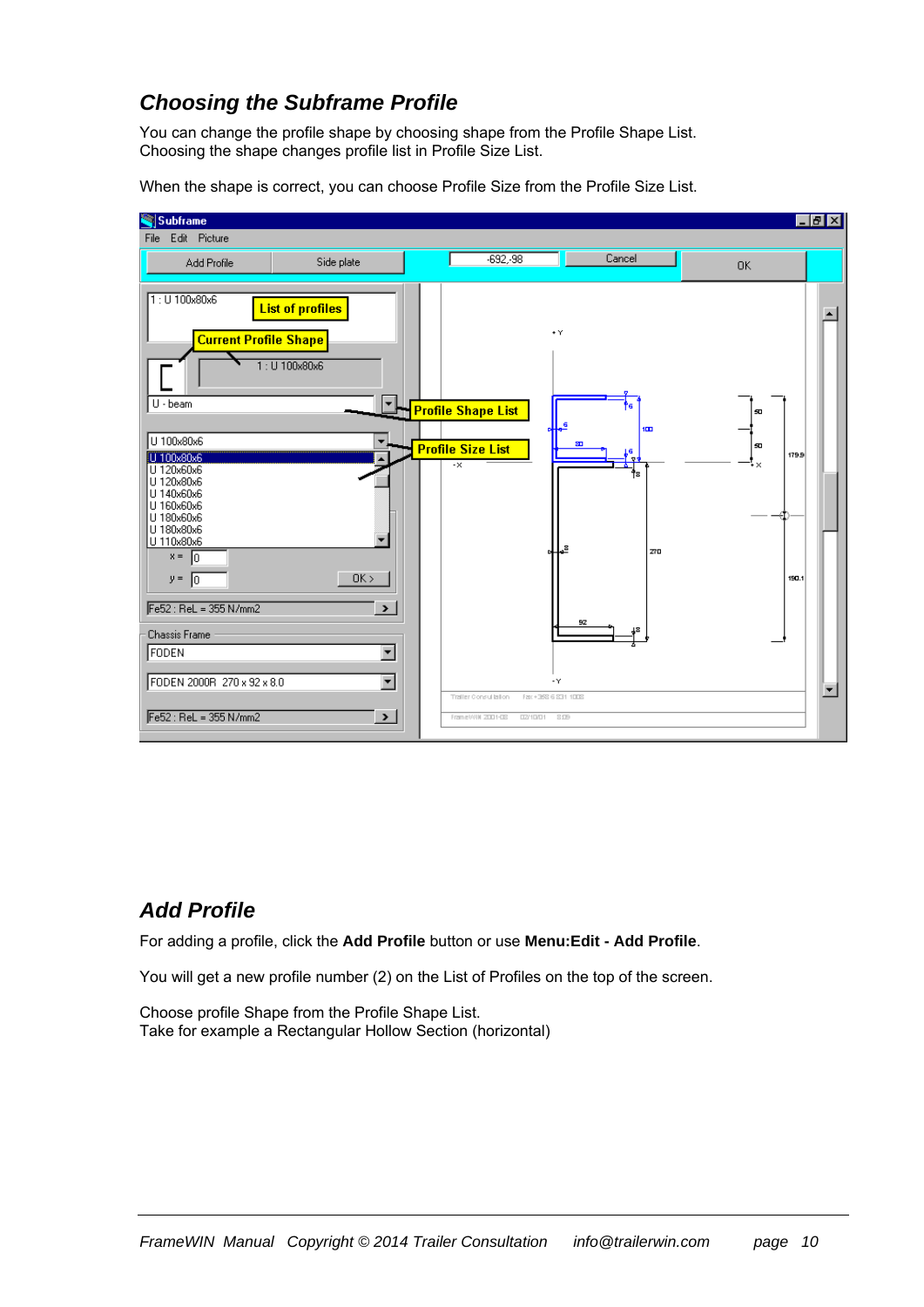| Subframe<br>Edit Picture<br>File                                                                                                                                                 |                                                                                                                                                          |                                 |                       |                                                                               |                                                                 |                                  | $\Box$ e $\mathbf{X}$ |
|----------------------------------------------------------------------------------------------------------------------------------------------------------------------------------|----------------------------------------------------------------------------------------------------------------------------------------------------------|---------------------------------|-----------------------|-------------------------------------------------------------------------------|-----------------------------------------------------------------|----------------------------------|-----------------------|
| Add Profile                                                                                                                                                                      | Side plate                                                                                                                                               |                                 |                       | $-694 - 118$                                                                  | Cancel                                                          | <b>OK</b>                        |                       |
| $1:U$ 100x80x6<br>$\vert$ 2:<br>   U - beam<br>$U \cdot$ beam<br>W<br>I - Beam<br>呞<br>Side plate<br>C<br>凮<br>Plate horizontal<br>曱<br>Plate vertical<br>Fe52 : ReL = 355 N/mm2 | <b>List of profiles</b><br>$\overline{2}$ :<br>Rectangular hollow section (vertical)<br>Rectangular hollow section (horisontal)<br>Square hollow section | ÷<br>٠<br>$\blacktriangleright$ | $\mathord{\text{-x}}$ | Fax: +358 6 831 1008<br>Traffer Consultation<br>Frame WIN 2001-08<br>02/10/01 | $+Y$<br>100<br>øπ<br>'s<br>s.<br><b>Z70</b><br>92<br>٠Y<br>2:10 | 50<br>50<br>179.9<br>۰×<br>190.1 | $\blacktriangledown$  |
|                                                                                                                                                                                  |                                                                                                                                                          |                                 |                       |                                                                               |                                                                 |                                  |                       |

As next step you have to choose the Profile Size from the Profile Size List.

| Subframe                                                                                                                                                                                                                                                                                                                         |                                                                                                                   |       |                      |                                                            |                                         |                                      | <b>Celx</b>                              |
|----------------------------------------------------------------------------------------------------------------------------------------------------------------------------------------------------------------------------------------------------------------------------------------------------------------------------------|-------------------------------------------------------------------------------------------------------------------|-------|----------------------|------------------------------------------------------------|-----------------------------------------|--------------------------------------|------------------------------------------|
| File Edit Picture                                                                                                                                                                                                                                                                                                                |                                                                                                                   |       |                      |                                                            |                                         |                                      |                                          |
| Add Profile                                                                                                                                                                                                                                                                                                                      | Side plate                                                                                                        |       | $-699, -28$          |                                                            | Cancel                                  | 0K                                   |                                          |
| 1: U 100x80x6<br>2:120x60x5<br>2:120x60x5<br>Rectangular hollow section (horisontal)<br>120x60x5<br>120x60x5<br>120x60x6.3<br>120x80x4<br>120x80x5<br>120x80x6.3<br>120x80x8<br>150x100x4<br>150x100x5<br>$x = \boxed{0}$<br>$y = 100$<br>$Fe52: ReL = 355 N/mm2$<br><b>Chassis Frame</b><br>FODEN<br>FODEN 2000R 270 x 92 x 8.0 | <b>List of profiles</b><br>⊡<br>OK ><br>$\blacktriangleright$<br>$\overline{\phantom{a}}$<br>$\blacktriangledown$ | $- x$ | Trailer Consultation | $+Y$<br>45<br>120<br>80<br>8<br>92<br>Fax: +358 6 831 1008 | 60<br>6<br>100<br>16<br>łЗ<br>270<br>18 | 67.3<br>186.5<br>92.7<br>ΉX<br>243.5 | $\blacktriangle$<br>$\blacktriangledown$ |
| $Fe52: ReL = 355 N/mm2$                                                                                                                                                                                                                                                                                                          | $\rightarrow$                                                                                                     |       | FrameWIN 2001-08     | 8:13<br>02/10/01                                           |                                         |                                      |                                          |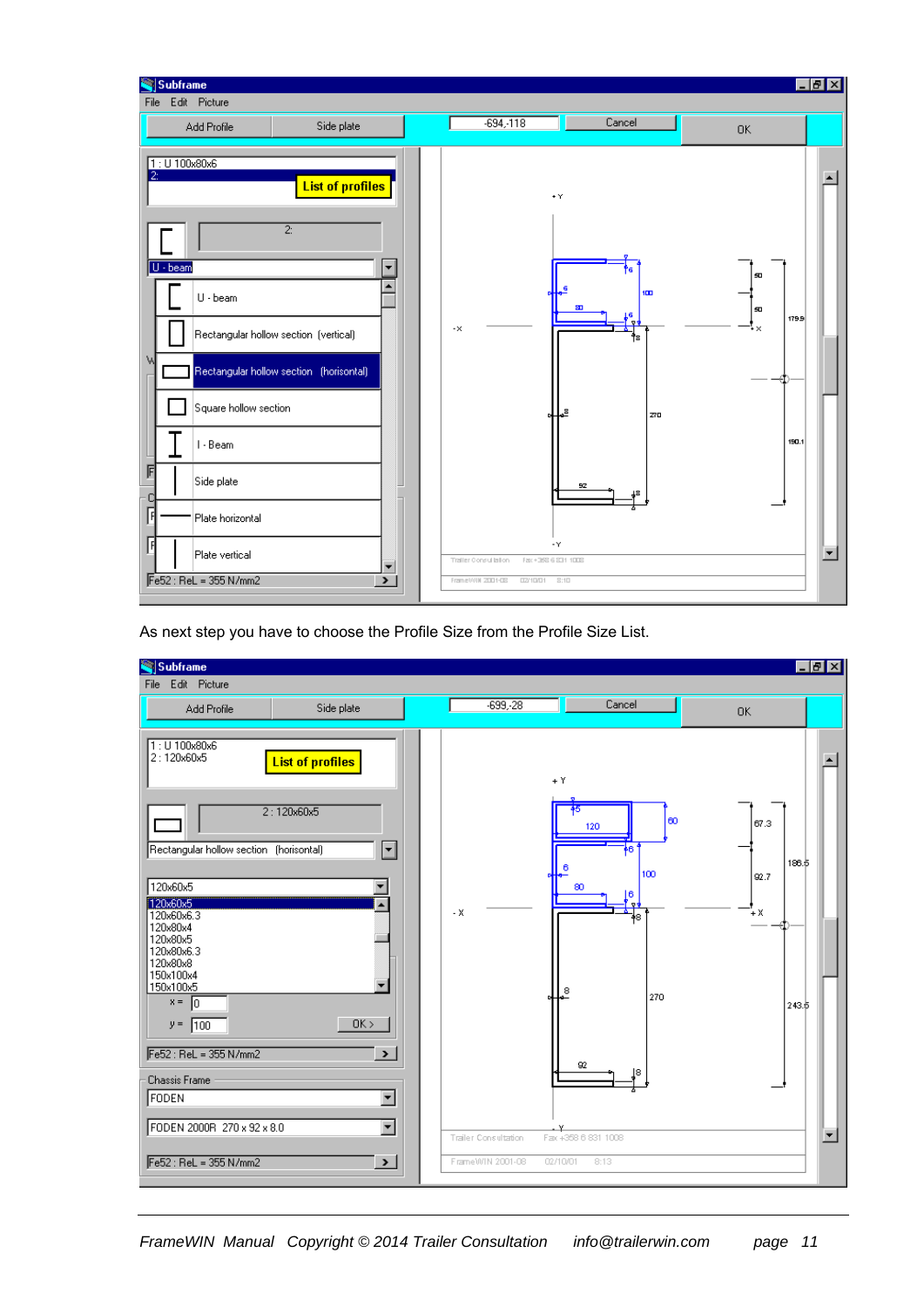Add a horizontal plate as the top of the subframe.

For adding a profile, click the **Add Profile** button or use **Menu:Edit - Add Profile**. You will get a new profile number (3) on the List of Profiles on the top of the screen. Choose profile Shape from the Profile Shape List, now **"Plate horizontal"**.



# Then choose the size of the plate from the Profile Size List.

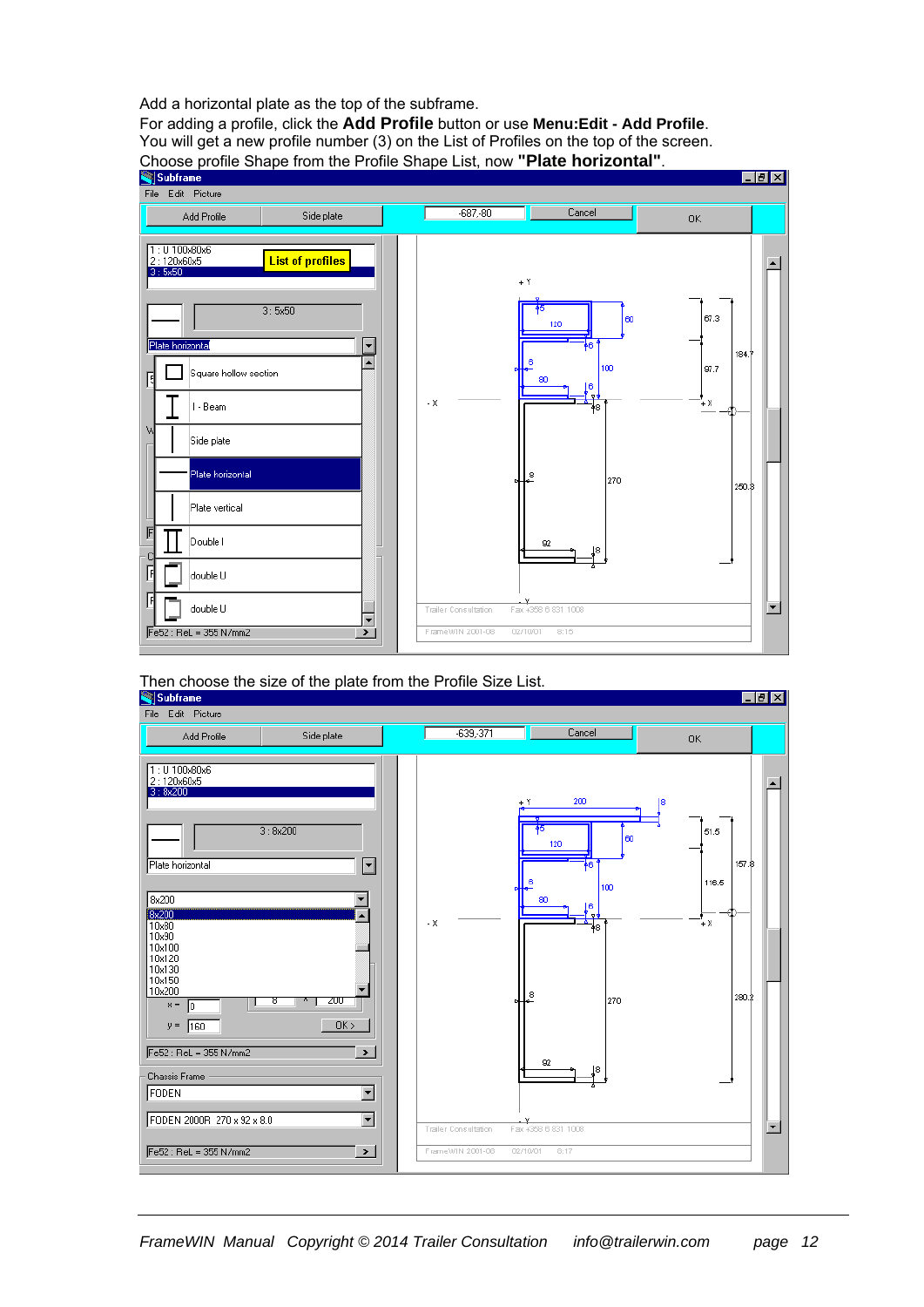### *Add the Side Plate*

For adding a profile, click **Side Plate** Button or use **Menu:Edit - Add Side Plate**. You will get a new profile number (4) on the Profile list on the top of the screen. The Profile Shape List shows **"Side Plate"**.

Choose the size of the Side Plate from the Profile Size List.

If you do not find suitable plate size from the list you can type the dimensions to "Height" and "Width" textboxes (Look at the picture).

You can locate the side plate by typing the x- and y-coordinates in "Coordinates for the plate" textboxes.

The coordinates mean the lower left corner of the cross area of the plate or profile.

After typing the coordinates x and y click small OK button (Refresh picture) to get the picture redrawn.

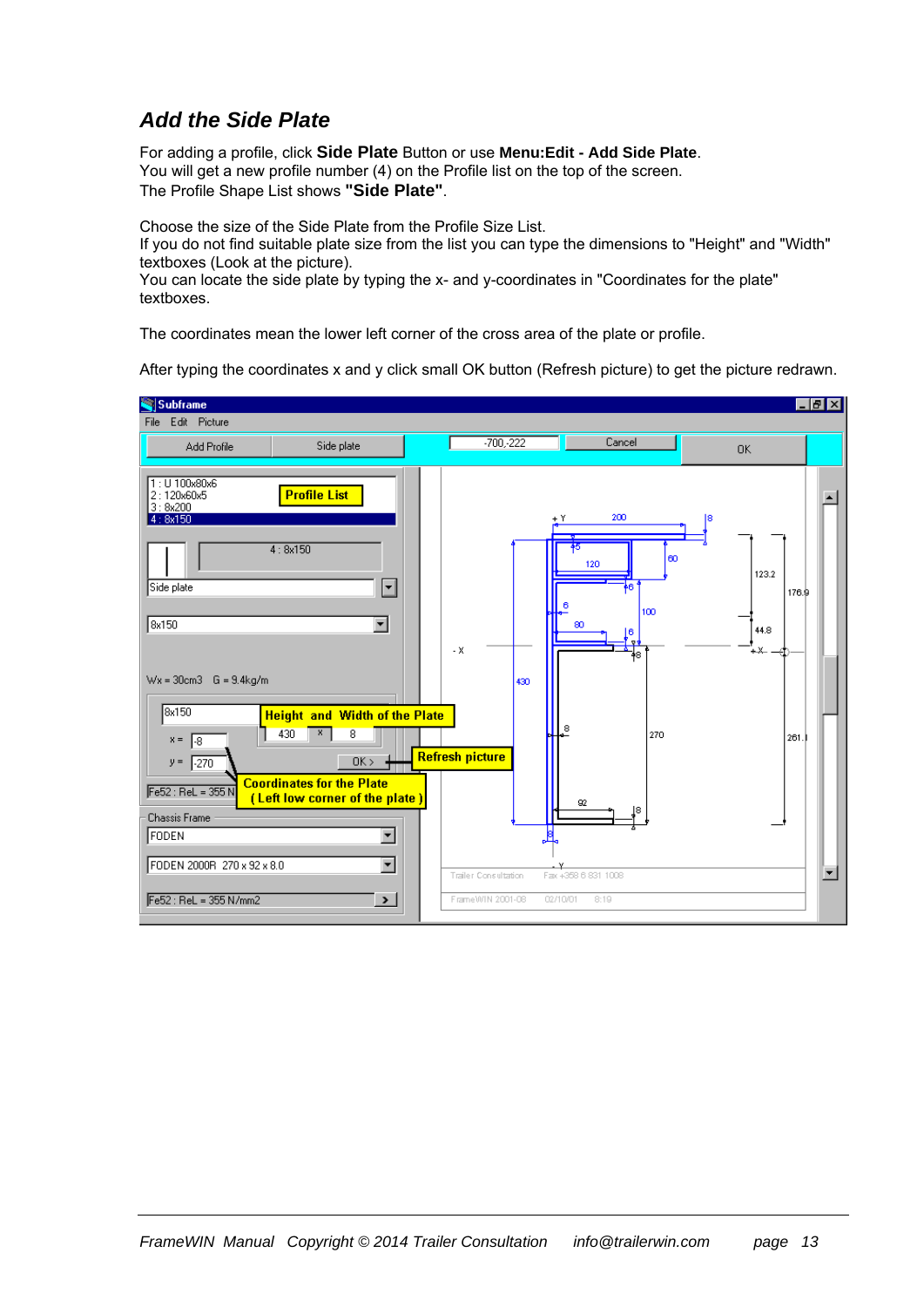#### *Add the Plate under Chassis Frame*

For adding a profile, click the **Add Profile button** or use **Menu:Edit - Add Profile**. You will get a new profile number (5) on the Profile list. Choose profile Shape from the Profile Shape List, now **"Plate horizontal"**.

Choose the size of the Plate from the Profile Size List. If you do not find suitable plate size from the list you can type the dimensions to "Height" and "Width" textboxes (Look at the picture).

You can locate the side plate by typing the x- and y-coordinates in "Coordinates for the plate" textboxes.

The coordinates mean the lower left corner of the cross area of the plate or profile.

After typing the coordinates x and y click small OK button (Refresh picture) to get the picture redrawn.

| Subframe                                                                                                                                                                                                                                                                                      |                                                                                                                                                                                                                                                                                                 |                                   |                                                               |                                                                                                                                                          |                                                    | $E$ $E$ $X$ |
|-----------------------------------------------------------------------------------------------------------------------------------------------------------------------------------------------------------------------------------------------------------------------------------------------|-------------------------------------------------------------------------------------------------------------------------------------------------------------------------------------------------------------------------------------------------------------------------------------------------|-----------------------------------|---------------------------------------------------------------|----------------------------------------------------------------------------------------------------------------------------------------------------------|----------------------------------------------------|-------------|
| Edit Picture<br>File                                                                                                                                                                                                                                                                          |                                                                                                                                                                                                                                                                                                 |                                   |                                                               |                                                                                                                                                          |                                                    |             |
| Add Profile                                                                                                                                                                                                                                                                                   | Side plate                                                                                                                                                                                                                                                                                      |                                   | $-530,-258$                                                   | Cancel                                                                                                                                                   | <b>OK</b>                                          |             |
| 2:120x60x5<br>3:8x200<br>4:8x150<br>5:8x120<br>Plate horizontal<br>8x120<br>$Wx = 1cm3$ G = 7.5kg/m<br>8x120<br>$x =$<br>$\mathbb{L}^8$<br>$y =$<br>$\sqrt{-278}$<br>$Fe52: ReL = 355 N/mm$<br><b>Chassis Frame</b><br><b>FODEN</b><br>FODEN 2000R 270 x 92 x 8.0<br>$Fe52 : ReL = 355 N/mm2$ | <b>Profile List</b><br>5:8x120<br>$\blacktriangledown$<br>$\blacktriangledown$<br><b>Height and Width of the Plate</b><br>8<br>x.<br>120<br>CORZ<br><b>Coordinates for the Plate</b><br>(Left low corner of the plate)<br>$\blacktriangledown$<br>$\blacktriangledown$<br>$\blacktriangleright$ | . $\mathsf{X}$<br>Refresh picture | 430<br>$\ddot{H}$<br>Trailer Consultation<br>FrameWIN 2001-08 | 200<br>$+Y$<br>lΘO<br>120<br>١6<br>100<br>80<br>6<br>$\mathbf{P}$<br>48<br>8<br>270<br>92<br>l8<br>120<br>Γs.<br>Fax +358 6 831 1008<br>8:23<br>02/10/01 | 18<br>156.5<br>197<br>$\equiv$ 11.5<br>$+X$<br>249 | ▼           |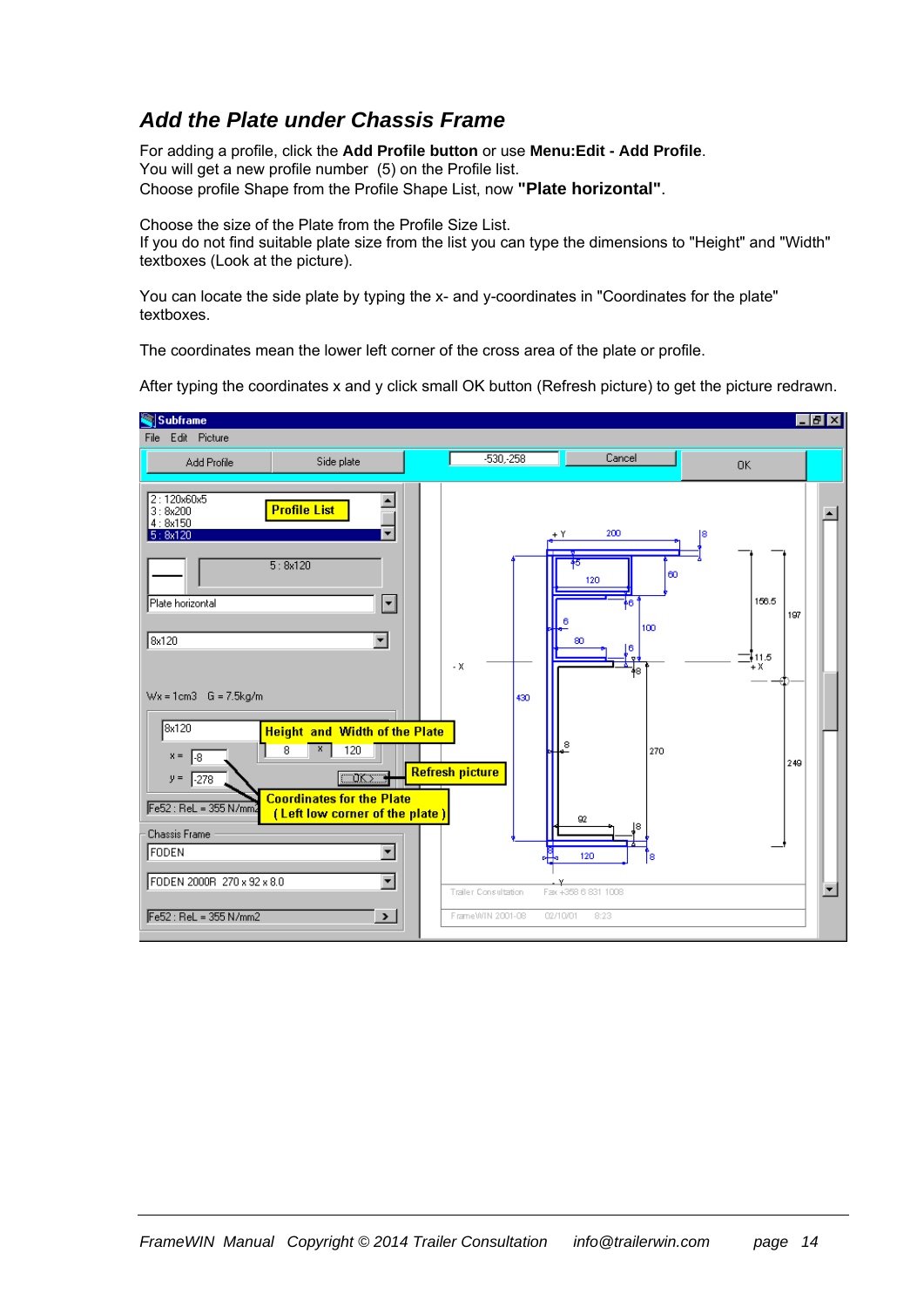### *Edit the Dimensions of the Profile*

You can edit the dimensions of the profiles manually if you do not find any profile with suitable dimensions from the profile list.

Follow the instructions to edit the dimensions manually:

**Step 1. Choose from the Profile List** the profile, which you want to edit.

#### **Step 2.** Choose from Menu:**Edit - Edit Profile**

| Subframe                                                                 |                          |                                                    |                                                                        |                     |              | $ F$ $x$             |
|--------------------------------------------------------------------------|--------------------------|----------------------------------------------------|------------------------------------------------------------------------|---------------------|--------------|----------------------|
| Edit Picture<br>File                                                     |                          |                                                    |                                                                        |                     |              |                      |
| Edit Profil<br>Edit: Chassis Frame                                       | Side plate               |                                                    | $-673, -319$                                                           | Cancel              | <b>OK</b>    |                      |
| Add Profile                                                              |                          |                                                    |                                                                        |                     |              |                      |
| $\begin{bmatrix} 1 \\ 2 \\ 3 \end{bmatrix}$<br>Delete profile<br>4:8x150 |                          |                                                    | 1. Choose from the Profile List<br>the profile, which you want to edit | <b>b</b>            |              |                      |
|                                                                          | 1: U 100x80x6            | 2. Choose from Menu:<br><b>Edit - Edit Profile</b> |                                                                        | 15<br>lΘΟ<br>120    |              |                      |
| U - beam                                                                 |                          |                                                    |                                                                        | 6<br>100            | 156.5<br>197 |                      |
| U 100x80x6                                                               | $\overline{\phantom{a}}$ | $- X$                                              |                                                                        | 80<br>16.<br>8      | 111.5<br>ΉX. |                      |
| $Wx = 49cm3$ G = 11.7 $kg/m$                                             |                          |                                                    | 430                                                                    |                     |              |                      |
| U 100x80x6<br>$x =  0$                                                   |                          |                                                    |                                                                        | ి<br>270            |              |                      |
| $y = \begin{bmatrix} 0 \end{bmatrix}$                                    | OK                       |                                                    |                                                                        |                     | 249          |                      |
| $Fe52$ : ReL = 355 N/mm2                                                 | $\rightarrow$            |                                                    |                                                                        | 92<br>l8            |              |                      |
| <b>Chassis Frame</b><br>FODEN                                            | $\blacktriangledown$     |                                                    |                                                                        | 120<br>18           |              |                      |
| FODEN 2000R 270 x 92 x 8.0                                               | $\overline{\phantom{0}}$ |                                                    | Trailer Consultation                                                   | Fax +358 6 831 1008 |              | $\blacktriangledown$ |
| Fe52 : ReL = 355 N/mm2                                                   | $\blacktriangleright$    |                                                    | FrameW/IN 2001-08                                                      | 8:23<br>02/10/01    |              |                      |

You get Profile Editing Window on the screen.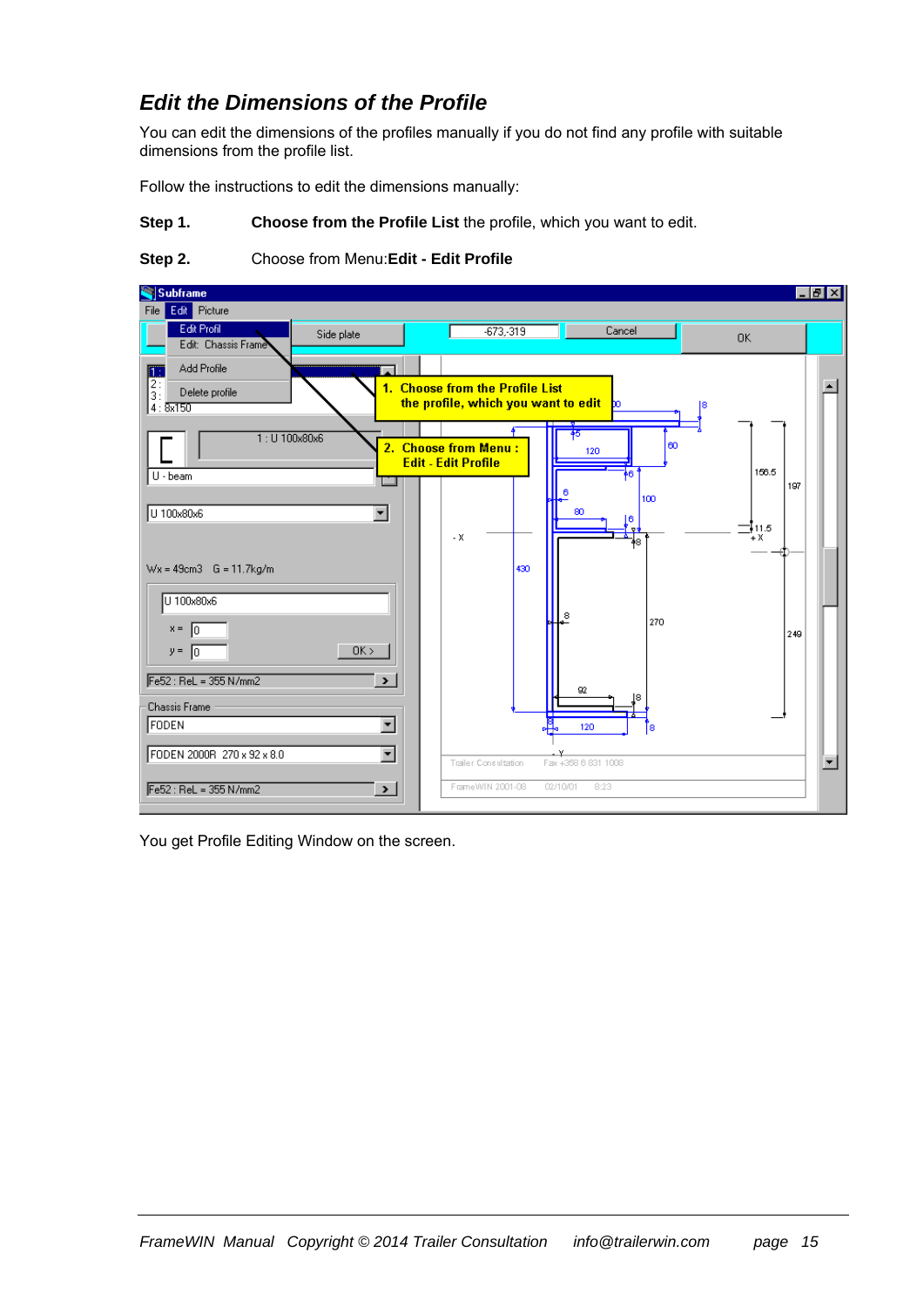

You get a picture of a profile cross-area shape. You can edit dimension of the cross area by typing new dimensions on the textboxes. After the dimensions have been given, click the small OK-button on the picture, and the program redraws the cross area with new dimension values.

Furthermore on the right side on the picture are the dimension s1 and s2 (mm), that show the Centroid of the cross area.

To give a name for the edited profile, type the new name, or use **Name Automatic**. Click the Check Box **Name Automatic** for turning automatic on or off.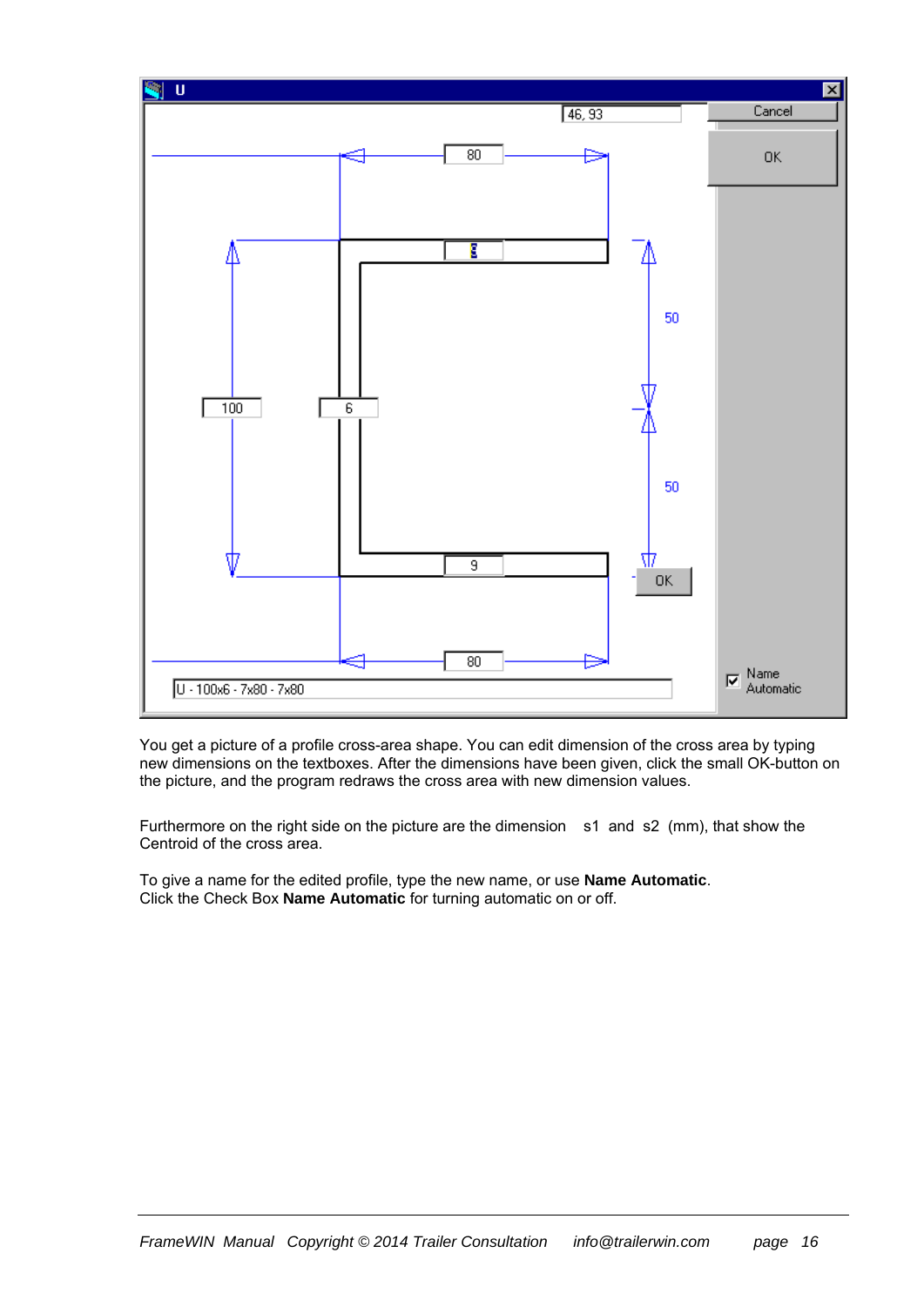|              | Ш<br><b>FrameWIN 2004-01</b> |            |        |         |                                 |
|--------------|------------------------------|------------|--------|---------|---------------------------------|
| Edit<br>File | Picture Options Help         |            |        |         |                                 |
| œ<br>Open    | ы<br>Save As                 | 6<br>Print | Moment | dbframe | $n_{\mathcal{M}}$<br>Dynamic co |
|              |                              |            |        |         |                                 |

# Add subframe profiles

#### *Changing and adding in subframe profile*

From subframe menu You can add more profiles on subframe or add a sideplate on subframe.

You can choose shape of profile, measures for height, width & length and material and give exact coordinates each added new profile

All added profiles will be taken into consideration in FrameWIN stress and safety factor calculation.

Subframe File Edit Picture

Calculation are made for fixed mounting and for flexible mounting.

Safety factors are calculated for dynamic coefficients an for static coefficients.

|     | Subframe                                                      |                           |
|-----|---------------------------------------------------------------|---------------------------|
|     | File<br>Edit<br>Picture                                       |                           |
|     | Add Profile                                                   | Side plate                |
|     | $1:U$ 60x40x3                                                 |                           |
|     | U - beam                                                      | $1:U$ 60x40x3<br>▼        |
|     | U 60x40x3                                                     | $\blacktriangledown$      |
|     |                                                               |                           |
|     | $Wx = 8cm3$ G = 3.2kg/m                                       |                           |
|     | U 60x40x3                                                     |                           |
| for | $x = \sqrt{0}$<br>$y = 0$                                     | OK >                      |
|     | $Fe52: ReL = 355 N/mm2$                                       | ×.                        |
|     | Chassis Frame<br>RENAULT                                      | $\blacktriangledown$      |
| ٦d  | RENAULT Mascott 152x56x5                                      | ▼                         |
|     |                                                               | $\blacksquare$ e $\times$ |
|     |                                                               | ×.                        |
|     | <b>The Communication of the Communication</b><br>Cancel<br>OK |                           |
| r   |                                                               | $\blacktriangle$          |
| 릷   | Œ<br>æ<br>O<br>Ťз                                             |                           |
|     |                                                               | 178                       |

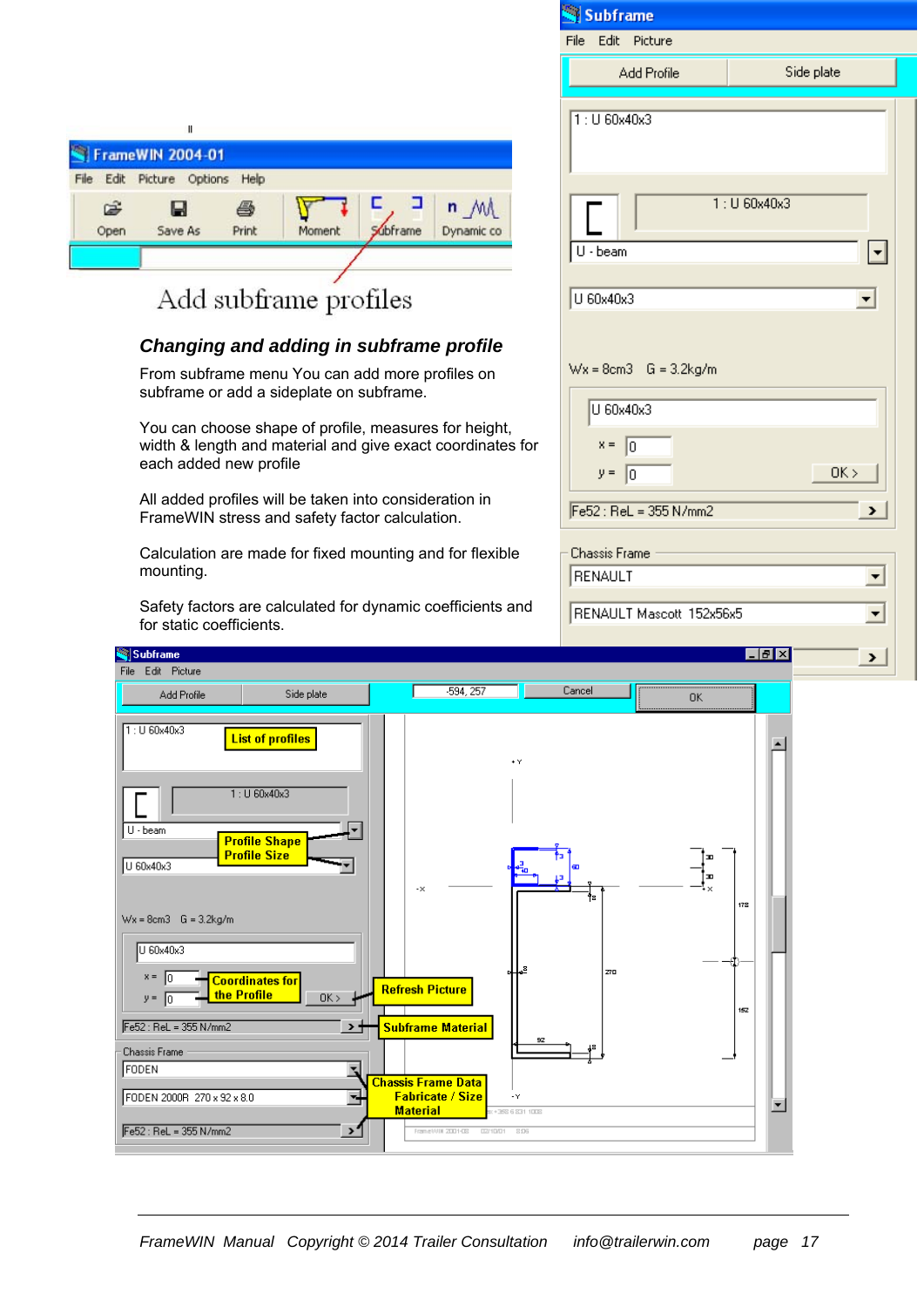You can choose shape of profile for each add profile. List of profile types include:

- 1. U beam
- 2. Rectangular hollow section (vertical)
- 3. Rectangular hollow section (Horizontal)
- 4. Square hollow section
- 5. I beam
- 6. Side plate
- 7. Plate Horizontal
- 8. Plate vertical
- 9. Double I
- 10. Double U (version 1)
- 11. Double U (version2)

List of materials in FrameWIN include: Fe52 (*default material*), Fe510, St52, Gr50, S S420, Fe E 420, Fe E490, Fe 44, Fe430, St4 Fe37, Fe360, St37, Gr40

You can also give own material and yield stre the material, but it will not saved into program time You want to use same material, You will give yield strength values again.

All materials in chassis frame, subframe and subframe profiles must be steel. All must have *elastic modulus* value. FrameWIN can not cal correctly if *elastic modulus* is different for different parts. (for example steel and aluminium).

|  | MATERIAL: Mechanical Properties |                  |   |           |
|--|---------------------------------|------------------|---|-----------|
|  |                                 |                  |   | Cancel    |
|  | <b>Subframe</b>                 |                  |   |           |
|  | Fe52                            |                  | ▼ |           |
|  |                                 |                  |   |           |
|  | <b>Material</b>                 | Fe <sub>52</sub> |   |           |
|  |                                 |                  |   |           |
|  | Yield strength minimum Re N/mm2 | 355              |   |           |
|  |                                 |                  |   |           |
|  | <b>Chassis Frame</b>            |                  |   |           |
|  | Fe52                            |                  |   |           |
|  |                                 |                  |   | <b>OK</b> |
|  |                                 |                  |   |           |
|  | <b>Material</b>                 | Fe52             |   |           |
|  |                                 |                  |   |           |
|  | Yield strength minimum Re N/mm2 | 355              |   |           |
|  |                                 |                  |   |           |
|  |                                 |                  |   |           |

| ded new                           |      | Subframe      |                       |                                         |  |
|-----------------------------------|------|---------------|-----------------------|-----------------------------------------|--|
|                                   | File | Edit          | Picture               |                                         |  |
|                                   |      |               | Add Profile           | Side plate                              |  |
|                                   |      | $1:U$ 60x40x3 |                       |                                         |  |
|                                   |      | $U - beam$    |                       | 1: U 60x40x3                            |  |
| 690,                              | l    |               | $U - beam$            |                                         |  |
| 4, Gr43,                          |      |               |                       | Rectangular hollow section (vertical)   |  |
| ength for<br>n. Next<br>I need to | W    |               |                       | Rectangular hollow section (horisontal) |  |
|                                   |      |               | Square hollow section |                                         |  |
| added<br>e same<br>lculate        | 国    |               | I - Beam              |                                         |  |
| erent                             |      |               | Side plate            |                                         |  |
|                                   |      |               | Plate horizontal      |                                         |  |
| $\Box$ ok<br>Cancel               |      |               | Plate vertical        |                                         |  |
|                                   |      |               | Double I              |                                         |  |
|                                   |      |               | double U              |                                         |  |
| OK                                |      |               | double U              |                                         |  |
|                                   |      |               |                       |                                         |  |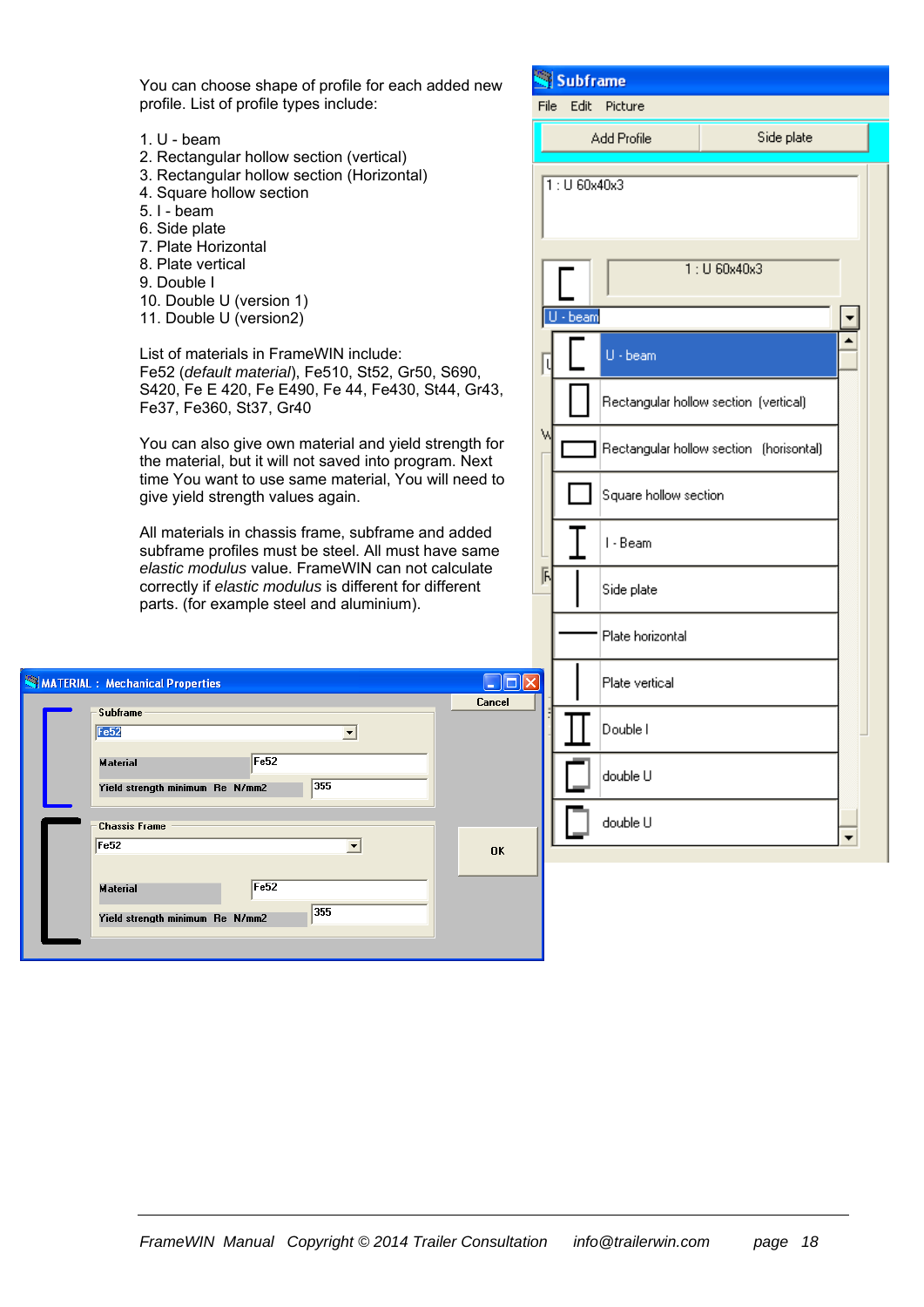### *Delete Profile*

To delete profiles do as follows:

**Step 1.** Choose from the **Profile List** the profile, which you want to delete.

#### **Step 2.** Choose from Menu:**Edit - Delete Profile**

| Subframe                                                                                              |                |                                                          |                                   |        |                                         |                |       | $\Box$ olxi          |
|-------------------------------------------------------------------------------------------------------|----------------|----------------------------------------------------------|-----------------------------------|--------|-----------------------------------------|----------------|-------|----------------------|
| Edit Picture<br>File                                                                                  |                |                                                          |                                   |        |                                         |                |       |                      |
| Edit Profil<br>Side plate<br>Edit: Chassis Frame                                                      |                |                                                          | $-177,279$                        |        | Cancel                                  |                | 0K    |                      |
| Add Profile<br>$\frac{2}{3}$ :<br>4 :<br>Delete profile<br>5:8x120                                    | 1.             | <b>Choose from the Profile List</b>                      |                                   |        | the profile, which you want to delete   |                |       |                      |
| 5:8x120                                                                                               | $\overline{2}$ | <b>Choose from Menu:</b><br><b>Edit - Delete Profile</b> |                                   |        | $\mathbf{r}$ $\mathbf{v}$<br>AL I<br>t, |                |       |                      |
| E<br>Plate horizontal<br>8x120<br>$\overline{\phantom{a}}$                                            |                |                                                          |                                   |        | IΣD                                     |                | 154.7 |                      |
| $Wx = 1cm3$ G = 7.5kg/m                                                                               |                | - 8.                                                     |                                   |        |                                         | <b>I</b>       | ţ.    |                      |
| 8x120<br>х.<br>120<br>8<br>$x =$<br>I-8                                                               |                |                                                          | 450                               |        |                                         |                |       |                      |
| OK<br>$-278$<br>$y =$<br>Fe52 : ReL = 355 N/mm2<br>$\blacktriangleright$                              |                |                                                          |                                   |        |                                         | 2 <sub>m</sub> |       |                      |
| <b>Chassis Frame</b><br>FODEN<br>$\blacktriangledown$<br>FODEN 2000R 270 x 92 x 8.0<br>$\blacksquare$ |                |                                                          |                                   | □<br>他 | 92<br>120                               |                |       | $\blacktriangledown$ |
| $Fe52: ReL = 355 N/mm2$<br>$\blacktriangleright$                                                      |                |                                                          | Frank Countston, Fax 1951 839 100 |        |                                         |                |       |                      |

After that confirm the deleting by clicking **Yes.** If you want to cancel the deleting click **No.**

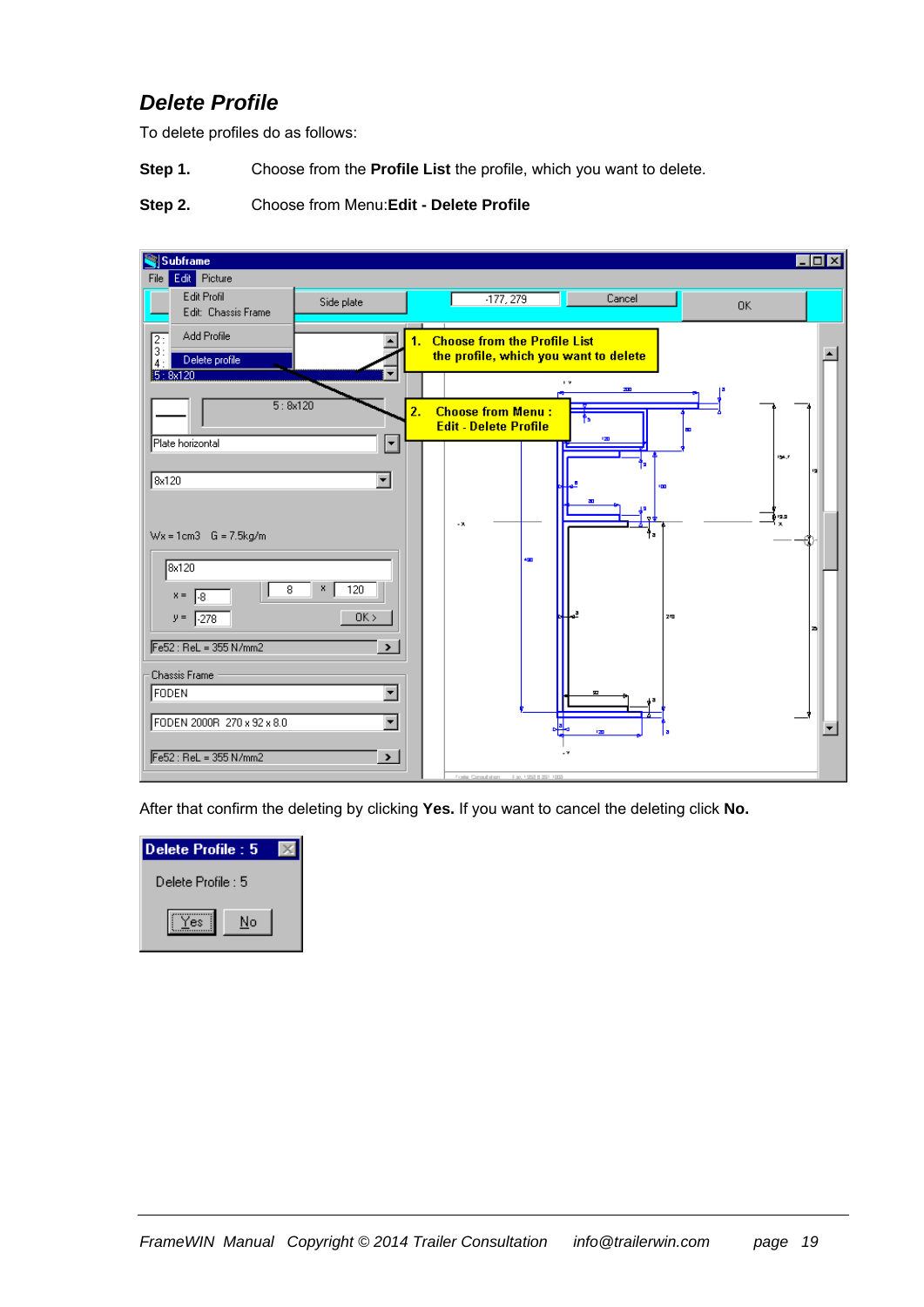### *Chassis frame*



On the left - lower corner on the Subframe Window you find Lists for **Chassis Frame**:

#### You can choose **Chassis Fabricate** and then the **Profile Size**.

Notice that choosing of the Profile Size comes not automatically from TrailerWIN. Chassis database in TrailerWIN does not include data of frame profiles. You have to choose manually the correct profile size.

From the upper list box you can choose the truck make. The program knows the frame profiles of the trucks on the list.

If you do not find the wanted truck make from the list, or wanted profile size from the lower list, you can edit the beam dimensions manually. For this editing dimensions for Chassis Frame; use Menu: **Edit - Edit:Chassis Frame**  (menu in Subframe Window)

| FODEN                                             |  |
|---------------------------------------------------|--|
| SCANIA<br>'SISU<br>VOLVO<br><b>TERBERG</b><br>FRF |  |
| mnen                                              |  |

| - Chassis Frame            |  |
|----------------------------|--|
| <b>FODEN</b>               |  |
| FODEN 2000R 270 x 92 x 8.0 |  |
| Fe52 : ReL = 355 N/mm2     |  |



*Even though you have entered the Subframe calculation in TrailerWIN, where you have already chosen a specific Truck model, the TrailerWIN does not know which beam profile shape belongs to this truck model. You have to choose the Beam Profile model separately. TrailerWIN Truck Data files do not contain frame beam dimension data.*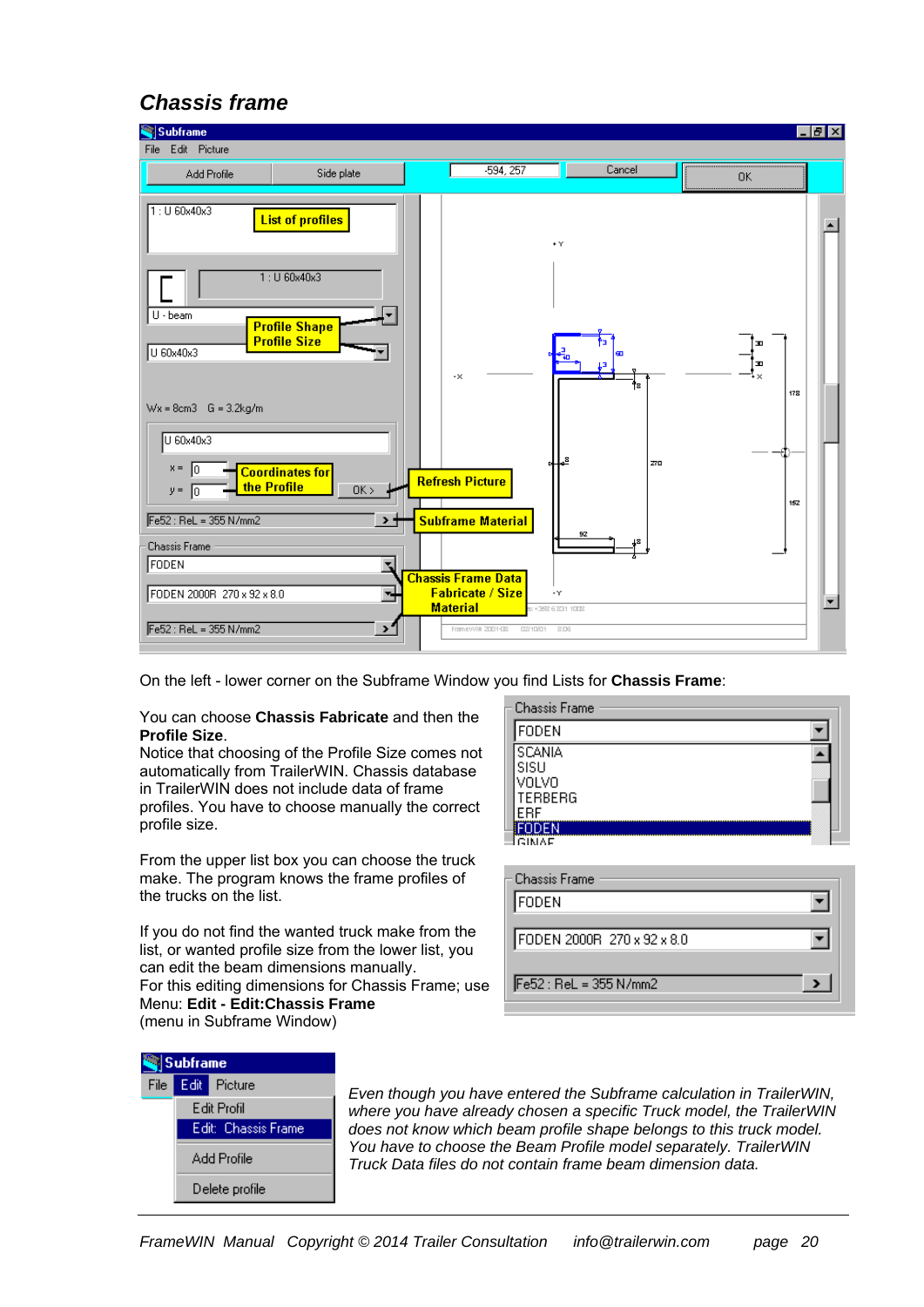#### **Load / Frame Bending Moment**

In the Calculation the Crane or the Tail gate lifter causes the Bending Moment. The Bending Moment is calculated by using the load and the outreach and also by using the cranes own weight and the center of the gravity.



#### **The Moment caused by the Crane**

| Task name<br><b>Moment</b><br>,                        |                                                                               |                                                                                                                      | $\vert x \vert$ |
|--------------------------------------------------------|-------------------------------------------------------------------------------|----------------------------------------------------------------------------------------------------------------------|-----------------|
| Task name                                              | Commercial Vehicle Show 2001 NEC Birmingham                                   |                                                                                                                      | Cancel          |
| <b>Customer</b>                                        |                                                                               | <mark>Tail Gate Lifter —</mark>                                                                                      |                 |
| Truck<br>Crane                                         | FODEN A3-8R.T-C10 8x4 TIPPER<br>HIAB 330-2                                    |                                                                                                                      |                 |
|                                                        |                                                                               | Crane and Boom Weight given together<br>Moment : (Max load at max outreach) - Crane and the Boom Weight separately . |                 |
| Load                                                   | Max load at max outreach kg<br>Crane max outreach mm                          | 4350<br>7500                                                                                                         |                 |
| Moment : (Crane own weight)<br><b>Crane Own Weight</b> | Crane own weight kg<br>Own weight gravity centre mm                           | 3020<br>1565                                                                                                         |                 |
|                                                        |                                                                               |                                                                                                                      | <b>OK</b>       |
|                                                        |                                                                               | $M1 = 320$ kNm                                                                                                       |                 |
|                                                        | <b>The Moment of the Load</b><br>The Moment of the own Weight<br>Total Moment | $M2 = 46$ kNm<br>$+ M2 = 366$ kNm<br>M1                                                                              |                 |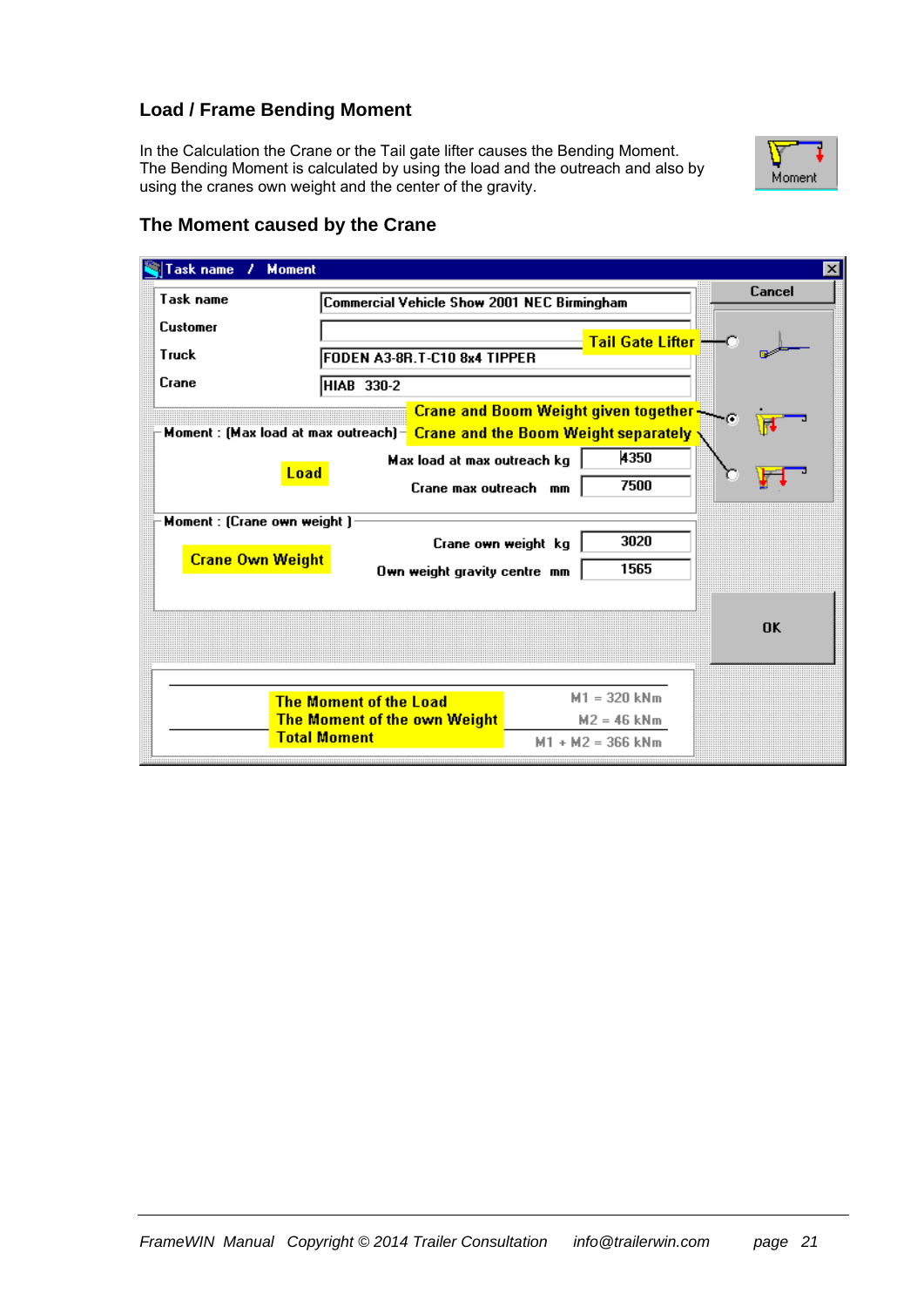#### *Interpreting FrameWIN printout*



FrameWIN picture on chassis frame and subframe.

Chassis frame of a truck can be seen on this picture above on black color.

Subframe profiles are presented on blue color.

You can draw more details on this picture with the drawing tool, in same way that You use drawing tool also in TrailerWIN and CraneWIN.

You can add more horizontal and vertical measures on this picture with the drawing tool, in same way that You add new measures in drawing tool also in TrailerWIN and CraneWIN. (TrailerWIN drawing tool for adding some new horizontal and vertical measures in page 11)

You can write text and comments on this picture with the Text tool, in same way that You use Text tool also in TrailerWIN and CraneWIN.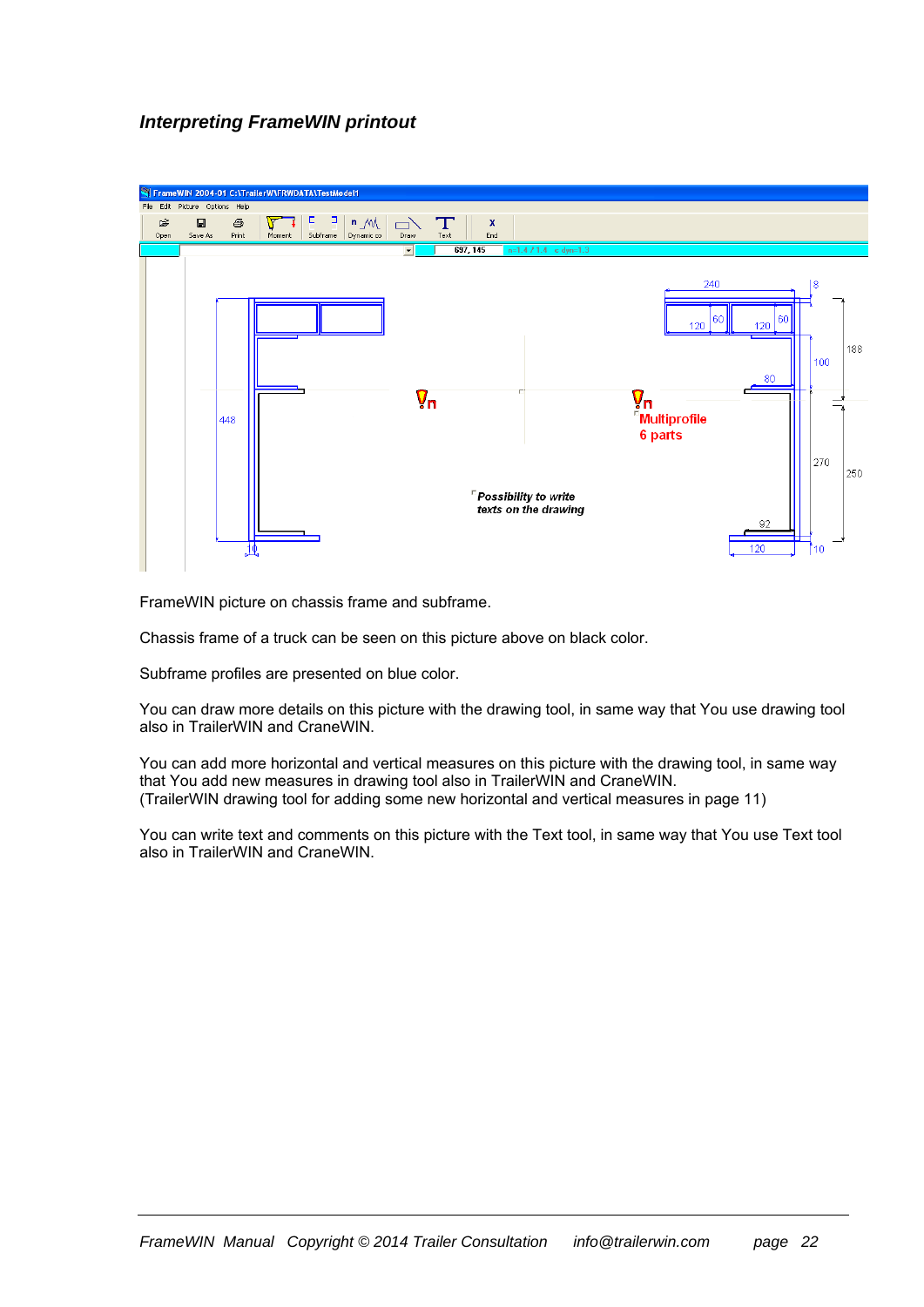|           |                                | FrameWIN 2004-01 C:\TrailerW\FRWDATA\TestModel1 |                                                           |                                  |                       |                         |       |          |                |              |
|-----------|--------------------------------|-------------------------------------------------|-----------------------------------------------------------|----------------------------------|-----------------------|-------------------------|-------|----------|----------------|--------------|
|           | File Edit Picture Options Help |                                                 |                                                           |                                  |                       |                         |       |          |                |              |
| Ê<br>Open | $\Box$<br>Save As              | 马<br><b>Print</b><br>Moment                     | в<br>$n \mathcal{M}$<br>Dynamic co<br>Subframe            | $\overline{\phantom{a}}$<br>Draw | Т<br>x<br>End<br>Text |                         |       |          |                |              |
|           |                                |                                                 |                                                           | $\blacktriangledown$             | $-286 - 364$          | $n=1.4$ / 1.4 c dvn=1.3 |       |          |                |              |
|           |                                |                                                 |                                                           |                                  |                       |                         |       |          |                |              |
|           |                                | Material: Subframe                              |                                                           | Fe52                             |                       |                         |       |          | Re = 355 N/mm2 |              |
|           |                                | Material: Chassis Frame                         |                                                           | Fe52                             |                       |                         |       |          | Re = 355 N/mm2 |              |
|           |                                |                                                 |                                                           |                                  | [A]                   |                         | ₹     | B        | 冊<br>圖<br>圖    |              |
|           |                                | Stress on subframe N/mm2                        |                                                           |                                  |                       | 177                     |       |          | 182            | Upper flange |
|           |                                | Stress on subframe N/mm2                        |                                                           |                                  |                       | 339                     |       |          | 252            | Lower flange |
|           |                                | Stress on chassis frame N/mm2                   |                                                           |                                  |                       | 156                     |       |          | 243            |              |
|           |                                |                                                 | Static Safety factor n Stat / Dynamic Safety factor n dyn |                                  |                       |                         |       |          |                |              |
|           |                                | Safety factor on subframe: Upper flange         |                                                           |                                  |                       | 2007154                 |       |          | 195/150        |              |
|           |                                | Safety factor on subframe: Lower flange         |                                                           |                                  |                       | 1.05 / 0.81             |       |          | 1.41/1.08      |              |
|           |                                | Safety factor on chassis frame                  |                                                           |                                  |                       | 228/175                 |       |          | 1.46 / 1.13    |              |
|           |                                |                                                 |                                                           |                                  |                       |                         |       |          |                |              |
|           |                                | List of Profiles                                |                                                           |                                  |                       | $H$ mm                  | A mm2 | $x$ cm4  | Wx cm3         | M kg/m       |
|           |                                | U 100x80x6                                      |                                                           |                                  |                       | 100                     | 1488  | 246.43   | 49.29          | 11.7         |
|           | $\overline{2}$                 | 120x60x4                                        |                                                           |                                  |                       | 60                      | 1376  | 84.77    | 28.26          | 10.8         |
|           | 3                              | 8x240                                           |                                                           |                                  |                       | 8                       | 1920  | 1.02     | 2.56           | 15.1         |
|           | $\overline{A}$                 | 448x10                                          |                                                           |                                  |                       | 448                     | 4480  | 7492.95  | 334.51         | 35.2         |
|           | 5                              | 120x60x4                                        |                                                           |                                  |                       | 60                      | 1376  | 8477     | 28.26          | 10.8         |
|           | 6                              | 10x120                                          |                                                           |                                  |                       | 10                      | 1200  | 1.00     | 2.00           | 9.4          |
|           | $\Rightarrow$                  | Subframe Profiles together                      |                                                           |                                  |                       | 448                     | 11840 | 28344.59 | 963.99         | 92.9         |
|           |                                | Chassis Frame                                   |                                                           |                                  |                       |                         |       |          |                |              |
|           | 0                              | FODEN 2000R 270 x 92 x 8.0                      |                                                           |                                  |                       | 270                     | 3504  | 3619.36  | 268.10         | 27.5         |
|           | $\Rightarrow$                  | Frame + Subframe                                |                                                           |                                  |                       | 448                     | 15344 |          |                | 120.5        |
|           |                                | [A] Flexible mounted                            |                                                           |                                  |                       |                         |       | 31963.94 | 1087.08        |              |
|           |                                |                                                 | [B] Stiff with shear resisting plates                     |                                  |                       |                         |       | 37969.41 | 1518.78        |              |

FrameWIN table on safety factors, stresses, materials and list of profiles

|                                | FrameWIN 2004-01 C:\TrailerW\FRWDATA\TestModel1                                                                                                                                   |                                      |                                                                                                                                                                                                         |                                                                                                                                                                                                                 |
|--------------------------------|-----------------------------------------------------------------------------------------------------------------------------------------------------------------------------------|--------------------------------------|---------------------------------------------------------------------------------------------------------------------------------------------------------------------------------------------------------|-----------------------------------------------------------------------------------------------------------------------------------------------------------------------------------------------------------------|
| File Edit Picture Options Help |                                                                                                                                                                                   |                                      |                                                                                                                                                                                                         |                                                                                                                                                                                                                 |
| œ<br>目<br>Save As<br>Open      | 귀<br>ч<br>$n \mathcal{M}$<br>马<br>Subframe<br>Dynamic co<br>Print<br>Moment                                                                                                       | T<br>Text<br>Draw                    | x<br>End                                                                                                                                                                                                |                                                                                                                                                                                                                 |
|                                |                                                                                                                                                                                   | $-286 - 364$<br>$\blacktriangledown$ | $n=1.4$ / 1.4 c dyn=1.3                                                                                                                                                                                 |                                                                                                                                                                                                                 |
|                                | Material: Subframe<br>Material: Chassis Frame                                                                                                                                     | Fe52<br>Fe52                         |                                                                                                                                                                                                         | $Re = 355$ N/mm2<br>Re = 355 N/mm2                                                                                                                                                                              |
|                                |                                                                                                                                                                                   |                                      | [A]                                                                                                                                                                                                     | 圈<br>郻<br>[ <b>B</b> ]                                                                                                                                                                                          |
|                                | Stress on subframe N/mm2<br>Stress on subframe N/mm2<br>Stress on chassis frame N/mm2                                                                                             |                                      | on Upper flange<br>177<br>on Lower flange<br><b>Stress</b><br>339<br>156 on chassis frame                                                                                                               | 182<br>on Upper flange<br><b>Stress</b><br>252<br>on Lower flange<br>243<br>on chassis frame                                                                                                                    |
|                                | Static Safety factor n Stat / Dynamic Safety factor n dyn<br>Safety factor on subframe: Upper flange<br>Safety factor on subframe: Lower flange<br>Safety factor on chassis frame |                                      | 2.0011.54<br>Upper flange<br>1.05 / 0.81<br>Lower flange<br>$2.28/1.75$ .<br>$\mathsf V$ chassis frame<br>Static<br>Dynamic<br>Safety factor<br>Safety factor<br>In Stat<br>In dyn<br>Flexible mounting | 1.95 / 1.50 $\sqrt$<br>Upper flange<br>1.41 / 1.08 <b>、</b><br>Lower flange<br>1.46 / 1.13 $\lambda$ chassis frame<br>Dynamic<br>Static<br>Safety factor<br>Safety factor<br>∣n Stat<br>n dyn<br>Fixed mounting |

FrameWIN table on safety factors, stresses for both flexible mounting and fixed mounting.

Static & dynamic safety factors should all be more than values 1.25 or 1.4. In this example stress on lower flange is critical, but upper flange chassis frame are ok.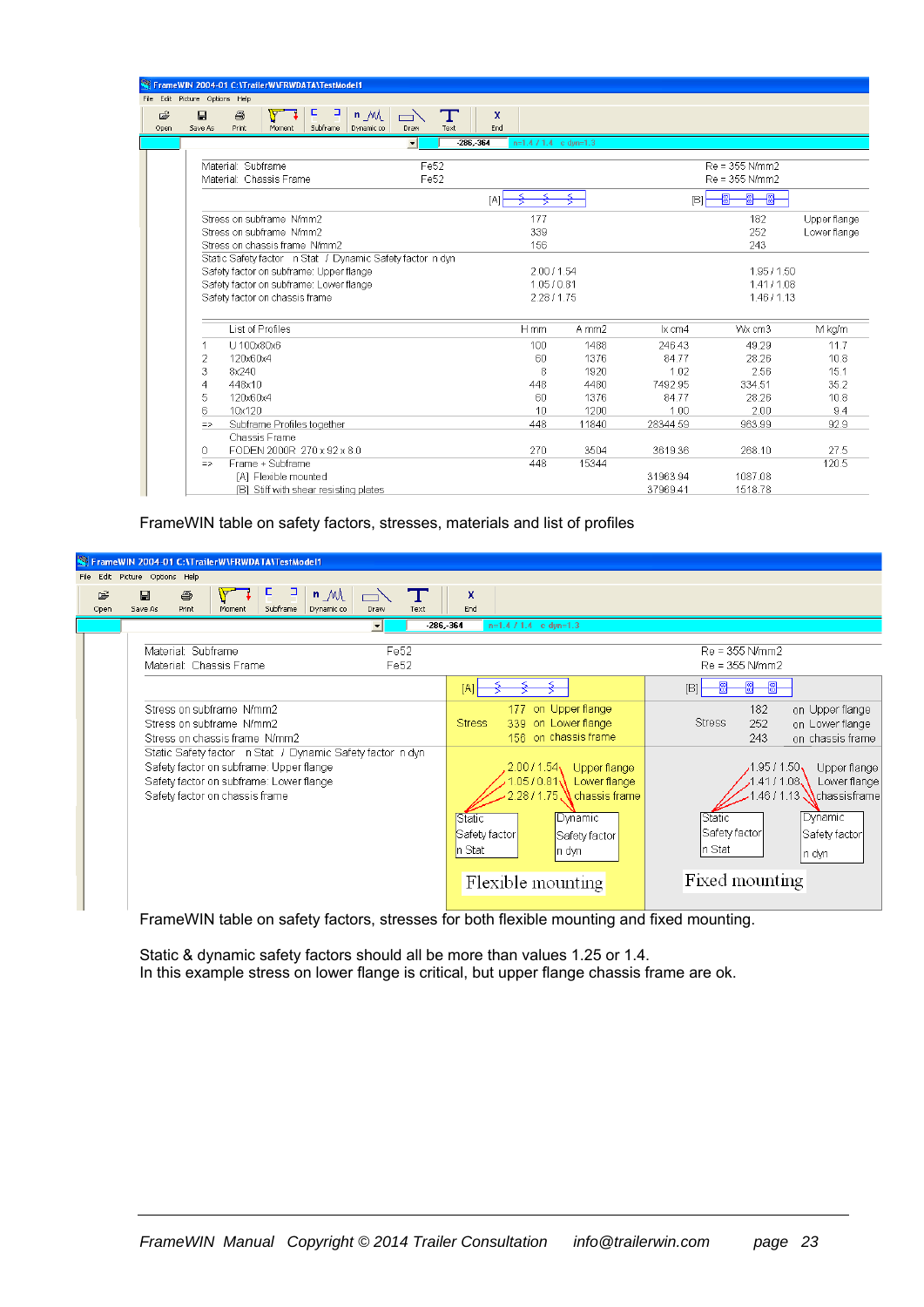The table shows **Cross Area Data of** all the chosen **profiles**:

|    | Profile                               | H mm | - A mm2 | lx cm4  | Wx cm3 | M kg/m |
|----|---------------------------------------|------|---------|---------|--------|--------|
|    | U 60x40x3                             | 60   | 402     | -23.45. | 7.82   | 3.2    |
|    | Chassis Frame                         |      |         |         |        |        |
| 0. | FODEN 2000R 270 x 92 x 8.0            | 270  | 3504    | 3619.36 | 268.10 | -27.5  |
|    | $\Rightarrow$ Frame + Subframe        | 330  | 3906    |         |        | 30.7   |
|    | [A] Flexible mounted                  |      |         | 3642.80 | 269.84 |        |
|    | [B] Stiff with shear resisting plates |      |         | 4624.61 | 259.78 |        |

These Cross section dimensions are given for one beam: Height H (mm)

| Cross section area         | А              | (mm <sup>2</sup> ) |
|----------------------------|----------------|--------------------|
| Second moment of areal $x$ |                | (m <sup>4</sup> )  |
| Section modulus            | W <sub>x</sub> | (m <sup>3</sup> )  |
| Beam weight / meter        | G              | (kg/m)             |

Two last rows on the table show the  $I_x$  and  $W_x$  value s for the combined beam: **All subframe profiles + chassis frame together in two different mounting systems:** 

| [A] | <b>Flexible mounting</b>                   |
|-----|--------------------------------------------|
| [B] | Shear resisting mounting (Fixed mounting). |

FrameWIN is a helping tool program to choose the profile for subframe and to calculate cross-section values on one point.

These one cross-section values are calculated for A) Flexible mounting B) Fixed mounting (shear resisting).

FrameWIN does not calculate the whole subframe in longitudinal direction and does not calculate the distribution of the chassis bending moment on different places.

FrameWIN user must self make the choice if subframe mounting is flexible or fixed.

For more detailed subframe and frame calculation is needed to use a FEM strength calculation program (Finite Elements Method).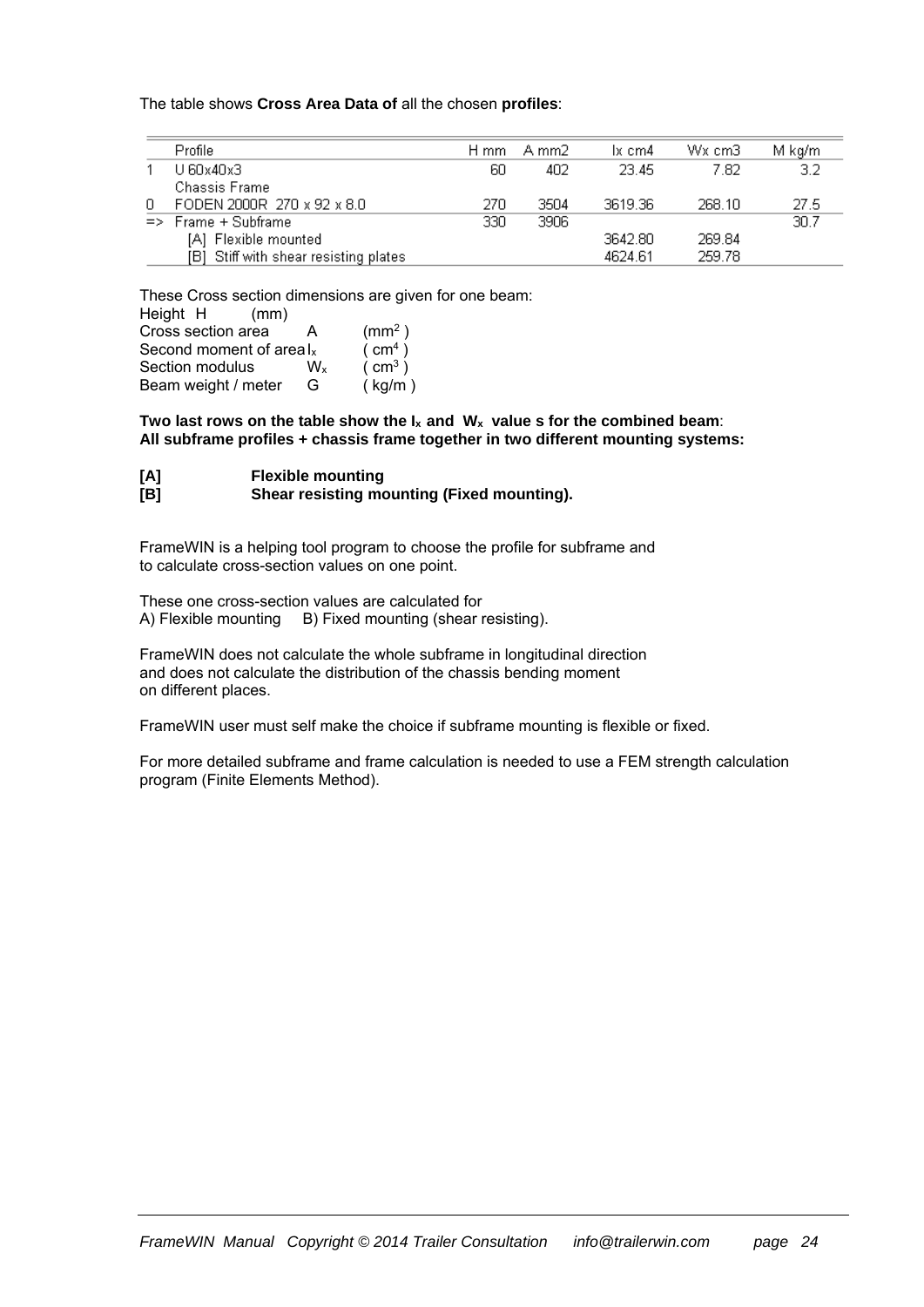#### **Chassis frame reinforcement**

In the Profile Shape List you find some Reinforcements for chassis beam. Choosing from this "reinforcement" group means, that these profiles will be technically calculated as part of chassis frame and not as part of subframe.





|               | List of Profiles (data per one rail) | H mm | A mm2 | 1x cm4  | $Wx$ cm $3$ | M kg/m |
|---------------|--------------------------------------|------|-------|---------|-------------|--------|
|               | U 100x50x5                           | 100  | 950   | 143.29  | 28.66       | 7.5    |
| 2             | 5x80                                 | 5    | 400   | 0.08    | 0.33        | 3.1    |
| $\Rightarrow$ | Subframe Profiles together           | 111  | 1350. | 220.96  | 30.88       | 10.6   |
|               | Chassis Frame: MB ATEGO 260*65*6     |      |       |         |             |        |
|               |                                      | 260  | 2268  | 2020.95 | 155.46      | 17.8   |
| 3.            | + U Reinforcement : 272 x 65 x 6     | 272  | 2340  | 2258.78 | 166.09      | 18.4   |
| 4             | $+$ L Reinforcement : 60 x 60 x 5    | 60   | 575   | 19.91   | 4.61        | 4.5    |
| $\Rightarrow$ | Chassis Frame total.                 | 272  | 5183  | 4886.58 | 330.43      | 40.7   |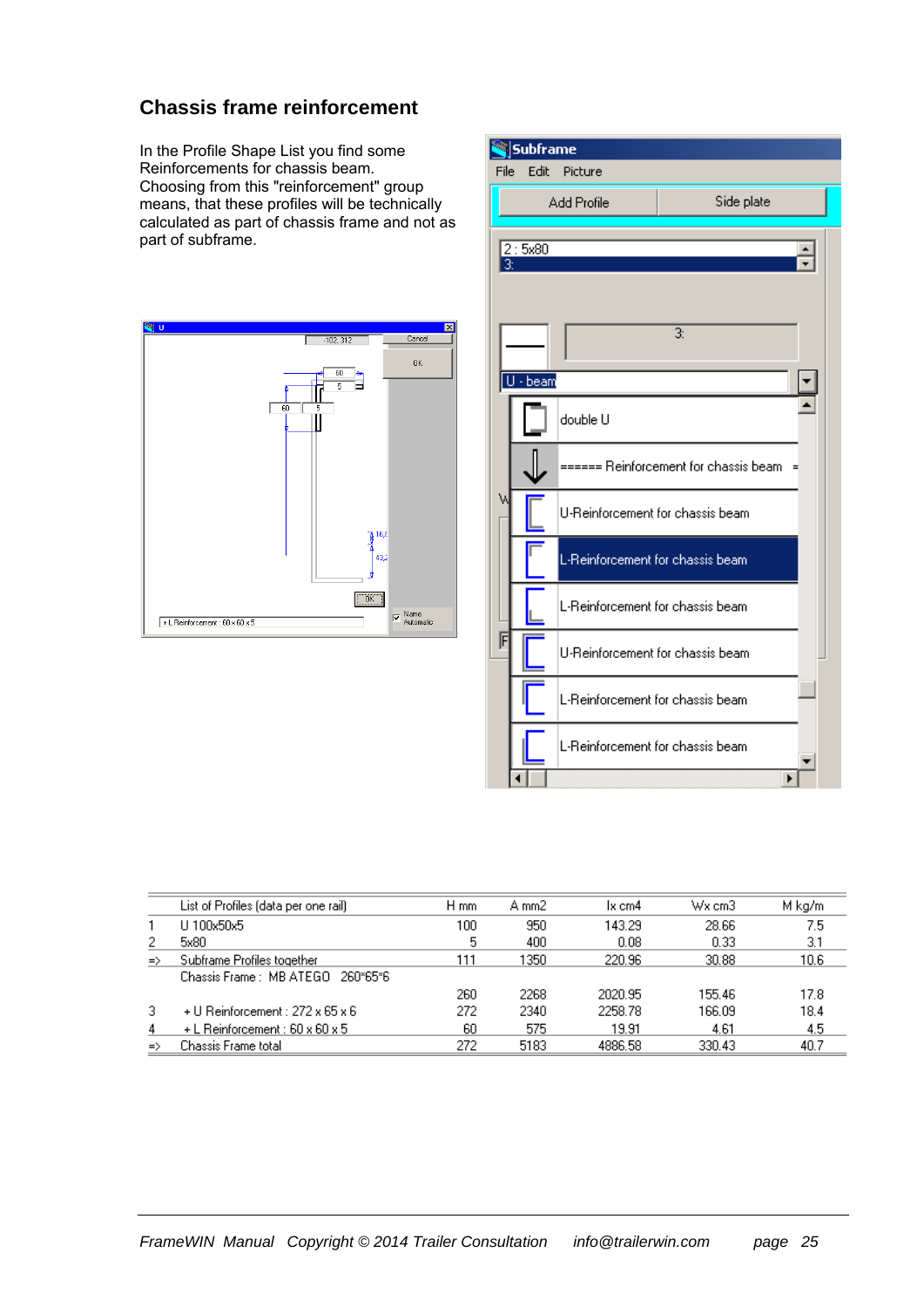#### **Warning in FrameWIN:**

If you in FrameWIN choose a reinforcement, which is outside of chassis beam, you have to check manually, that subframe parts will be on a correct height above the chassis beam. FrameWIN can not automatically check, if the profiles are "inside each other". You need to lift subframe profiles using the dimension of reinforcement upper flange thickness.

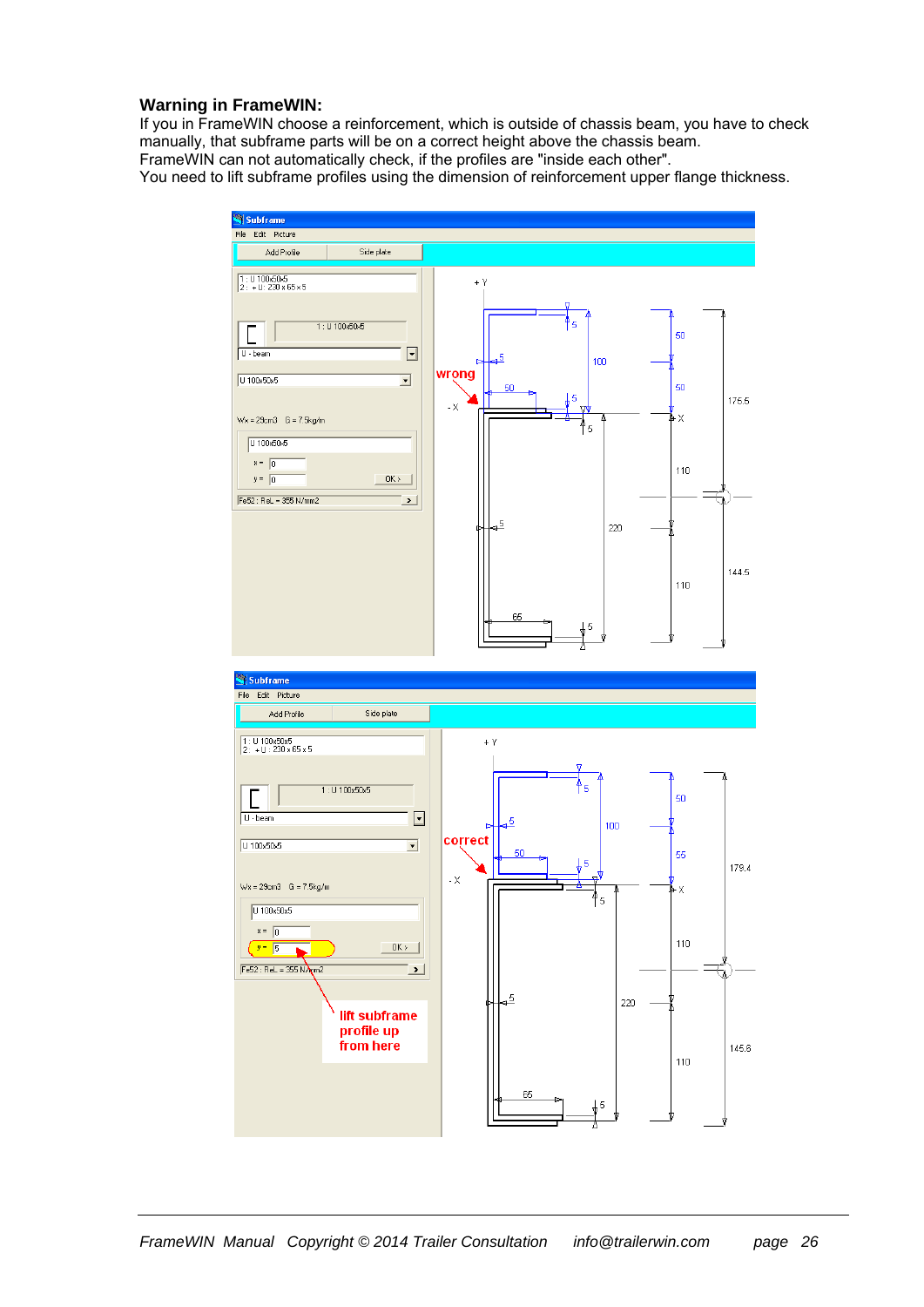| $1:U$ 100x50x5<br>$U \cdot \mathsf{beam}$<br>∼∣<br>U 100x50x5                                                                | correct                                | $80\,$<br>5<br>4<br>†5<br>$\overline{5}$<br>100<br>$50\,$<br>Į5 |
|------------------------------------------------------------------------------------------------------------------------------|----------------------------------------|-----------------------------------------------------------------|
| $Wx = 29cm3$ G = 7,5kg/m<br>U 100x50x5<br>$x =$<br>l0<br>CORZD<br>$y = 6$<br>Fe52 : ReL = 355 N/mm2<br>$\blacktriangleright$ | $\cdot \times$                         | ł6<br>$\frac{6}{4}$<br>260                                      |
|                                                                                                                              | lift subframe profiles<br>$\mathbf{1}$ | 65<br>Ťe.                                                       |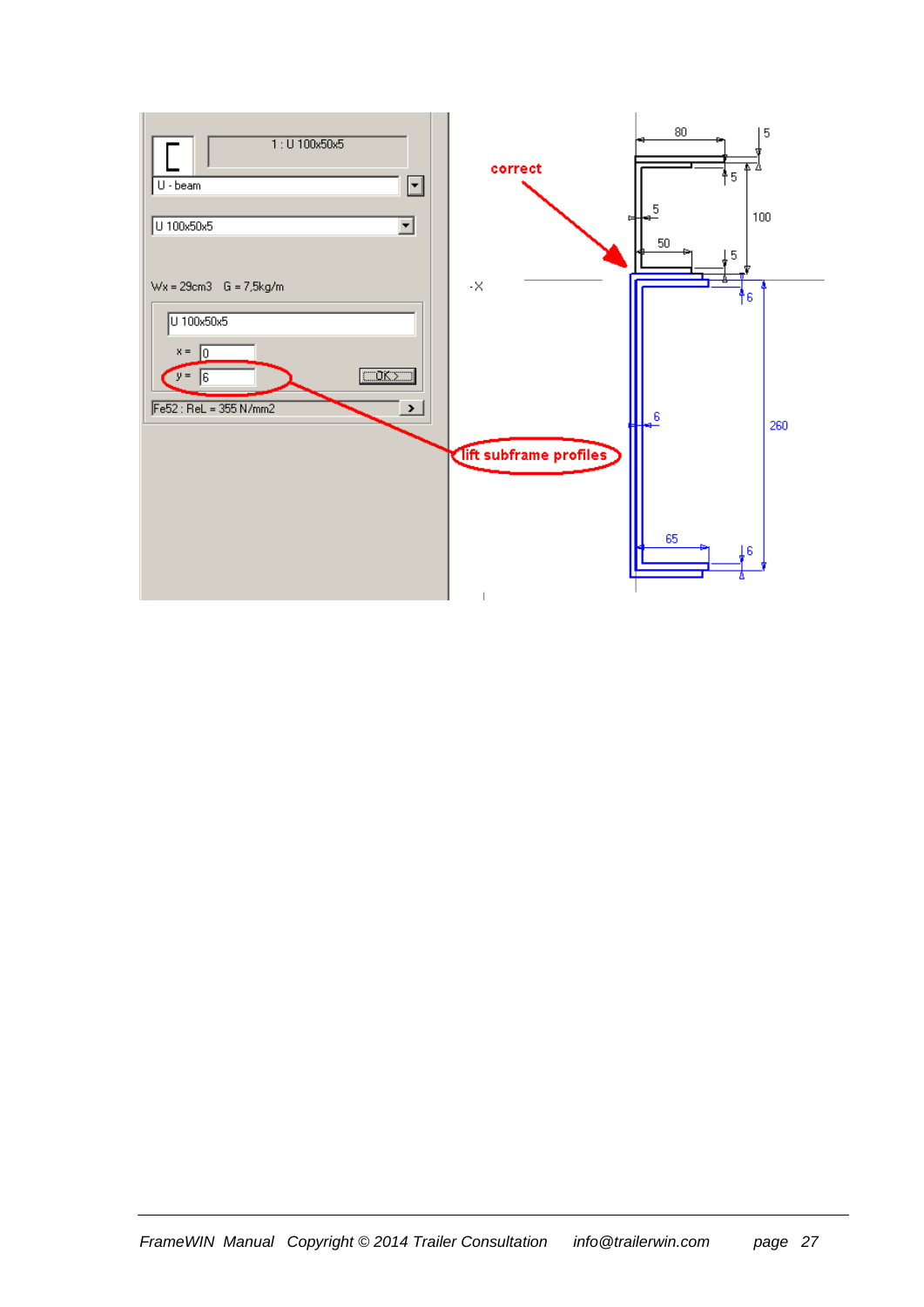#### **Frame width in FrameWIN**



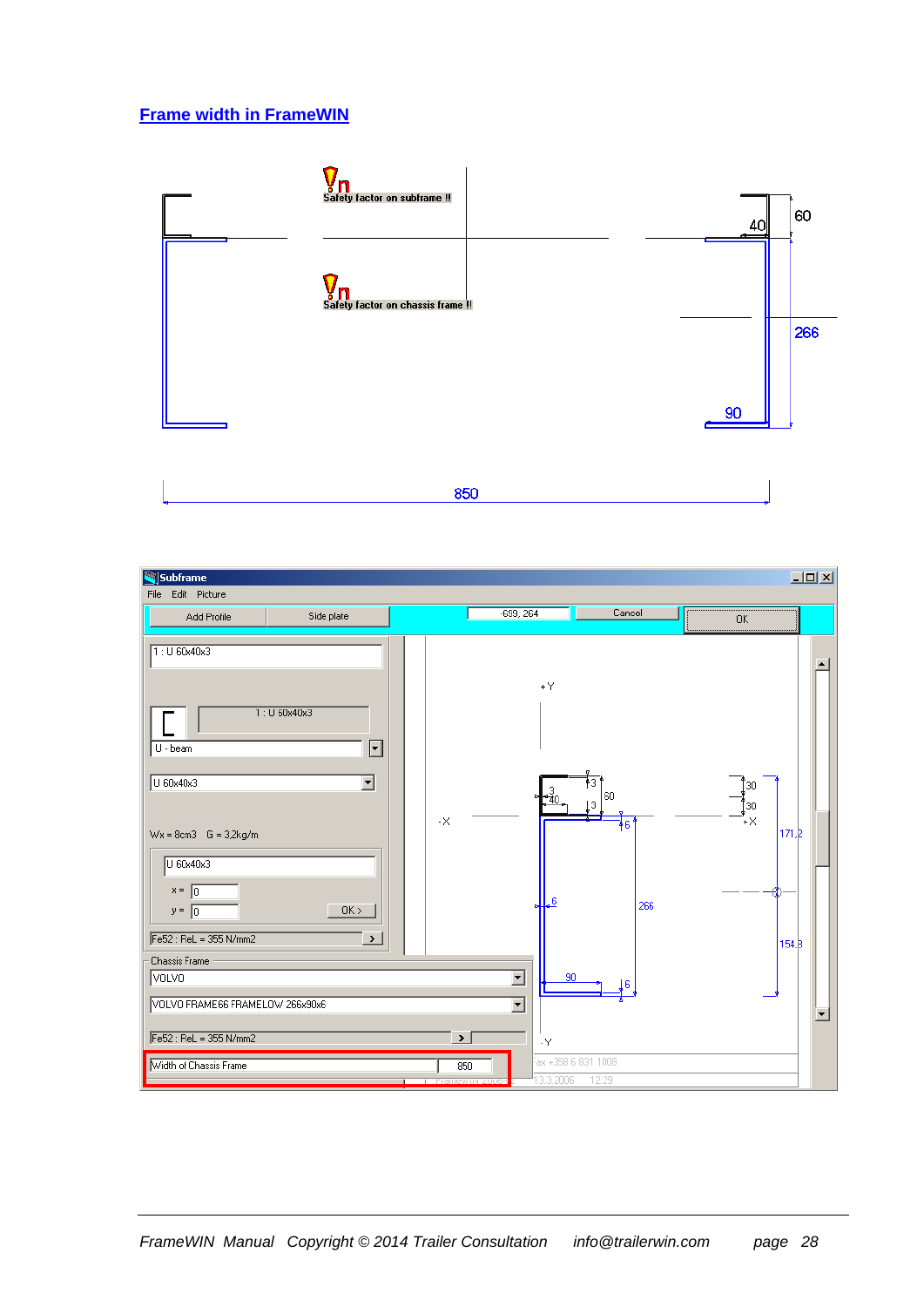## **Material of the Beams**

Menu: **Edit - MATERIAL** 

| <b>MATERIAL: Mechanical Properties</b> |                                                                                                                                                                                                                                                                                                                                                                                                                                                                                 |
|----------------------------------------|---------------------------------------------------------------------------------------------------------------------------------------------------------------------------------------------------------------------------------------------------------------------------------------------------------------------------------------------------------------------------------------------------------------------------------------------------------------------------------|
| Subframe                               | $\overline{\phantom{a}}$ $\overline{\phantom{a}}$ $\overline{\phantom{a}}$ $\overline{\phantom{a}}$ $\overline{\phantom{a}}$ $\overline{\phantom{a}}$ $\overline{\phantom{a}}$ $\overline{\phantom{a}}$ $\overline{\phantom{a}}$ $\overline{\phantom{a}}$ $\overline{\phantom{a}}$ $\overline{\phantom{a}}$ $\overline{\phantom{a}}$ $\overline{\phantom{a}}$ $\overline{\phantom{a}}$ $\overline{\phantom{a}}$ $\overline{\phantom{a}}$ $\overline{\phantom{a}}$ $\overline{\$ |
| Fe <sub>52</sub>                       |                                                                                                                                                                                                                                                                                                                                                                                                                                                                                 |
| F <sub>e52</sub><br><b>Material</b>    |                                                                                                                                                                                                                                                                                                                                                                                                                                                                                 |
| 355<br>Yield strength minimum Re N/mm2 |                                                                                                                                                                                                                                                                                                                                                                                                                                                                                 |
| <b>Chassis Frame</b>                   |                                                                                                                                                                                                                                                                                                                                                                                                                                                                                 |
| Fe <sub>52</sub>                       | 0K                                                                                                                                                                                                                                                                                                                                                                                                                                                                              |
|                                        |                                                                                                                                                                                                                                                                                                                                                                                                                                                                                 |
| Fe <sub>52</sub><br><b>Material</b>    |                                                                                                                                                                                                                                                                                                                                                                                                                                                                                 |
| 355<br>Yield strength minimum Re N/mm2 |                                                                                                                                                                                                                                                                                                                                                                                                                                                                                 |
|                                        |                                                                                                                                                                                                                                                                                                                                                                                                                                                                                 |

By choosing the materials from list boxes, you automatically get the material name and the Yield strength minimum for the chosen material on specific textboxes. You can edit both of these separately, but in this case for example changing the material name from the textbox does not change Yield strength minimum. You have to change that manually too.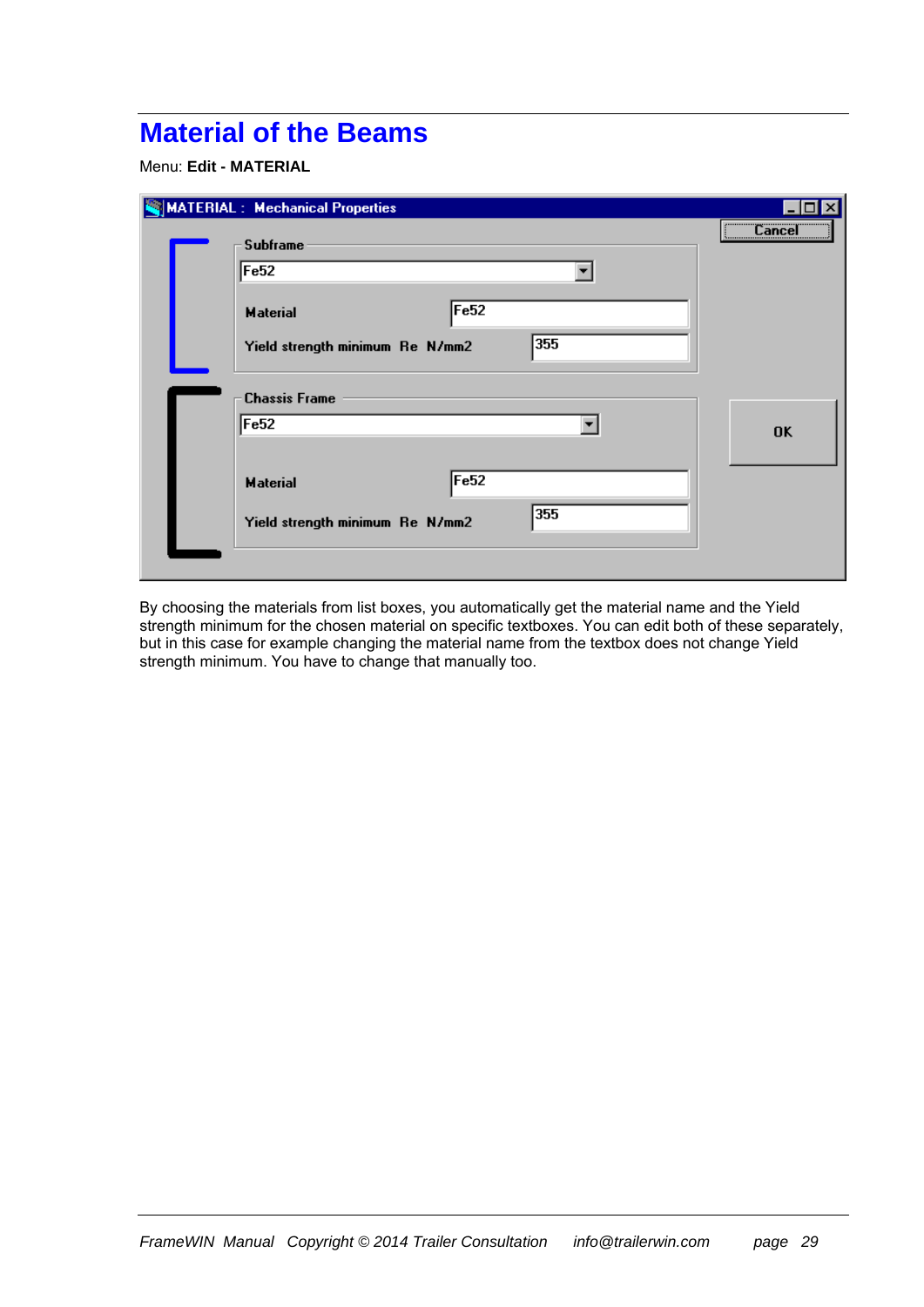## **Load / Frame Bending Moment**

In the Calculation the Crane or the Taillift causes the Bending Moment. The Bending Moment is calculated by using the load and the outreach and also by using the crane own weight and the center of the gravity.



### *The Moment caused by the Crane*

| Task name<br><b>Moment</b><br>$\boldsymbol{\psi}$      |                                                                                             |                                                                                                                                            | $\vert x \vert$ |  |  |  |  |  |
|--------------------------------------------------------|---------------------------------------------------------------------------------------------|--------------------------------------------------------------------------------------------------------------------------------------------|-----------------|--|--|--|--|--|
| Task name                                              | Commercial Vehicle Show 2001 NEC Birmingham                                                 |                                                                                                                                            | Cancel          |  |  |  |  |  |
| Customer                                               |                                                                                             | Tail Gate Lifter -- C                                                                                                                      |                 |  |  |  |  |  |
| Truck                                                  | FODEN A3-8R.T-C10 8x4 TIPPER                                                                |                                                                                                                                            |                 |  |  |  |  |  |
| Crane                                                  | HIAB 330-2                                                                                  |                                                                                                                                            |                 |  |  |  |  |  |
|                                                        |                                                                                             | Crane and Boom Weight given together<br>Moment : (Max load at max outreach) - Crane and the Boom Weight separately $\overline{\textbf{y}}$ |                 |  |  |  |  |  |
| Load                                                   | Max load at max outreach kg<br>Crane max outreach mm                                        | 4350<br>7500                                                                                                                               | r               |  |  |  |  |  |
| Moment : (Crane own weight)<br><b>Crane Own Weight</b> | Crane own weight kg<br>Own weight gravity centre mm                                         | 3020<br>1565                                                                                                                               |                 |  |  |  |  |  |
|                                                        |                                                                                             |                                                                                                                                            | <b>OK</b>       |  |  |  |  |  |
|                                                        |                                                                                             |                                                                                                                                            |                 |  |  |  |  |  |
|                                                        | <b>The Moment of the Load</b><br><b>The Moment of the own Weight</b><br><b>Total Moment</b> | $M1 = 320$ kNm<br>$M2 = 46$ kNm<br>$M1 + M2 = 366$ kNm                                                                                     |                 |  |  |  |  |  |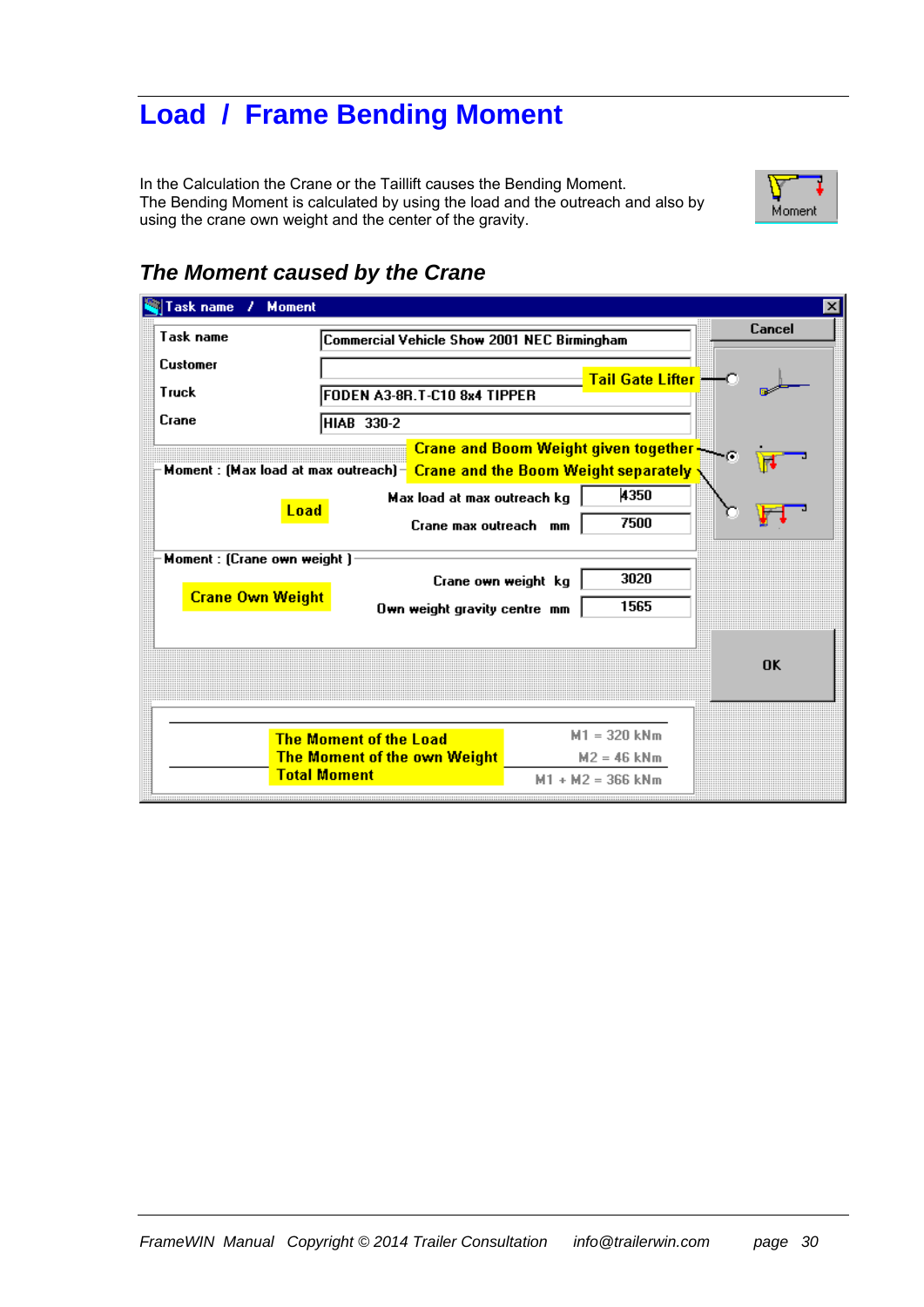### *The Moment caused by the Tail Gate Lifter*

By choosing the option button: **Tail Gate Lifter** you can give the Moment caused by the Tail Gate Lifter.



The data on Tail Gate Lifter and Load on the Lifter are given by typing on textboxes on the screen:

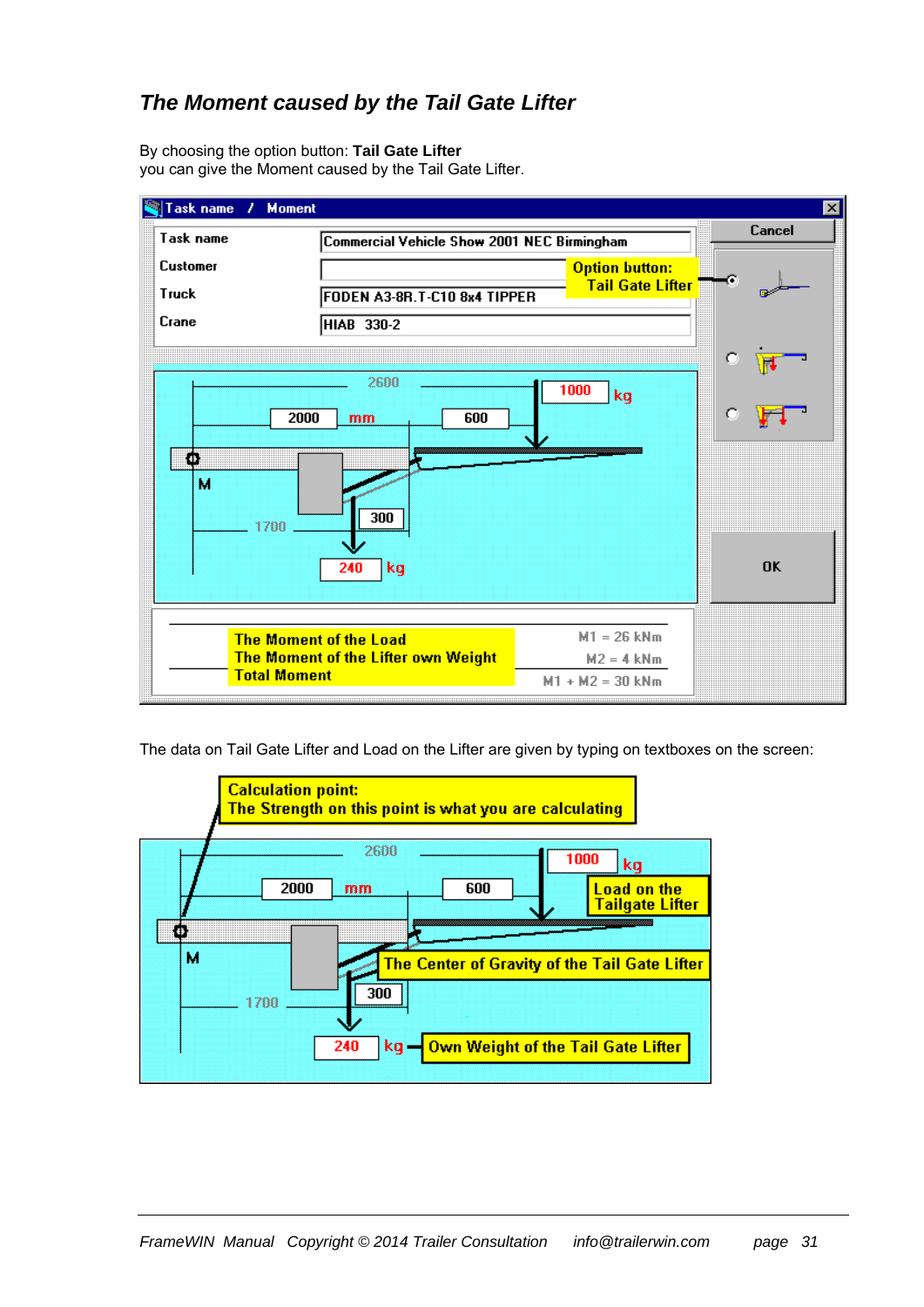## **Dynamic Loading Factor and Calculation system**

#### *Choosing calculation system*

At first program start You will be asked to choose which calculation system the program will use as default. It is possible to modify this setting later using menu Options- >Options->Default Values->Default Calculation System. This setting will then be the default setting every time You begin a new calculation..

By choosing Options->Calculation System from menu or by clicking Dynamic coefficient-button You will get the opportunity to set calculation method and also setting options for the calculation.

| Options                                            |       |
|----------------------------------------------------|-------|
| Default Values<br>General Printer Fonts   Colors   |       |
| Default Values                                     |       |
| Default Calculation System                         |       |
| --------------------<br>Default Calculation System |       |
|                                                    |       |
| Default Values for basic FrameWIN calculation      |       |
| Dynamisk faktor c dyn =                            | 1,3   |
| Säkerhetsfaktor: Hjälpram                          | 1.4   |
| Säkerhetsfaktor: Bilens ram                        | 1.4   |
| Cancel<br>0K                                       | Apply |

Options Help

Safety factor Dynamic coefficient

Language Options

Calculation system

| n                                                                        |          |        |
|--------------------------------------------------------------------------|----------|--------|
| Dynamic coll Draw Text 1 Sq.<br>Dynamic coefficient / Calculation system |          |        |
|                                                                          | 228, 103 | $n=11$ |

### *Calculation by "Basic FrameWIN system"*

#### **Dynamic coefficient c dyn**

Default value for Dynamic Coefficient in FrameWIN is c dyn = 1.3. You can anyway change the default value from Menu: Options - Default Values

**Dynamic Coefficient** can be calculated using the formula

c dyn =  $1.1 \times 0.0022 \times 60$  $x \vee (m/s)$  c dyn no more than 1.3  $v =$  crane lift velocity If You type a new value in the textbox for

crane lift velocity (m/s) , the program calculates the corresponding Dynamic

Coefficient. On the other hand you can also type the wanted Dynamic Coefficient into the textbox.

Dynamic coefficient c dyn ... /.. n

EN 13001

EN 12999. EN 13001 **Basic FrameWIN system** 

Dynamic Coefficient increases the Moment used in the calculation:

 $M$  dyn = c dyn  $x$  M static

limit, which You choose here, the program shows a warning **!n**.

**Safety factor n** means here the warning limit for the safety factor. The Program calculates the safety factor for the specific case. If this is lower than the the warning



You can anyway change the default value for Safety Factor from **Menu: Options - Default Values**

|                     | Dynamic coefficient c dyn  / n                                 |                                 |        |
|---------------------|----------------------------------------------------------------|---------------------------------|--------|
|                     | <b>Basic FrameWIN system</b>                                   | $\blacktriangledown$            | Cancel |
|                     |                                                                |                                 |        |
| <b>Basic system</b> |                                                                |                                 |        |
|                     | <b>Crane lift velocity</b><br><b>In M</b>                      | 1,515                           |        |
|                     | c dyn = $1.1 + 0.0022 * 60 * v (m/s)$ ; Max 1.3 (DIN 15018-H1) |                                 |        |
|                     | Dynamic coefficient c dyn                                      | 1,3                             |        |
|                     |                                                                |                                 |        |
|                     |                                                                |                                 |        |
|                     |                                                                |                                 |        |
|                     |                                                                |                                 |        |
|                     |                                                                |                                 |        |
|                     |                                                                |                                 |        |
| n                   |                                                                |                                 |        |
|                     |                                                                | Safety factor : Subframe<br>1,4 |        |
|                     | Safety factor : Chassis Frame                                  |                                 |        |
|                     |                                                                | 1.4                             |        |
|                     |                                                                |                                 |        |
|                     |                                                                |                                 |        |
|                     |                                                                |                                 |        |
|                     |                                                                |                                 | 0K     |
|                     |                                                                |                                 |        |
|                     |                                                                |                                 |        |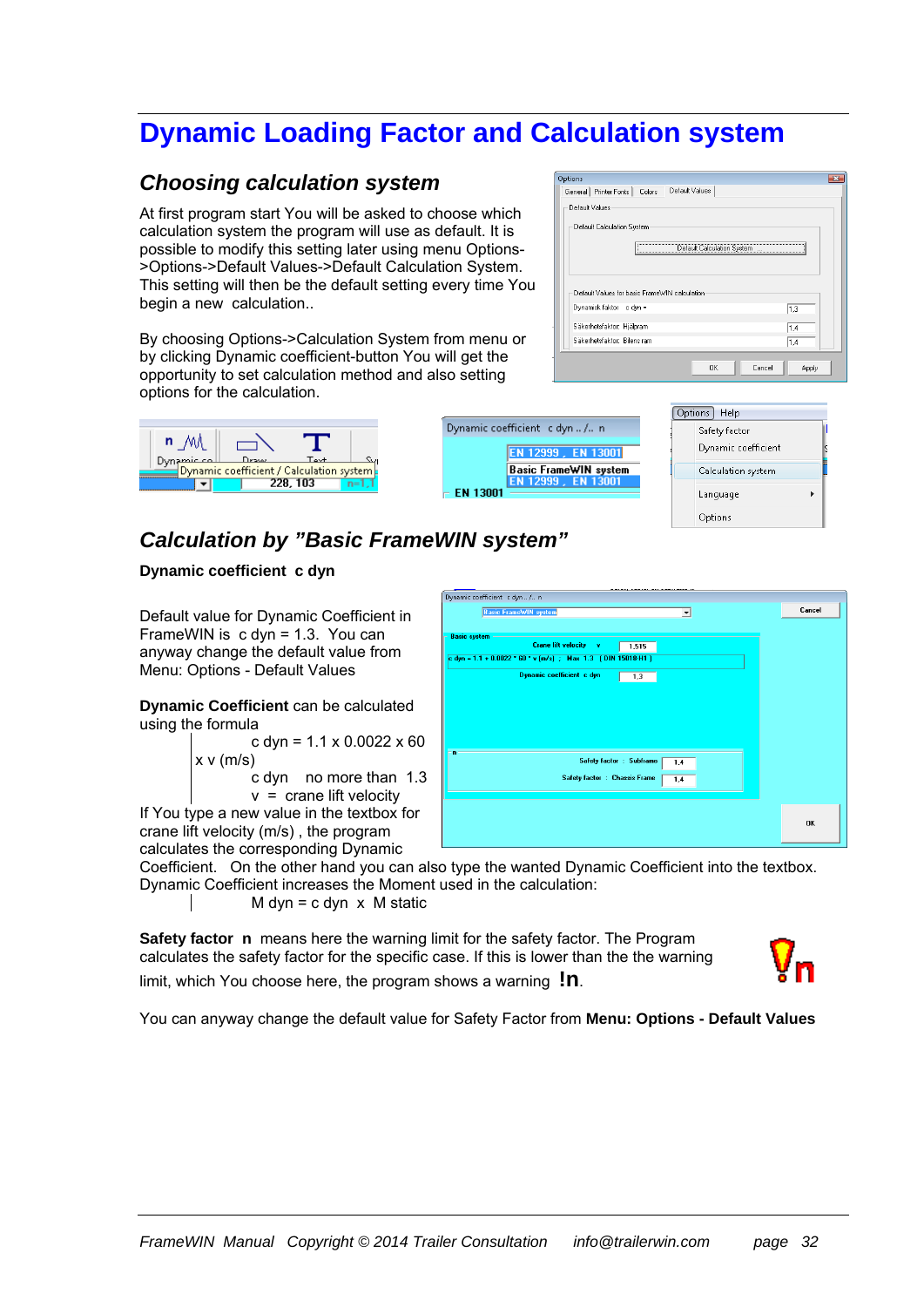### *Calculation by EN12999 system*

When You choose calculation by EN12999, EN13001 You will get the following options to set:

- Vertical hook speed highest possible hook-speed rising or lowering.
- Load combination
	- o A1-normal lifting/lowering from one function
	- o C1-exceptional load, total speed from all functions activated
		- o HC1-HD1..5 Hoist Drive Class. Select correct HD-class depending on the valve-system on the crane.

| EN 12999, EN 13001<br><b>Basic FrameWIN system</b><br>EN 12999, EN 13001<br>EN 13001     |     |             |                          | Cancel    |  |
|------------------------------------------------------------------------------------------|-----|-------------|--------------------------|-----------|--|
| vertical hook speed<br>Calculated with vertical hook speed                               | 1,5 |             |                          |           |  |
| <b>Load Combination</b><br>A1, regular load, lifting/lowering speed from one function    |     |             |                          |           |  |
| $\bigcirc$ C1, exceptional load, total speed from all functions                          |     |             |                          |           |  |
| Classes of the type of hoist drive and its operation method<br>C HC1 - HD1, On/Off valve |     |             | $a2 = 1.05 + 0.17$ * v   |           |  |
| <b>6</b> HC1 - HD4, Normal spool valve                                                   |     |             | $a2 = 1.05 + 0.17$ * v/2 |           |  |
| C HC1 - HD5, Automatic speed control                                                     |     | $a2 = 1.05$ |                          |           |  |
| 'n<br>Safety factor : Subframe<br>1,1<br>Safety factor : Chassis Frame<br>1,1            |     |             |                          | <b>OK</b> |  |

- o HD1- On/Off-valve type.
- o HD4- Normal spool valve, speed can be manipulated directly by user
- o HD5- Automatic speed control of crane movements.
- Safety factor for Chasis Frame and Subframe. Normally 1.1, that is also recommended by the standard. Safety Factor can be set by user.

In this window You can see the formulas for calculating Ф2-factor. These formulas will change depending on which Load Combination (A1, C1) You have chosen. These settings and formulas will also be printed out.

|      | FrameWIN 2009-02 |                           |            |                                |                                        |                                                                               |                |             |                       |                                                               |     |            |
|------|------------------|---------------------------|------------|--------------------------------|----------------------------------------|-------------------------------------------------------------------------------|----------------|-------------|-----------------------|---------------------------------------------------------------|-----|------------|
| File |                  | Edit Picture Options Help |            |                                |                                        |                                                                               |                |             |                       |                                                               |     |            |
|      | œ<br>Open        | Ы<br>Save As              | 4<br>Print | <b>A</b><br>Moment             | F<br>Е                                 | $n \mathcal{M}$<br>Subframe   Dynamic co                                      | $\Box$<br>Draw | т<br>Text   | σ<br>Symbols          | x<br>End                                                      |     |            |
|      |                  |                           |            |                                |                                        | $\mathbf{v}$                                                                  |                | $-464, 358$ | n=1,1 / 1,1 [EN12999] |                                                               |     |            |
|      |                  |                           |            |                                |                                        |                                                                               |                |             |                       |                                                               |     |            |
|      |                  |                           |            |                                |                                        |                                                                               |                |             |                       |                                                               |     |            |
|      |                  |                           |            |                                |                                        |                                                                               |                |             |                       |                                                               |     |            |
|      |                  |                           |            |                                |                                        |                                                                               |                |             |                       |                                                               |     |            |
|      |                  |                           |            |                                |                                        |                                                                               |                |             |                       |                                                               |     |            |
|      |                  |                           |            | Scania P340380 DA4X2H LA       |                                        |                                                                               |                |             |                       |                                                               |     |            |
|      |                  | Hiab 102-4                |            |                                |                                        |                                                                               |                |             |                       |                                                               |     |            |
|      |                  |                           |            |                                |                                        |                                                                               |                |             |                       |                                                               |     |            |
|      |                  |                           |            |                                | Moment: (Max load at max outreach)     |                                                                               |                |             |                       | 730kg x 11,7m x g =                                           | 84  | kNm        |
|      |                  |                           |            | Moment: (Crane own weight)     |                                        |                                                                               |                |             |                       | 1590kg x 2,58m x g =                                          | 40  | <b>kNm</b> |
|      |                  |                           |            |                                | Dyn Moment: (Max load at max outreach) |                                                                               |                |             |                       | $1,34 \times 1.178 \times 730$ kg $\times$ 11,7m $\times$ g = | 132 | <b>kNm</b> |
|      |                  |                           |            | Dyn Moment: (Crane own weight) |                                        |                                                                               |                |             |                       | $1,22 \times 1,1 \times 1590$ kg $\times 2,58$ m $\times$ g = | 54  | <b>kNm</b> |
|      |                  |                           |            |                                |                                        | Load Combination = A1, regular load, lifting/lowering speed from one function |                |             |                       |                                                               |     |            |
|      |                  |                           |            |                                |                                        | Class of hoist drive = HD4, Normal spool valve                                |                |             |                       |                                                               |     | EN12999    |
|      |                  |                           |            |                                |                                        | Calculated with vertical hook speed = $1.5$ m/s                               |                |             |                       | $\alpha$ 2 = 1.05 + 0.17 $\degree$ v/2                        |     |            |
|      |                  |                           |            |                                |                                        |                                                                               |                |             |                       |                                                               |     |            |
|      |                  |                           |            |                                |                                        |                                                                               |                |             |                       |                                                               |     |            |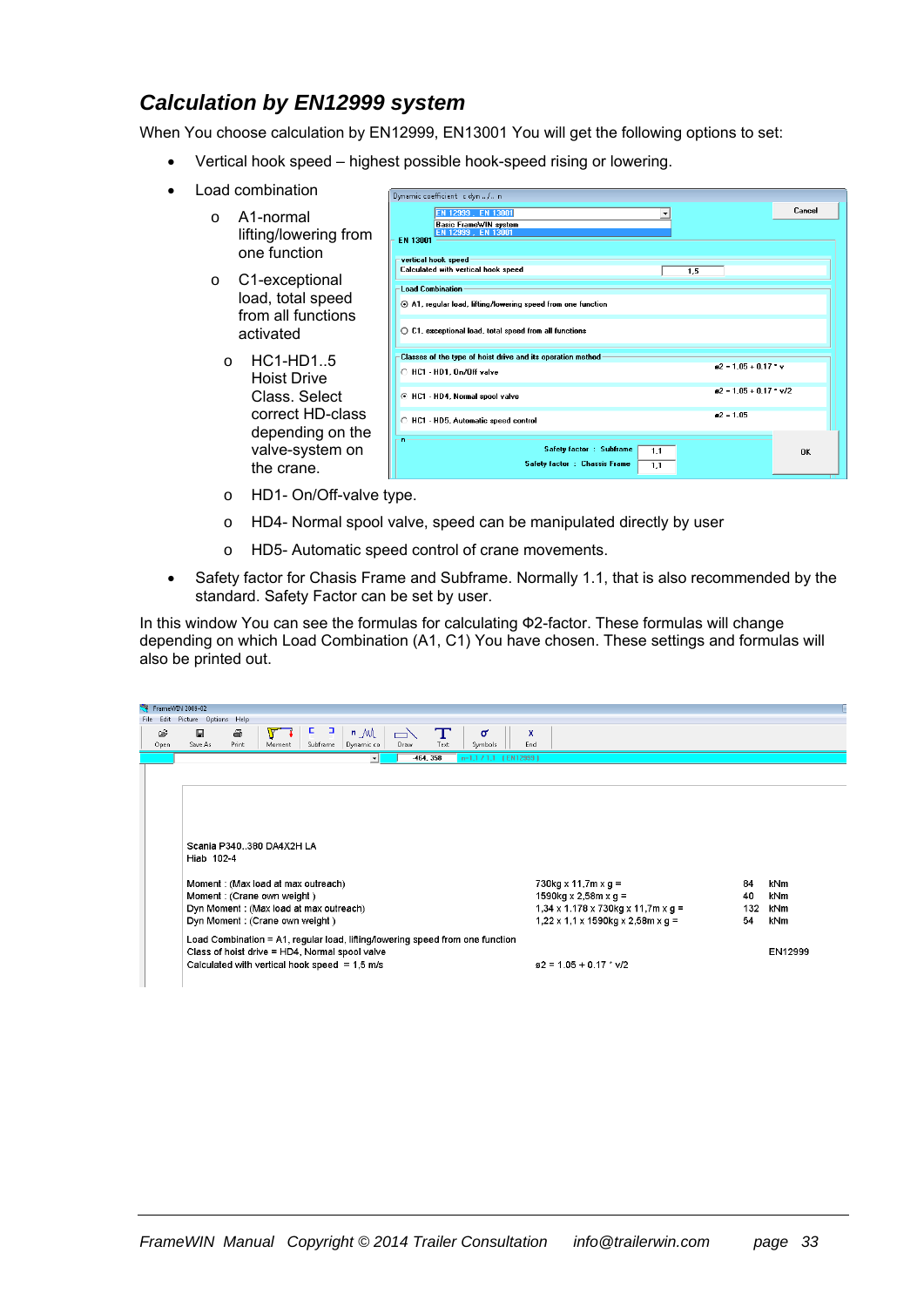# **File Functions**

|     | FrameWIN 2001-08 |                                                      |  |        |  |  |  |  |  |  |
|-----|------------------|------------------------------------------------------|--|--------|--|--|--|--|--|--|
|     |                  | File Edit Picture Options Help                       |  |        |  |  |  |  |  |  |
|     | Open<br>Save As  |                                                      |  |        |  |  |  |  |  |  |
|     |                  | Save As DXF-File<br>Save As DXF-File (Entities only) |  |        |  |  |  |  |  |  |
|     | Printer setup    | Print Calculation                                    |  |        |  |  |  |  |  |  |
| End |                  |                                                      |  | Ctrl+X |  |  |  |  |  |  |

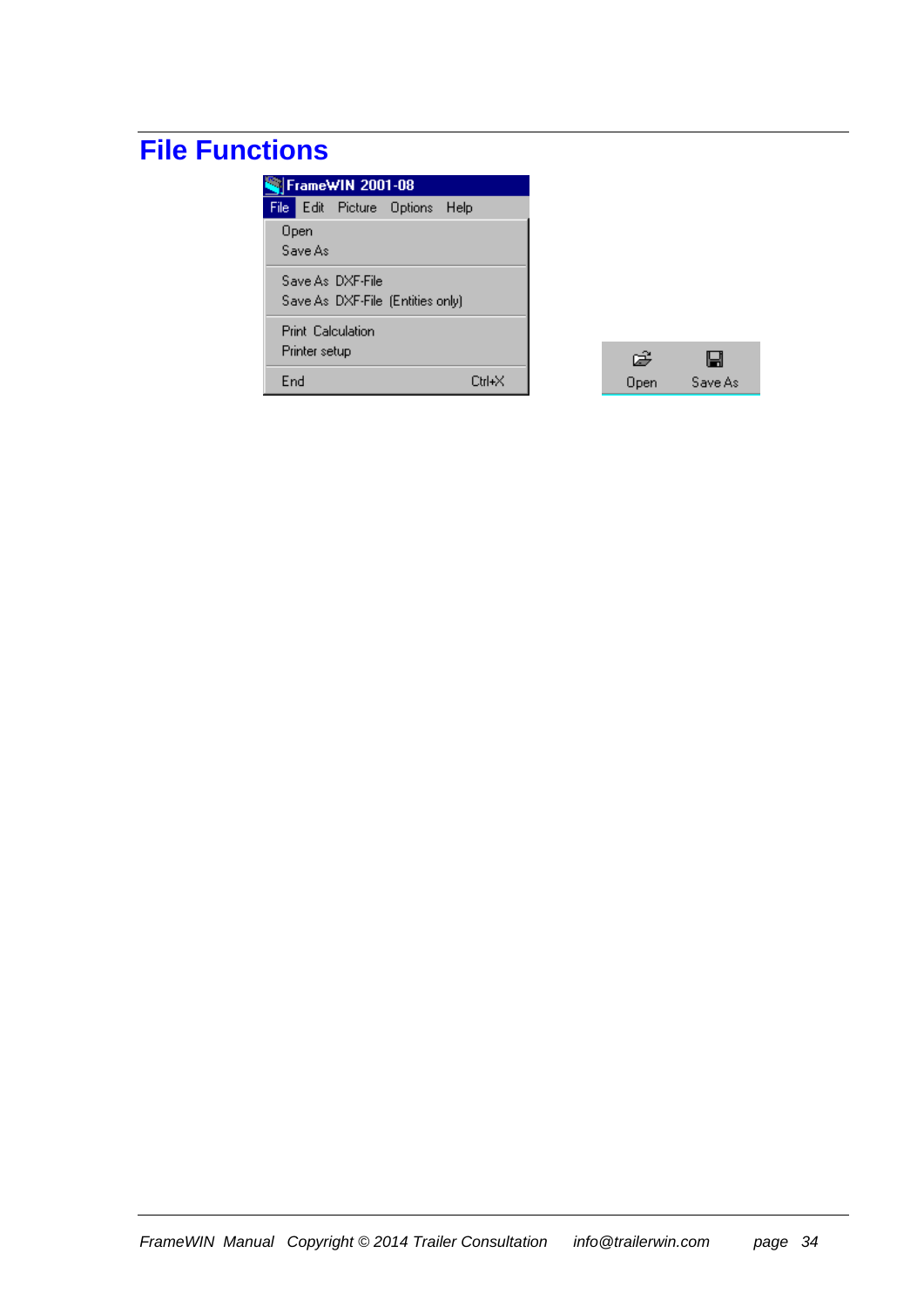|                                                                                                                                        | $\log$                                                                                           |                                                                                                                 |                                                                                                  |
|----------------------------------------------------------------------------------------------------------------------------------------|--------------------------------------------------------------------------------------------------|-----------------------------------------------------------------------------------------------------------------|--------------------------------------------------------------------------------------------------|
| <b>Open</b>                                                                                                                            | Look in:                                                                                         | <b>R</b> FrwData                                                                                                | 囲田<br>国                                                                                          |
| Open the saved<br>calculation. FrameWIN<br>uses the same loading<br>moment, which was<br>processed in TrailerWIN<br>for the last time. | an effer_test11c<br>an effer_test11c-2<br>al ERF model<br>FrameWIN.INI<br>ы<br>FrW_test.DAT<br>ю | l <sup>sa</sup> ] inch_test1<br>l≋] inch_test2<br><mark>sa</mark> ] inch_test3<br>a inch_test4<br>an inch_test5 | <b>®)</b> juncar_aisa1400<br>an] SubframeType02233<br>≋lltest 1<br>≋iltest1<br>TestFrameDXF1.DXF |
| Opening the file does not<br>change loading moment<br>data but the profile data.                                                       | HMF_55tm ramme 1.dat<br>2                                                                        | a] juncar_aisa1250xi                                                                                            | TestModel1                                                                                       |
|                                                                                                                                        | File name:<br>Files of type:                                                                     | SubframeType02233                                                                                               | Qpen<br>Cancel                                                                                   |
|                                                                                                                                        |                                                                                                  | Open as read-only                                                                                               |                                                                                                  |

Starting from FrameWIN version 2005-07 the program gives you a possibility to use the crane and loading data from the saved FrameWIN calculation.

When you open a file, you will get a window for choosing:

- 1: do you want to use crane and loading data from the current case, which you already have on the screen. in this case you take only beam profiles from the saved calculation.
- 2: do you want to use also crane and loading data from this saved file

Possibility 2 is available only with FrameWIN data files, which are made with FrameWIN version 2005- 07 or newer version.

|                             | Crane data from current calculation                 |      |         |
|-----------------------------|-----------------------------------------------------|------|---------|
| Task name                   |                                                     |      | ---- OK |
| Customer                    |                                                     |      |         |
| Truck                       | IVECO EuroTrakker Cursor MP 190 E 31 WP 4x4 ETronic |      |         |
| Crane                       | Hiab 144B-1 CL                                      |      |         |
|                             |                                                     |      |         |
| Max load at max outreach kg |                                                     |      |         |
|                             |                                                     | 2100 |         |
| Crane max outreach mm       |                                                     | 6100 |         |
| Task name                   | <b>Crane Data from saved FrameWIN calculation</b>   |      | ---- OK |
| Customer                    |                                                     |      |         |
| Truck                       | IVECO Trakker 340T38 8x4x4                          |      |         |
| Crane                       | <b>EFFER 750-4S</b>                                 |      |         |
| Max load at max outreach kg |                                                     | 5740 |         |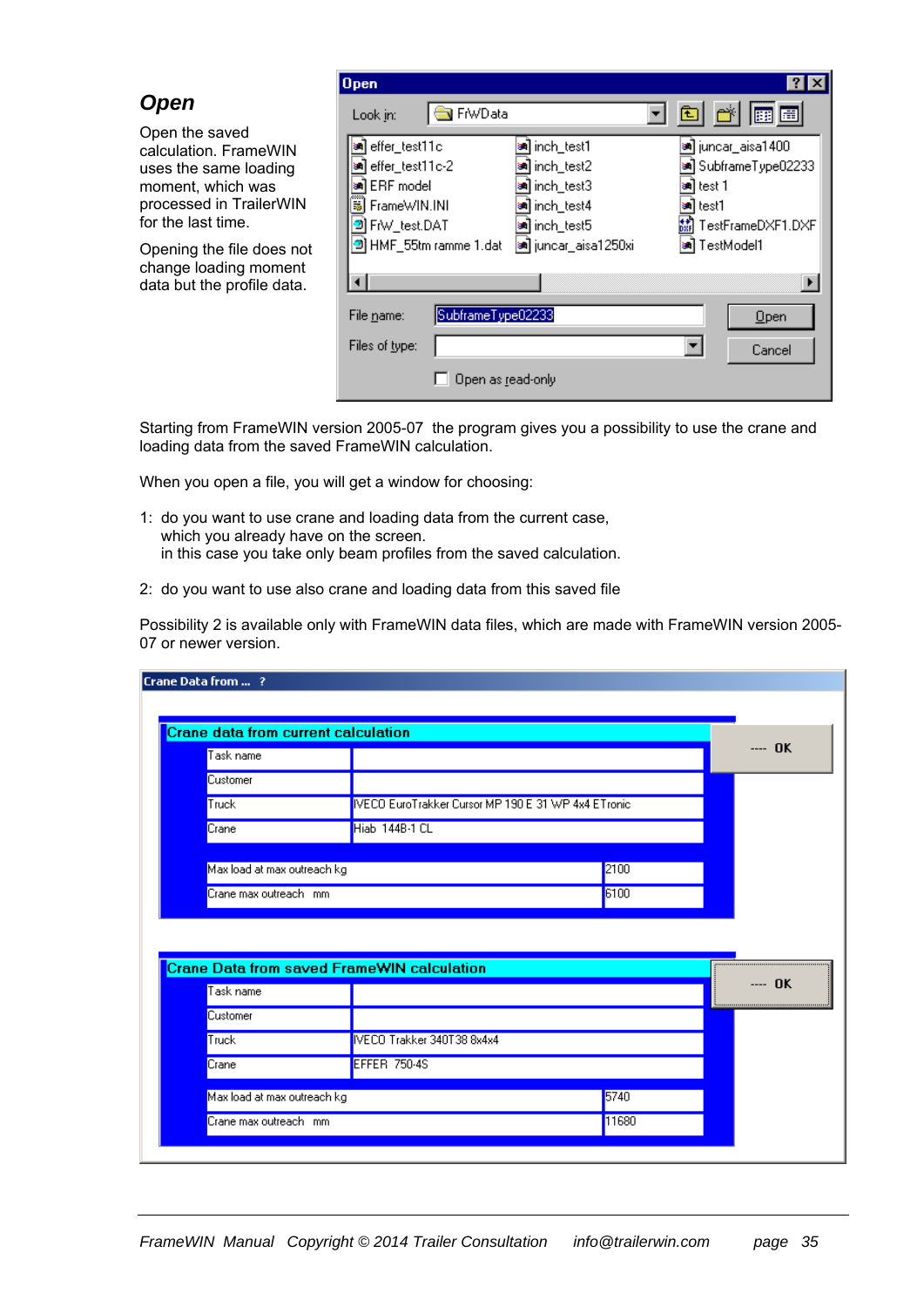#### *Save As*

Save the profile combination. The loading data will not to be saved.

| <b>Save As</b>         |                       |                            |
|------------------------|-----------------------|----------------------------|
| Save in:               | <b>R</b> FrwData      | d d'Ee                     |
| effer_test11c          | inch_test1            | <b>अ</b> ] juncar_aisa1400 |
| effer_test11c-2        | ] inch_test2          | 1 test 1                   |
| an ERF model           | inch_test3            | l test1                    |
| 荡<br>FrameWIN.INI      | <b>sa]</b> inch_test4 | TestFrameDXF1.DXF          |
| FrW_test.DAT           | an] inch_test5        | TestModel1                 |
| 의 HMF_55tm ramme 1.dat | a] juncar_aisa1250xi  | TestModel10                |
|                        |                       |                            |
| File name:             | SubframeType02233     | Save                       |
| Save as type:          |                       | Cancel                     |
|                        | Open as read-only     |                            |

### *Save As DXF-File and Save As DXF-File (Entities only)*

Save the Picture of the Frame (Combined Profile) in DXF format. Choosing "Entities only" means, that the file includes only the drawing objects.

DXF file can be used in CAD software and also some other computer software can read DXF-files. In DXF format you will get the drawing as vector drawing in CAD software.

| <b>Printout</b>                                                    |       |
|--------------------------------------------------------------------|-------|
|                                                                    | 4     |
| The printout on paper.                                             | Print |
| Print                                                              |       |
| Canon LBP-1760 PCL 5e<br>Cancel<br>---                             |       |
| Colors<br>Ε<br>$\overline{\mathbf{v}}$<br>a seri<br><b>OK</b><br>⊽ |       |
| <b>Calculation made by</b>                                         |       |

Using small blank buttons, you can print only one page, frame with calculation results or only profile combination in bigger scale.

The big OK button prints both pages if both checkboxes are marked, or only one of the pages, depending on which one is marked.

For printing you must give your name in field: "Calculation made by". With checkbox Colors you can choose printing in colours.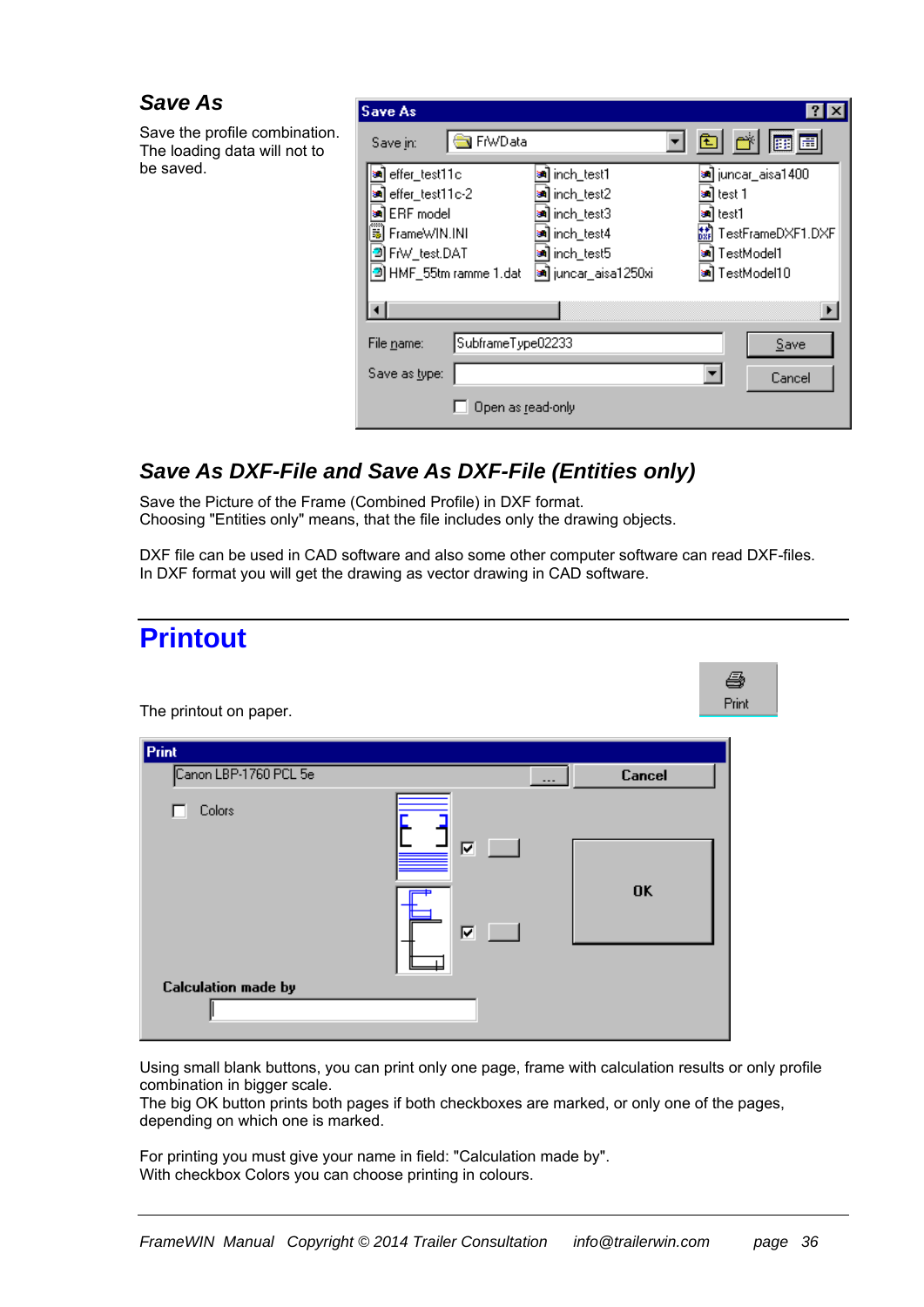## **Draw Text onto the picture**



 You can write own texts onto the picture. Following picture shows the possibilities. The size of the text depends on the size of the picture.





On the Text List you see all the text you have in this calculation. With mouse-click on the text line you can choose the text for editing. Press Enter to change the line.

## **Draw Lines, Rectangles, Dimensions, etc**



You can draw simple drawings on the picture.

| <b>Draw</b>                     | $\vert x \vert$                                                           |
|---------------------------------|---------------------------------------------------------------------------|
| <br>,,,,,,,,,,,,,,,,,,,,,,,,,,, | Cancel<br>337<br>$-292$<br><b>Draw</b>                                    |
| <b>Delete</b>                   | <b>Refresh</b><br><b>Dimension</b><br><b>Coordinates Left, Top</b><br>ok. |
| ---                             | 0K<br><b>Coordinates Right, Low</b><br>100                                |
| Edit                            | lao<br>222.9882<br>24.18851                                               |
| <b>Shapes</b>                   | O<br>$\geq$<br>⊙                                                          |
|                                 |                                                                           |
|                                 | Left, Top                                                                 |
|                                 | <sup>E</sup> Combined Subframe                                            |
|                                 | Type Nummer 02233                                                         |
|                                 | Right, Low-                                                               |
|                                 |                                                                           |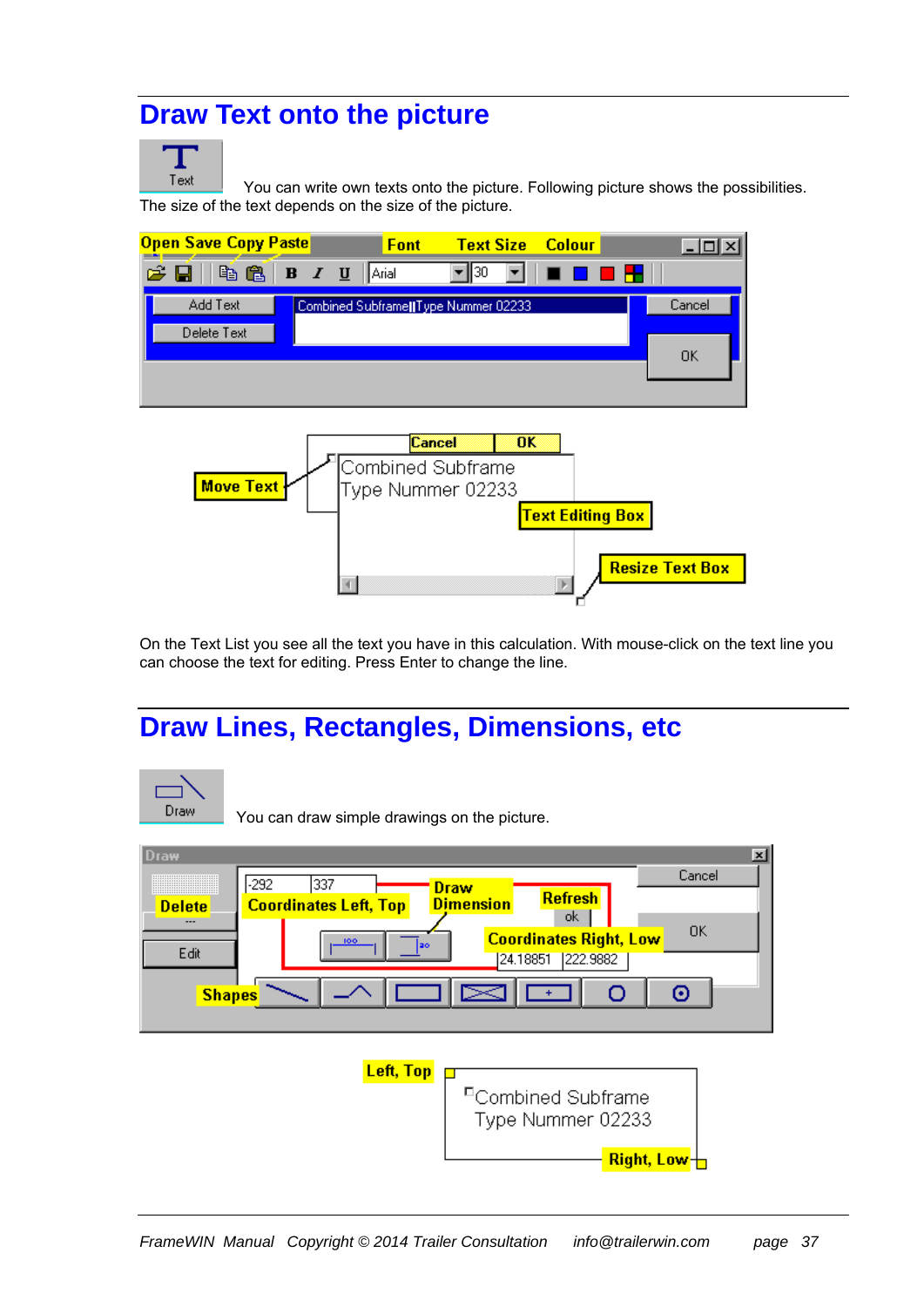Choose the type of the object by using Shape Buttons "LINE", "RECTANGLE", "CIRCLE". Then draw the line or rectangle or circle with mouse onto the picture. You can drag point with dragging the grips (yellow rectangles). When you click OK, the grips disappear. Click the Edit-Button to get the grips back.

#### *Draw Dimensions: horizontal and vertical.*

When you draw a dimension with mouse, you will get the correct dimension text automatically. You can anyway change the dimension text; you only write a new text on the dimension editing box, and click the small ok button on the right side of the editing box.

If you later edit this dimension with the mouse, you get again automatically new dimension text.

You can choose arrow position with direction, when you are drawing a dimension with dragging mouse. The example shows the result and the mouse movement direction, from point 1 to point 2.

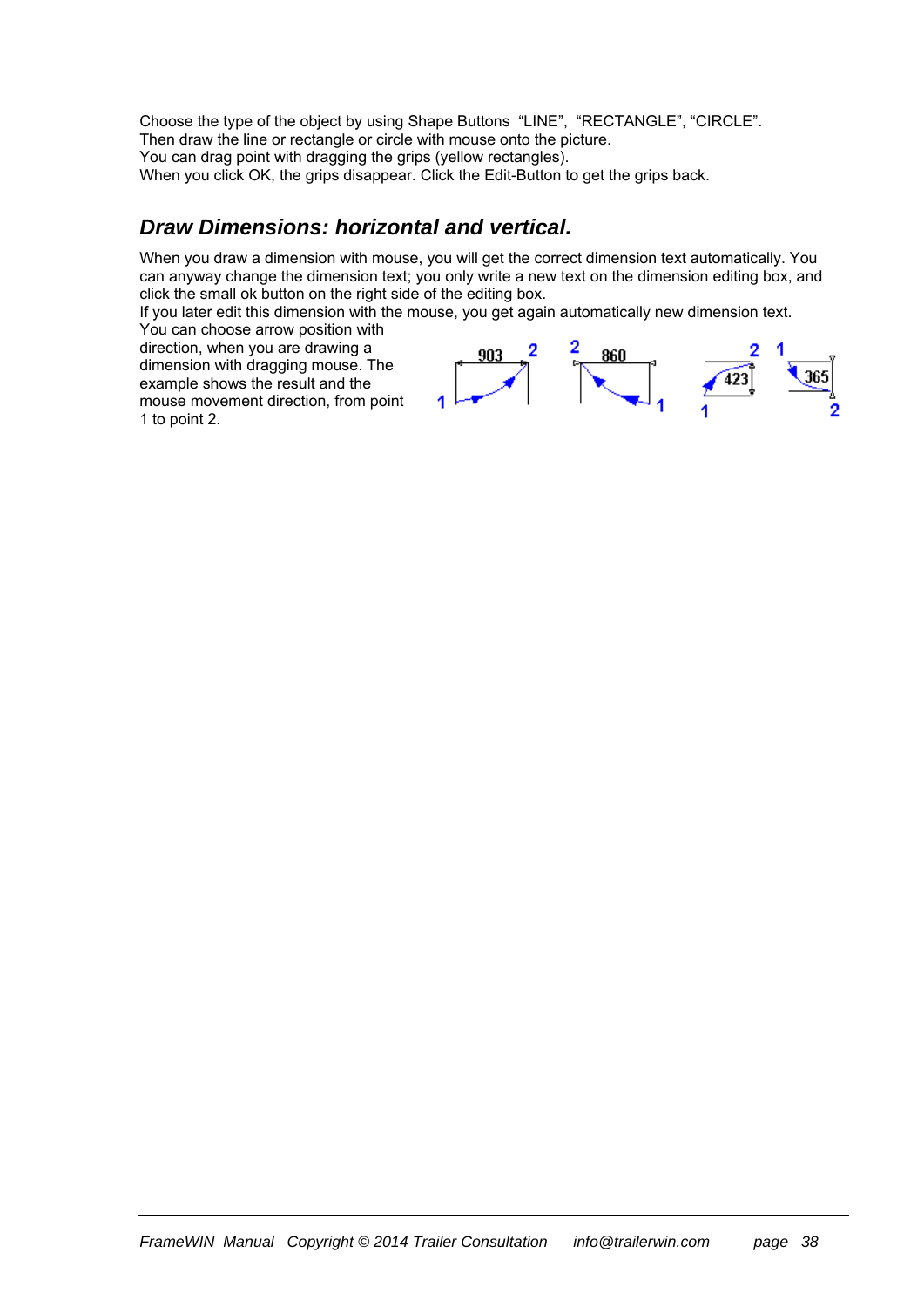## **List of Symbols**

| Yield strength minimum      | ReL                       | (N/mm <sup>2</sup> ) |
|-----------------------------|---------------------------|----------------------|
| Cross section area          | A                         | $\rm (mm^2)$         |
| Second moment of area       | $\mathbf{I}_{\mathbf{X}}$ | ( cm <sup>4</sup> )  |
| Section modulus             | $W_{x}$                   | $\text{cm}^3$ )      |
| Beam weight / meter         | G                         | (kg/m)               |
| <b>Stress</b>               | s                         | (N/mm <sup>2</sup> ) |
|                             |                           |                      |
| <b>Safety Factor Static</b> | n stat                    |                      |
| Safety Factor Dynamic       | n dyn                     |                      |
| <b>Dynamic Coefficient</b>  |                           | c dyn $(11.3)$       |
| Crane lift velocity         | ν                         | (m/s)                |

## **Licence Agreement**

You may use the **TRAILER CONSULTATION Computer Software** on one or more computers in one office or in one factory area.

You may use the TRAILER CONSULTATION Computer Software on a computer network when the network is working only in one office or in one factory area.

You may not make any changes or modifications to this or any of the TRAILER CONSULTATION Computer Software

You may not decompile, disassemble, or otherwise reverse engineer the TRAILER CONSULTATION Computer Software.

You may not rent or sell or lease or copy it to anyone.

#### **TRAILER CONSULTATION Computer Software includes following computer programs: TrailerWIN, CraneWIN, FrameWIN, CornerWIN, BusWIN and BrakeWIN.**

### **Warranty**

This software is easy to use and it is very reliable.

If the user finds mistakes would it be nice to inform the maker of the program.

The possible faults are repaired as soon as possible and that is guaranteed (the faults are guaranteed to be repaired in at least one years time minimum) and possibly later on updating contracts.

#### *The maker, dealer, or agent of the software will not compensate possible faults on software and user's faults and the possible costs caused by them.*

*The maker, dealer, or agent of the software will not compensate possible costs caused by diskettes or any other data media (mechanical faults, virus, etc.)*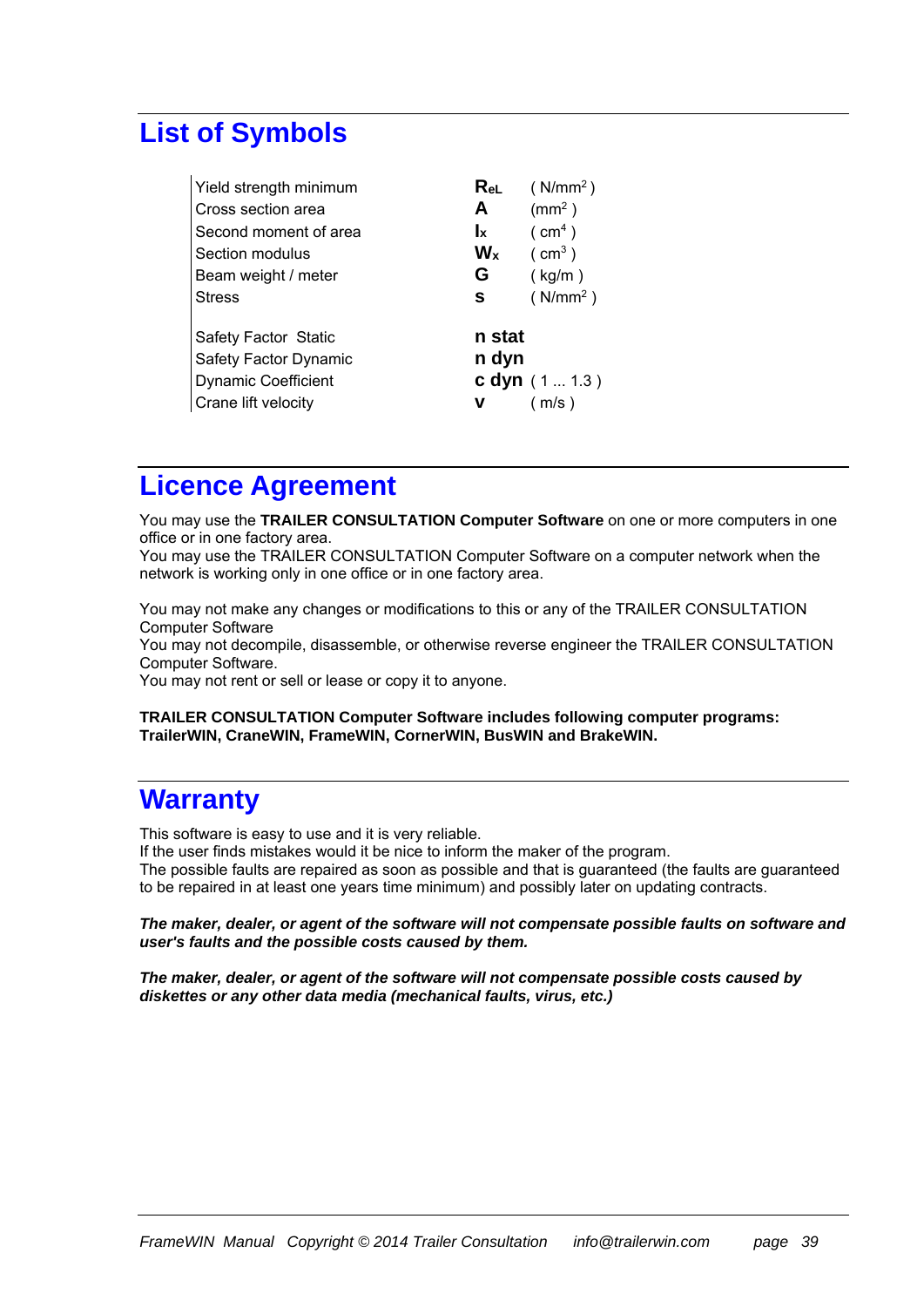## **SUBFRAME CALCULATION THEORY IN FRAMEWIN**

#### *STRESS CALCULATION : BENDING MOMENT ON U-BEAM :*

Bending moment  $M$  at a certain cross-section makes the normal stress  $\sigma$  on a longitudinal fiber at a distance y from the neutral axis of the beam:

$$
\sigma = \frac{M y}{I} = \frac{M}{W}
$$



The **second moment** *Ix* (moment of inertia) and **section modulus**  W<sub>x</sub> of a symmetrical U-cross-section area can be calculated as follows:

$$
I_{x} = \frac{B H^{3}}{12} - \frac{b h^{3}}{12}
$$

$$
W_x = \frac{I_x}{H/2} = \frac{I_x}{H}
$$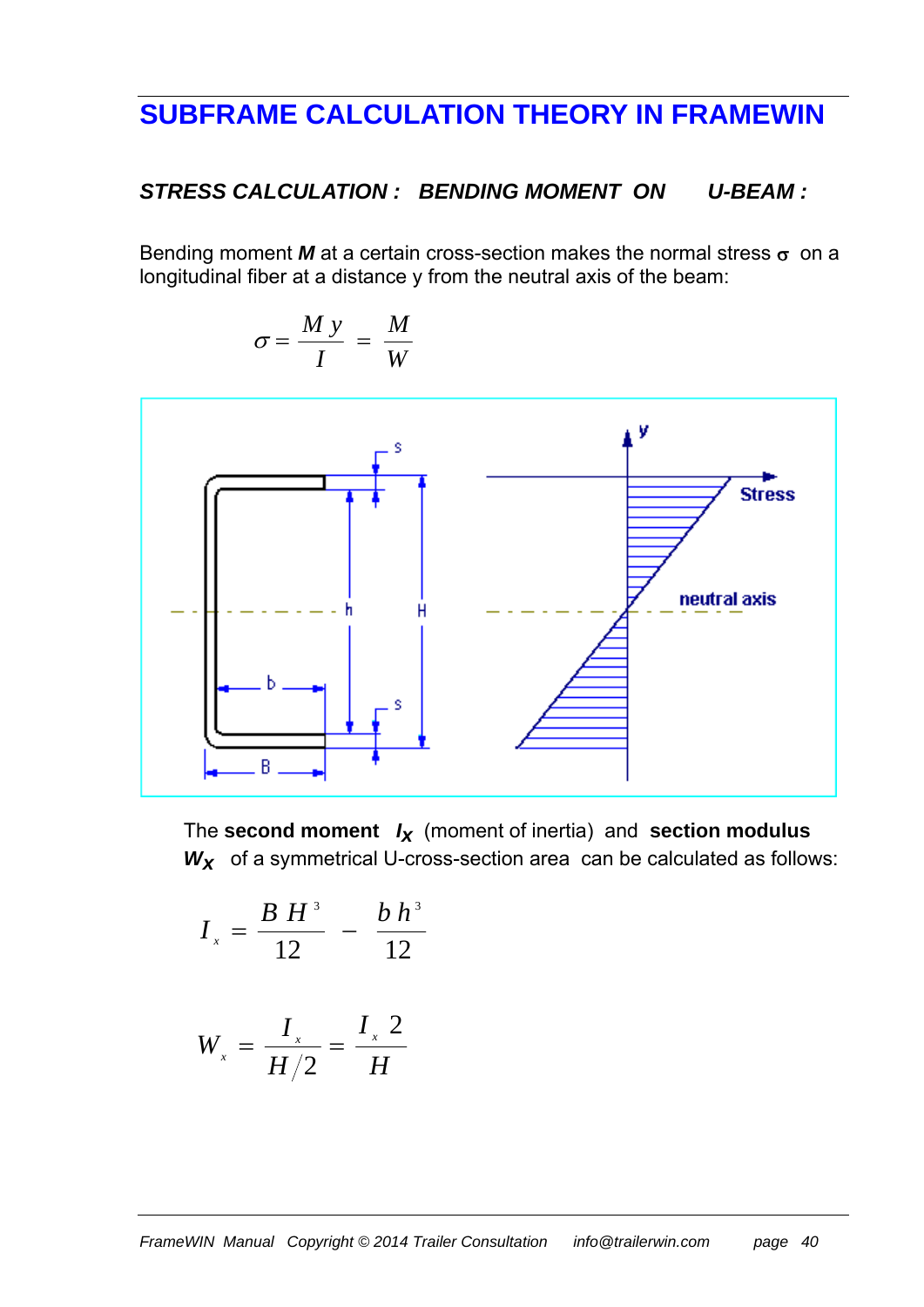### *COMBINED BEAM : CHASSIS FRAME + SUBFRAME*

Subframe can be mounted on different systems:

- Flexible mounting : subframe mounted with brackets or clamps
- Rigid mounting : subframe mounted with shear resisting plates

#### **Flexible mounting : subframe mounted with brackets or clamps**

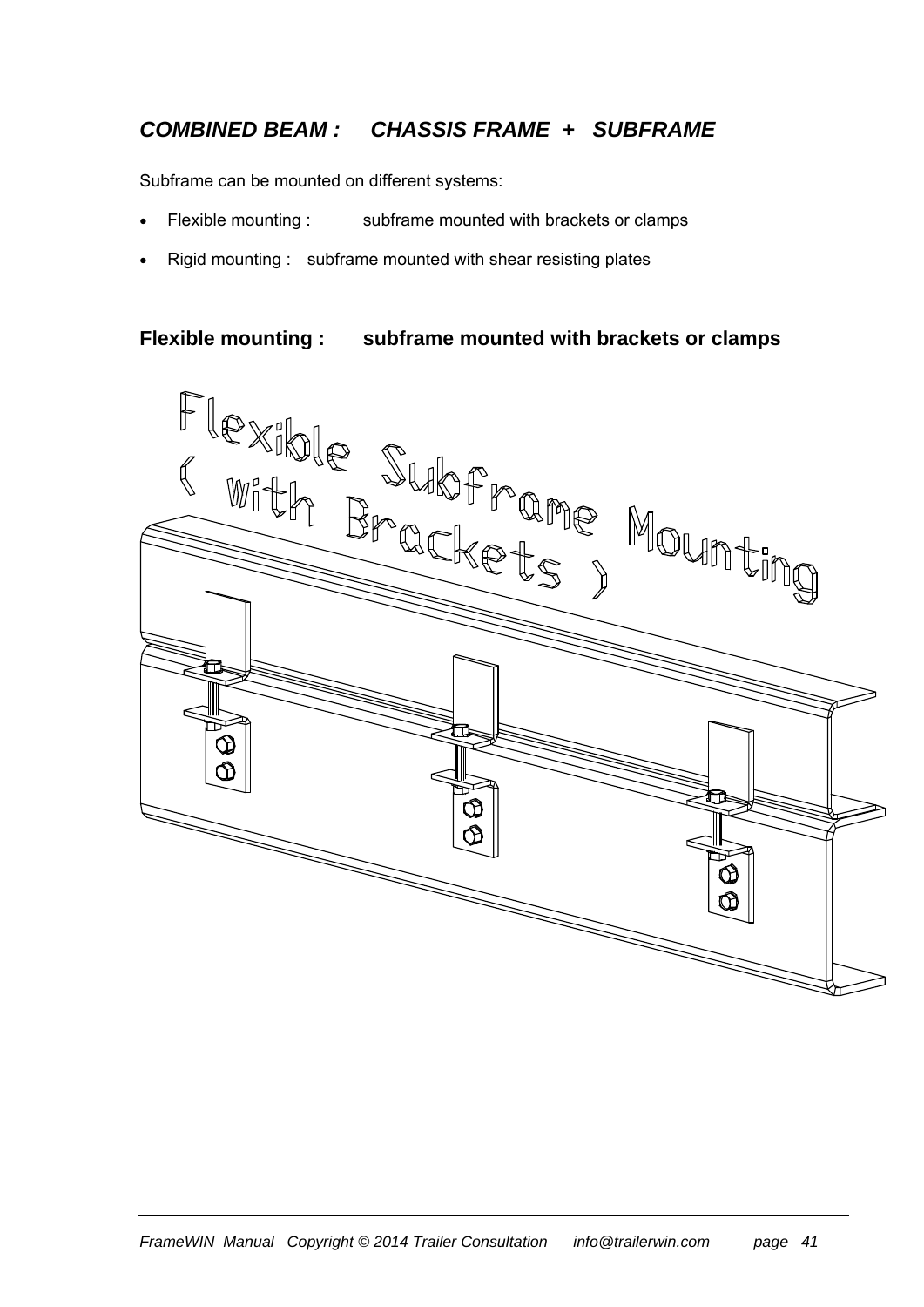

With a flexible mounting  $I_x$  and  $W_x$  can be calculated for a combined beam as follows:

$$
I_c = I_F + I_s
$$
  
\n
$$
W_c = \frac{I_F + I_s}{e_c}
$$
  $e_c = \max e_{F_1}, e_{F_2}, e_{S_1}, e_{S_2}$ 

Maximum normal stresses  $\sigma$  with bending moment  $M$  at a combined beam cross-section with flexible mounting are :

$$
\sigma_{F1} = \frac{M e_{F1}}{I_c}
$$
 on chassis frame lower fibers  
\n
$$
\sigma_{F2} = \frac{M e_{F2}}{I_c}
$$
 on chassis frame upper fibers  
\n
$$
\sigma_{S1} = \frac{M e_{S1}}{I_c}
$$
 on subframe lower fibers  
\n
$$
\sigma_{S2} = \frac{M e_{S2}}{I_c}
$$
 on subframe upper fibers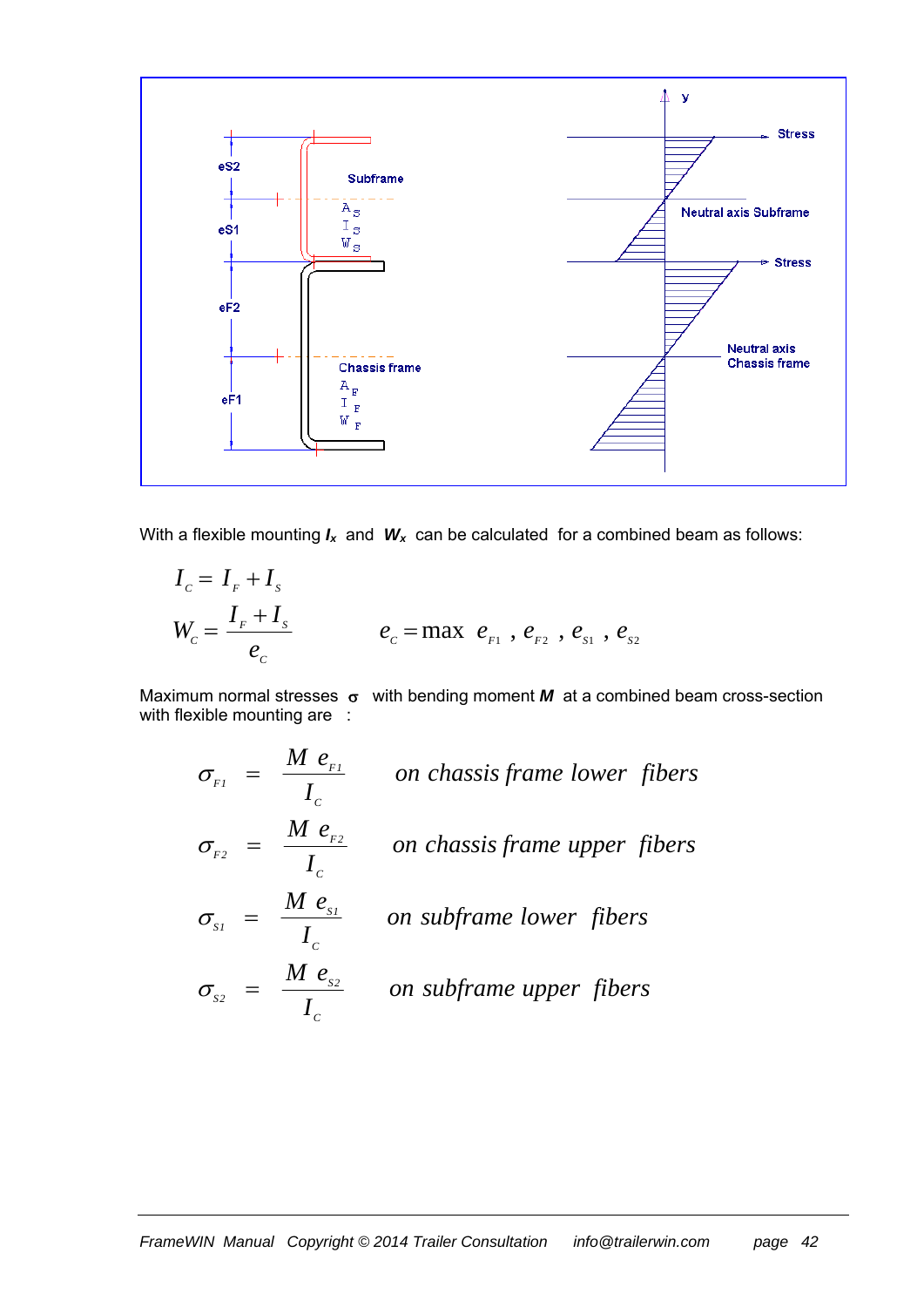

With a rigid mounting the calculation of  $I_x$  and  $W_x$  for a combined beam turns out to be more complicated :

At first we have to calculate the centroid (Center of gravity)  $y_C$  for the combined crosssection.

With dimension  $y_C$  we calculate  $z_F$  and  $z_S$  and then the second moment of combined cross-section *IC* and the section modulus for the combined cross-section *WC*.

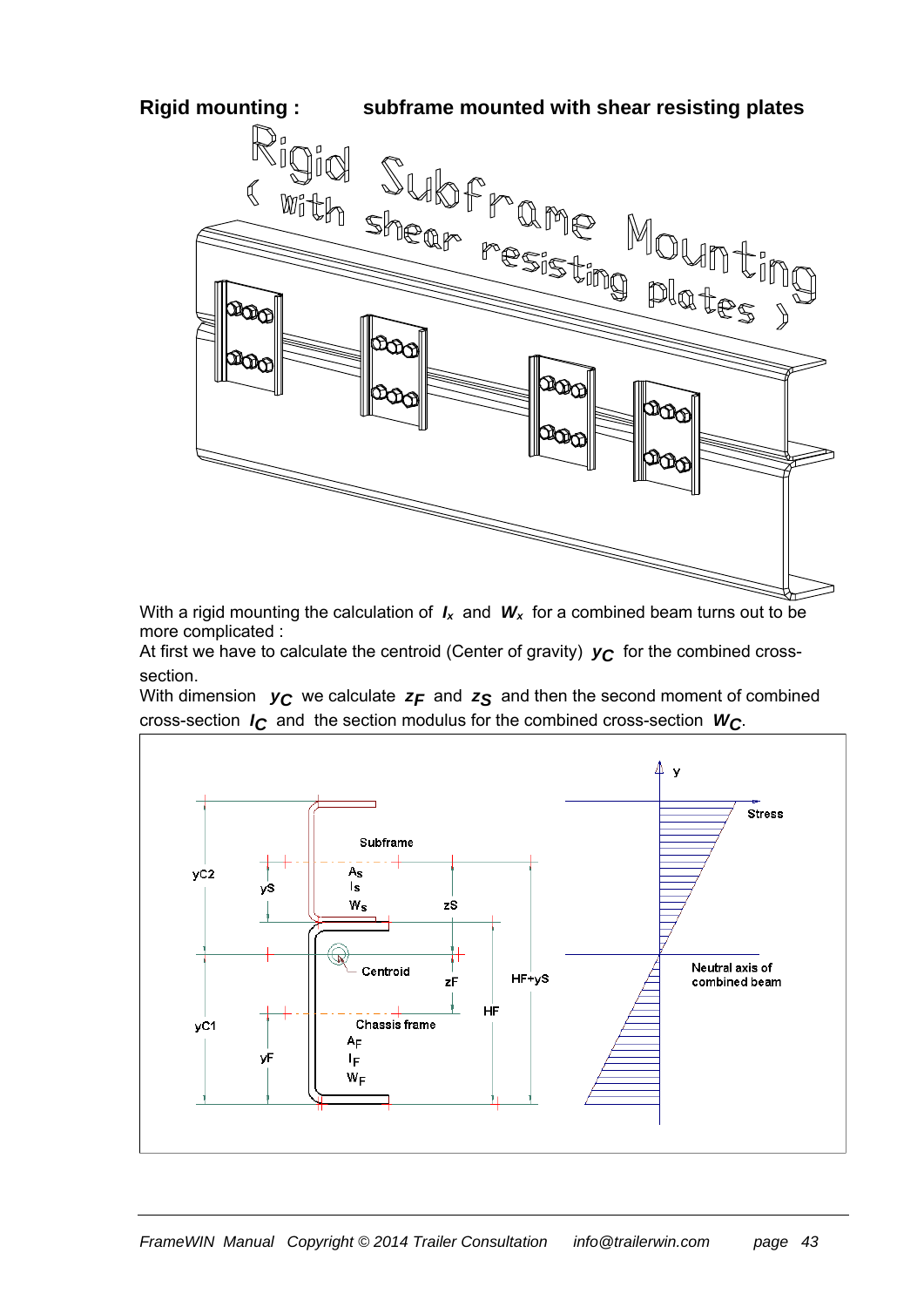$$
y_C = \frac{A_F y_F + A_S (H_F + y_S)}{A_F + A_S}
$$
  
\n
$$
z_F = y_C - y_F
$$
  
\n
$$
z_S = H_F + y_S - y_C
$$
  
\n
$$
I_C = (I_F + A_F z_F^2) + (I_S + A_S z_S^2)
$$
  
\n
$$
W_C = \frac{I_C}{e_C}
$$
  
\n
$$
e_C = \max(y_{C1}, y_{C2})
$$

Maximum normal stresses  $\sigma$  with bending moment  $M$  at a combined beam cross-section with rigid mounting are :

$$
\sigma_F = \frac{M y_{Cl}}{I_C}
$$
 on frame lower fibers  
\n
$$
\sigma_S = \frac{M y_{C2}}{I_C}
$$
 on subframe upper fibers

#### **In both cases :**

The normal stress distribution in figures:

Young's modulus *E* for chassis frame material = Young's modulus *E* for subframe material. With all steel qualities  $E \approx 210000 \text{ N/mm}^2$ 

Safety factor can be calculated:

$$
n = \frac{R_e}{\sigma} \qquad R_e = Yield \; point \qquad ; \; for \; material \; Fe52, \; R_e = 350 \; N / mm^2
$$
\n
$$
\sigma = calculated \; stress
$$

#### **Bending Moment** *M*

In *FrameWIN software by Trailer Consultation* the bending moment *M* is the lifting moment of the crane multiplied by dynamic coefficient  $\upsilon$  (default  $\upsilon$  = 1.3).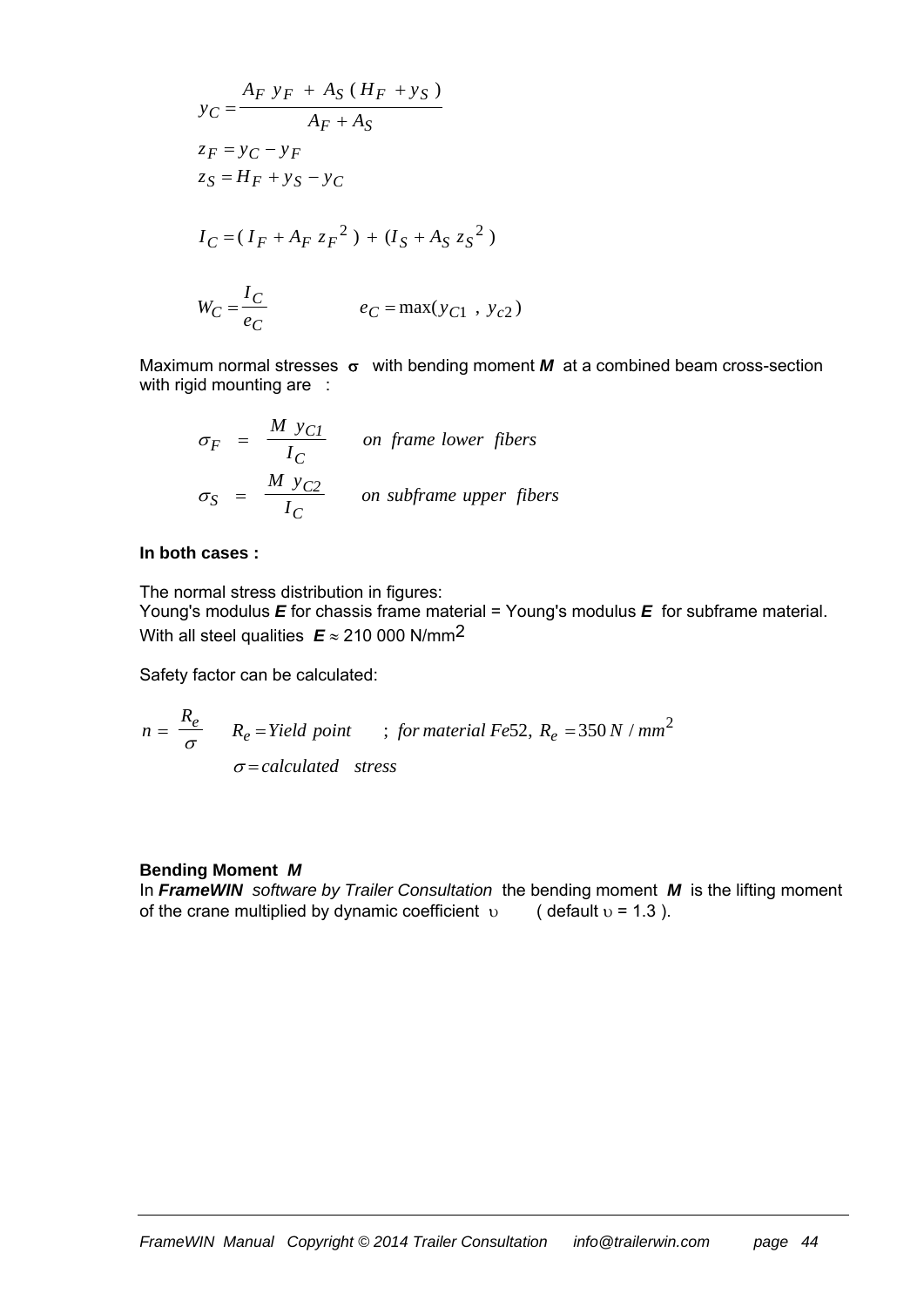## **CALCULATION WITH NEW STANDARD EN12999**

Subframe safety factor can now be made by two different systems, Basic FrameWIN System or EN12999/EN13001. The main difference from the Basic FrameWIN System is that it uses different safety-factors for crane-weight and the load. The new standard also takes notice of differencies in operation methods. On a crane with automatic speed control the forces on sudden rising/stopping will be much lower than on cranes with On/Off-type valve. FrameWIN now gives you the possibility to choose calculation method.

#### *New calculation system EN12999 in FrameWIN*

In FrameWIN You can choose calculation system for dynamic forces. By choosing Options->Calculation system or by clicking on Dynamic coefficient-button on menu.

When choosin EN12999, EN13001 You will have to choose following settings:

- Vertikal hook Speed
- Load Combination A1/C1
- HD class of Hoist Drive. HD1/HD4/HD5.
- Safety factors for Frame and Subframe. Recommendation by standard is: γm = 1.1

The calculation is made for mobile cranes, Hoist Class 1 (HC1).

You will also get the settings and formulas on the outprint.

|                                                                       | Options              |                            |
|-----------------------------------------------------------------------|----------------------|----------------------------|
| Dynamic coefficient c dyn  / n                                        |                      |                            |
| EN 12999, EN 13001                                                    | $\blacktriangledown$ | Cancel                     |
| EN 13001                                                              |                      |                            |
| vertical hook speed<br>Calculated with vertical hook speed            | 1,5                  |                            |
| <b>Load Combination</b>                                               |                      |                            |
| A1, regular load, lifting/lowering speed from one function            |                      |                            |
| $\bigcirc$ C1, exceptional load, total speed from all functions       |                      |                            |
| Classes of the type of hoist drive and its operation method           |                      |                            |
| C HC1 - HD1, On/Off valve                                             |                      | $a2 = 1.05 + 0.17$ * v     |
| C HC1 - HD4, Normal spool valve                                       |                      | $a2 = 1.05 + 0.17$ * $v/2$ |
| C HC1 - HD5, Automatic speed control                                  |                      | $a2 = 1.05$                |
| n<br>Safety factor : Subframe<br><b>Safety factor : Chassis Frame</b> | 1.1<br>1.1           | OK                         |

Options Help

Safety factor Dynamic coefficient

Language

Calculation system

E.

**Subf** 

k

#### **About calculation system EN12999/EN13001**

Here is a short description of the new standard EN12999. For more information, please refer to the standards EN12999, EN13001.

FrameWIN makes calculation by Hoist Class 1 (HC1) which is the Hoist Class for mobile- and flexibile mounted cranes. (HC2 is for rigidly mounted cranes)

From options window You can make following selections for Hoist Drive Class:

- HD1 for cranes with On/Off –type valves regulating lifting and lowering
- HD4 for cranes with normal spool valve operated by user.

| n           |      |                                          |  |
|-------------|------|------------------------------------------|--|
| Dynamic co. | Draw | $T_{\alpha\alpha}+$                      |  |
|             |      | Dynamic coefficient / Calculation system |  |
|             |      | 228, 103                                 |  |

#### **HD5 for cranes with automatic speed control**